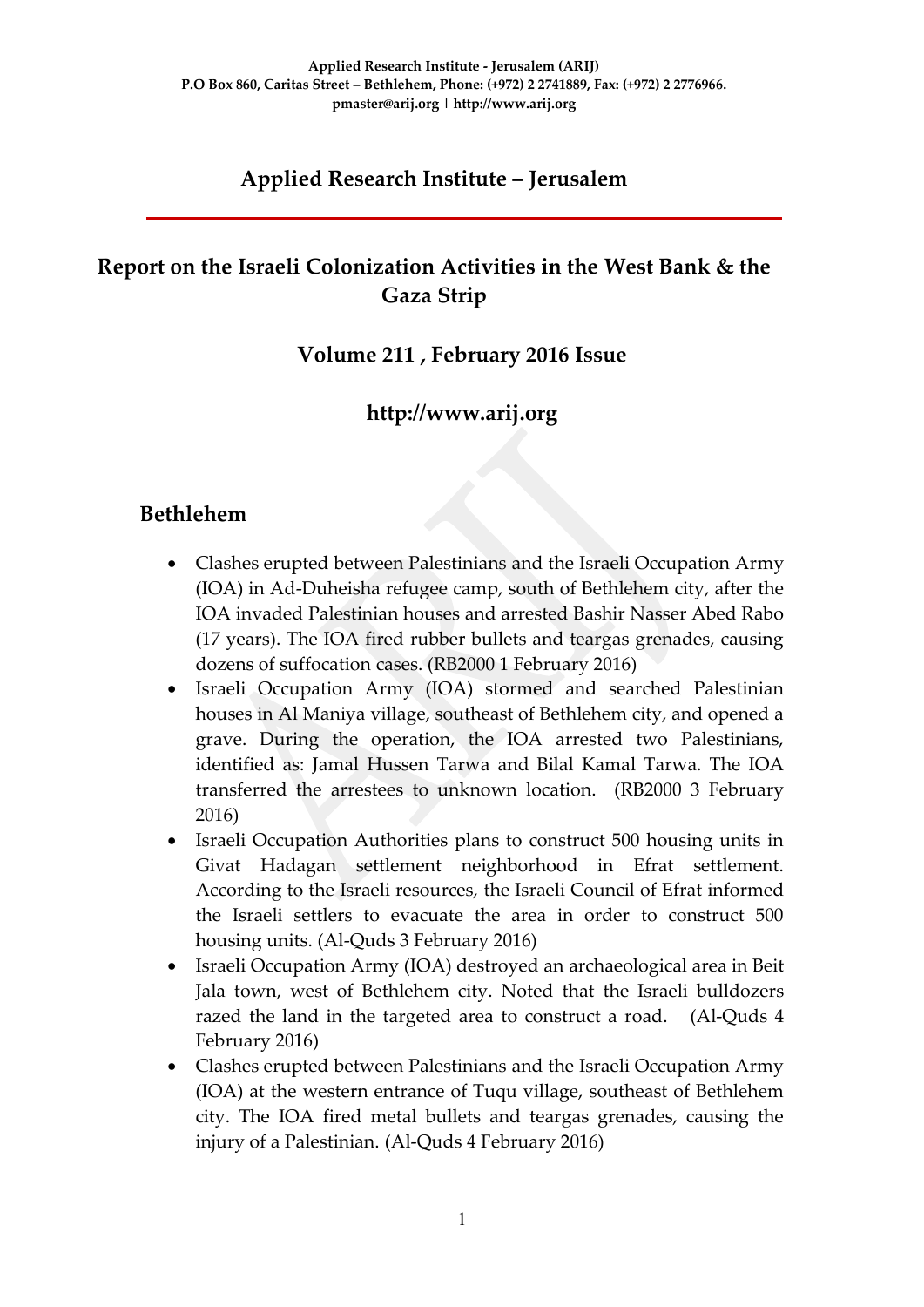- Clashes erupted between Palestinians and the Israeli Occupation Army (IOA) at the northern entrance of Bethlehem city. The IOA fired live and rubber bullets and teargas grenades, causing dozens of suffocation cases and the injured of a Palestinian journalist; Hisham Abu Shaqra. (Al-Quds 5 February 2016)
- Israeli Occupation Army (IOA) closed with earth-mounds in Shoshahla village in Al Khader town, southwest of Bethlehem city. (Al-Quds 5 February 2016)
- Israeli Occupation Army (IOA) occupied a Palestinian house in Khirebt Tuqu, at the western entrance of Tuqu village, southeast of Bethlehem city, and transformed it to a military base. The IOA also erected a tent at the roof of the targeted house. (Wafa 9 February 2016)
- Israeli Occupation Army (IOA) attacked a non-violent protest to support the Palestinian prisoner in the Hunger-strike; Mohammad Al Qeq, at the entrance of Ayda refugee camp, north of Bethlehem city. The IOA fired teargas grenades, causing dozens of suffocation cases. (Al-Quds 9 February 2016)
- Israeli Occupation Army (IOA) closed a road reach to two Palestinian school in Tuqu village, southeast of Bethlehem city. The targeted road used by about 700 Palestinian students in additional to a number of teachers. The targeted road located between Khirebt Ad-Deir and the main road in Tuqu village. (RB2000 9 February 2016)
- Clashes erupted between Palestinians and the Israeli Occupation Army (IOA) in Tuqu village, northwest of Bethlehem city. The IOA fired live and rubber bullets, and teargas grenades, causing dozens of suffocation cases and the injury of 7 Palestinians. (RB2000 10 February 2016)
- Israeli Occupation Army (IOA) invaded Nahhalin village, southwest of Bethlehem city, and closed all the entrances. Clashes erupted between Palestinians and the IOA, where the IOA fired rubber bullets and teargas grenades at Palestinians. The IOA also, invaded and searched tens of Palestinian houses. (RB2000 10 February 2016)
- Israeli Occupation Army (IOA) stormed and searched a number of Palestinian houses in Ad-Duheisha refugee camp, south of Bethlehem city. Clashes erupted between Palestinians and the IOA, where the IOA fired live and rubber bullets, and teargas grenades. During the operation, the IOA arrested three Palestinians; identified as: Mohamamd Zawahra, Mahmoud As-Switi and Ali Al Taws. The IOA confiscated a banner set up at the entrance of the camp. (Maannews 10 February 2016)
- Israeli Occupation Army (IOA) still imposing blockade (for the third days) on Nahhalin village, southwest of Bethlehem city, where the IOA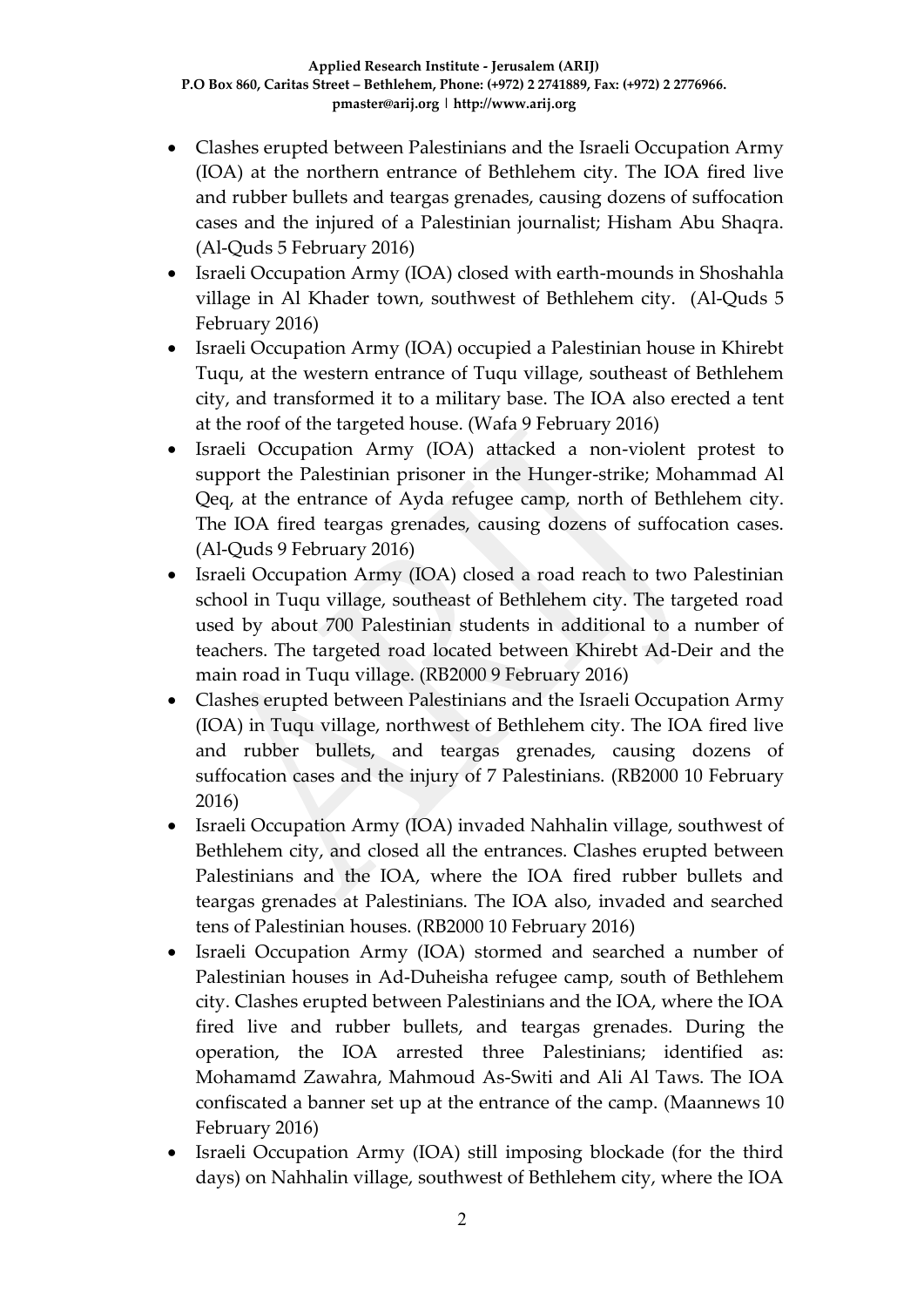prevented Palestinians from entering or leaving the village. The IOA also, stormed and searched dozens of Palestinian houses, three of the targeted houses are owned by: Jawdat Najajrah, Hazem Hassan Shakarnah and Mo'men Najajrah. During the operation, the IOA arrested Mu'men Hassan Fanoun (22 years). (RB2000 11 February 2016)

- Israeli Occupation Army (IOA) still imposing blockade on Nahhalin village, southwest of Bethlehem city. The IOA closed all the entrances and prevented Palestinians from entering or leaving the village. The IOA also, stormed and searched a number of Palestinian houses (Al-Quds 12 February 2016)
- Clashes erupted between Palestinians and the Israeli Occupation Army (IOA) in Umm Rukba neighborhood in Al Khader village, southwest of Bethlehem city. The IOA fired teargas grenades and rubber bullets, causing tens of suffocation cases and the injury of a Palestinian. During the operation, the IOA stormed and searched houses and occupied the roofs of the targeted houses. (Al-Quds 12 February 2016)
- Clashes erupted between Palestinians and the Israeli Occupation Army (IOA) at the western entrance of Beit Fajjar village, south of Bethlehem city. The IOA fired teargas grenades and rubber bullets, causing tens of suffocation cases and the injury of others. (Al-Quds 12 February 2016)
- Clashes erupted between Palestinians and the Israeli Occupation Army (IOA) around Bilal Ben Rabah mosque, at the northern entrance of Bethlehem city. The IOA fired rubber bullets and teargas grenades, causing dozens of suffocation cases and the injury of others. (Al Quds 12 February 2016)
- Clashes erupted between Palestinians and the Israeli Occupation Army (IOA) at the western entrance of Tuqu village, southeast of Bethlehem city. The IOA fired teargas grenades and rubber bullets, causing a number of suffocation cases. (Al-Quds 12 February 2016)
- Israeli Occupation Army (IOA) invaded and toured in Ad-Duhiesha refugee camp, south of Bethlehem city. Clashes erupted between Palestinians and the IOA, where the IOA fired live bullets, causing the injury of a Palestinian. During the operation, the IOA arrested Salem Al Masri (23 years) and Ameer Al 'Ajouri (34 years). (Orient FM 14 February 2016)
- Israeli Occupation Army (IOA) invaded and toured in several areas in Beit Jala town, northwest of Bethlehem city. (PNN 14 February 2016)
- Israeli Occupation Army (IOA) still imposing blockade (of the seven days in a row) on Nahhalin village, southwest of Bethlehem city. The IOA prevented Palestinians from entering or leaving the village. Clashes erupted between Palestinians and the IOA, where the IOA fired teargas and stun grenades at Palestinians and their houses and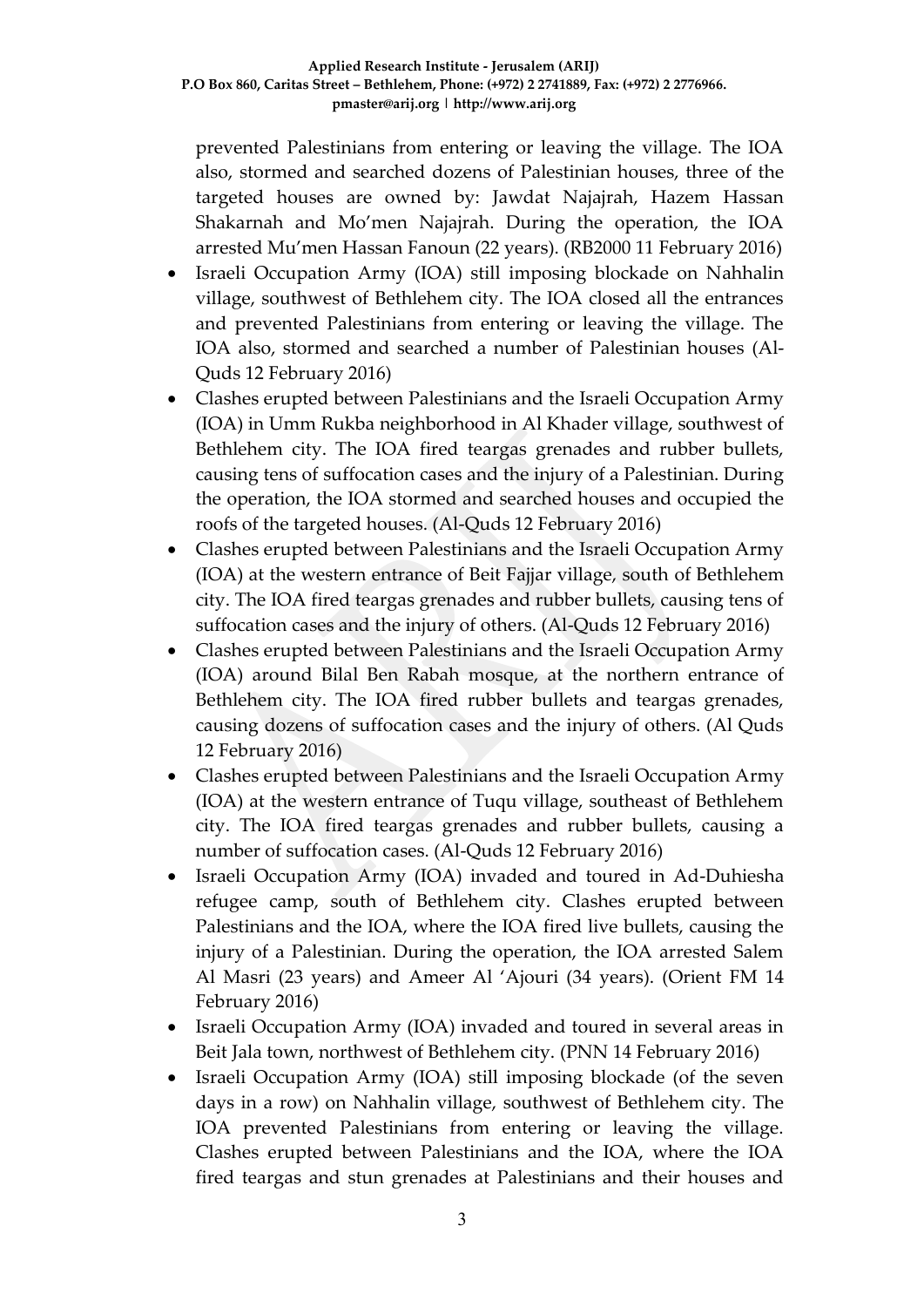commercial structures, causing dozens of suffocation cases. (Maannews 14 February 2016)

- Israeli Occupation Army (IOA) erected a military checkpoint near Qaber Hilwa area, east of Beit Sahour town, east of Bethlehem city. (Wafa 15 February 2016)
- Israeli Occupation Army (IOA) closed with earth mounds a road link between Za'tara village and Ush Ghrab area in Beit Sahour town, in Bethlehem Governorate. (Wafa 15 February 2016)
- Clashes erupted between Palestinians and the Israeli Occupation Army (IOA) at the southern entrance of Al Khader village, southwest of Bethlehem city, The IOA fired live bullets and teargas grenades, causing the injury of a Palestinian. (Al-Quds 17 February 2016)
- Clashes erupted between Palestinians and the Israeli Occupation Army (IOA) in Ad-Duheisha refugee camp, south of Bethlehem city. (Al – Quds 17 February 2016)
- Clashes erupted between Palestinians and the Israeli Occupation Army (IOA) in Husan village, west of Bethlehem city. The IOA fired rubber bullets and teargas grenades at Palestinians, causing tens of suffocation cases. (Al-Quds 17 February 2016)
- Israeli Occupation Army (IOA) stationed at Gilo 300 military checkpoint at the northern entrance of Bethlehem city, assaulted and injured Aisar Shalalda (23 years) from Sair town in Hebron Governorate, while he was crossing the checkpoint. (Orient FM 18 February 2016)
- Israeli Occupation Army (IOA) fired teargas grenades at "Al Khader Stadium" in Al Khader village, southwest of Bethlehem city, during a Palestinian football match, causing dozens of suffocation cases. (Wattan 18 February 2016)
- Israeli Occupation Army (IOA) invaded and searched a number of Palestinian houses in Jabal Al Mawaleh area in Bethlehem city. Two of the targeted houses are owned by: Adi Mahmoud At-Ta'mari and Mahmoud Abed Ar-Rahaman Al Bayer. (Safa 18 February 2016)
- Israeli Occupation Army (IOA) stormed and searched a mosque in As-Saf area in Bethlehem city, and destroyed its main door. (Wattan 19 February 2016)
- Clashes erupted between Palestinians and the Israeli Occupation Army (IOA) near Bilal Ben Rabah mosque at the northern entrance of Bethlehem city. The IOA fired live and rubber bullets, and teargas grenades, causing a number of suffocation cases and the injury of two Palestinians. (Orient FM & Al-Quds 19 February 2016)
- Khalid Tareq Taqatqah was killed during clashes that erupted between Palestinians and the Israeli Occupation Army (IOA) in Beit Fajjar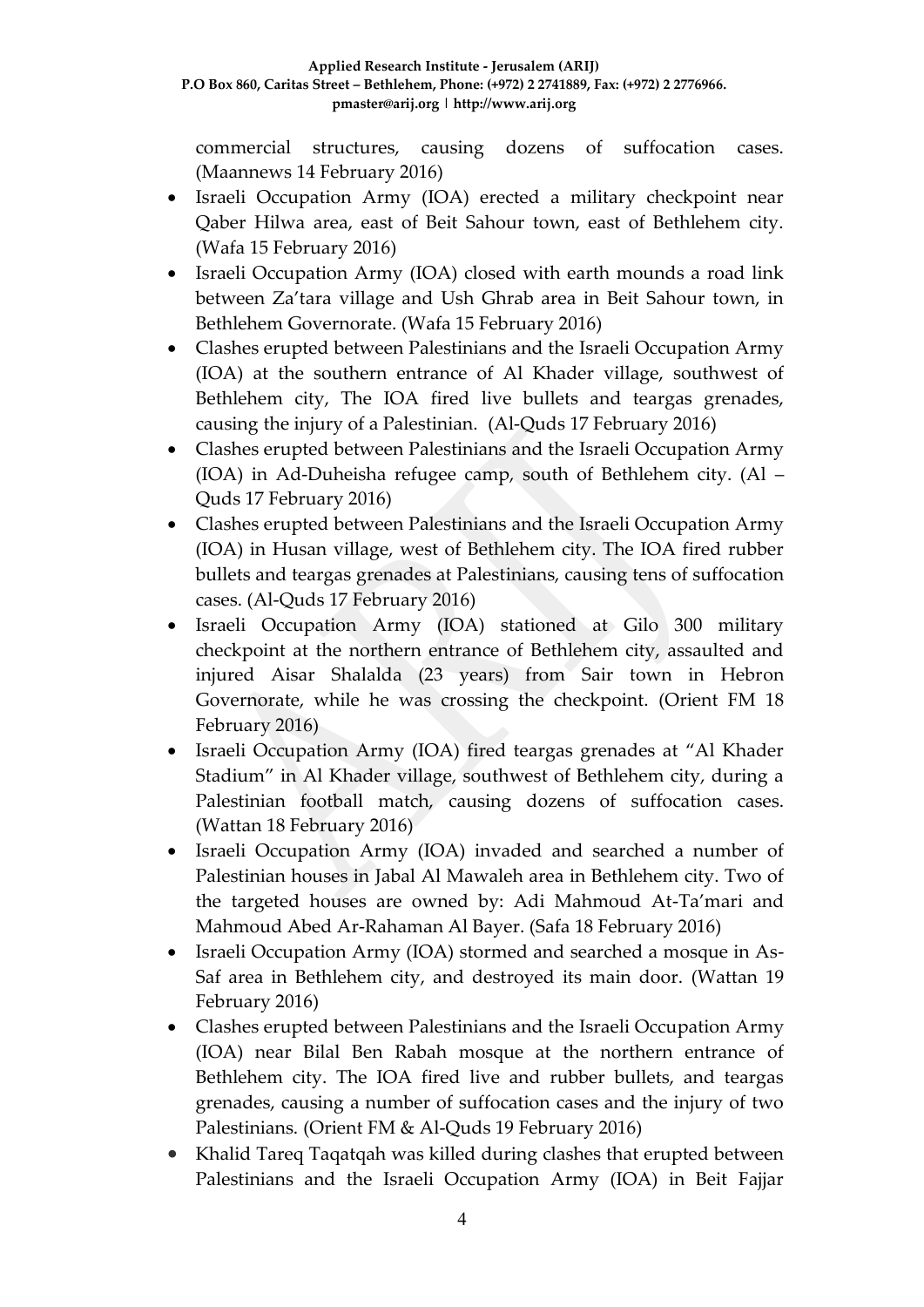village, south of Bethlehem city. Where the IOA used live bullets and teargas grenades to attack Palestinians. During the operation, the IOA arrested three Palestinians. (Al-Quds 19 February 2016)

- Israeli Occupation Authorities handed out military orders to stop the working in agricultural land in Tuqu village, southeast of Bethlehem city. Some of the targeted Palestinians were identified as: Ahmed Khalaf Jabren, Al Amour family, Doud Mustafah Jabren and Ibrahim Musa Jabren. Noted that the Israeli Army threatened the farmers to confiscate their agricultural tools. (ARN 19 February 2016)
- Israeli Occupation Army (IOA) closed Al Container military checkpoint, northeast of Bethlehem city. The IOA prevented Palestinians from crossing the checkpoint, and stopped and searched a number of vehicles. (Orient FM 20 February 2016)
- Israeli Occupation Army (IOA) tightened its procedures at the western entrance of Beit Fajjar village, south of Bethlehem city. The IOA prevented Palestinians from leaving the village. (RB2000 23 February 2016)
- Israeli Occupation Army (IOA) shoot and injured a Palestinian while he was at Gush Etzion junction, south of Bethlehem city. (Maannews 24 February 2016)
- Israeli Occupation Army (IOA) invaded and toured in several areas in Al Khader village, southwest of Bethlehem city, and fired teargas and stun grenades at Palestinian houses, causing dozens of suffocation cases. During the operation, the IOA arrested Mohammad Omar Salah. (Al-Quds & Maannews 25 February 2016)
- The Israeli Civil Administration submitted a building scheme in Al Quds Daily Newspaper for Public Review**<sup>1</sup>** . The Regional Plan No.  $(1/4/6/411)$ , Mandate scheme RJ/5, parts of basin number 4, which is a part of Ka'ibna area and Wair Abu Muhareb area in Arab At Ta'amra Bethlehem governorate. The plan change the status of land from agricultural area to construction area, to build public buildings and road networks . (Al-Quds 25 February 2016)
- Israeli Occupation Army (IOA) erected an iron gate at the entrance of Um Rukba area in Al Khader village, southwest of Bethlehem city. (Al-Quds & RB2000 26 February 2016)
- Israeli Occupation Army (IOA) stormed Harmala village, southeast of Bethlehem city, and opened fire at Palestinian houses, causing the injury of a Palestinian while he was standing in front of his house. (Al-Quds 27 February 2016)

1

1 It is the last step before approving the building scheme, after which, building permits and tenders may be issued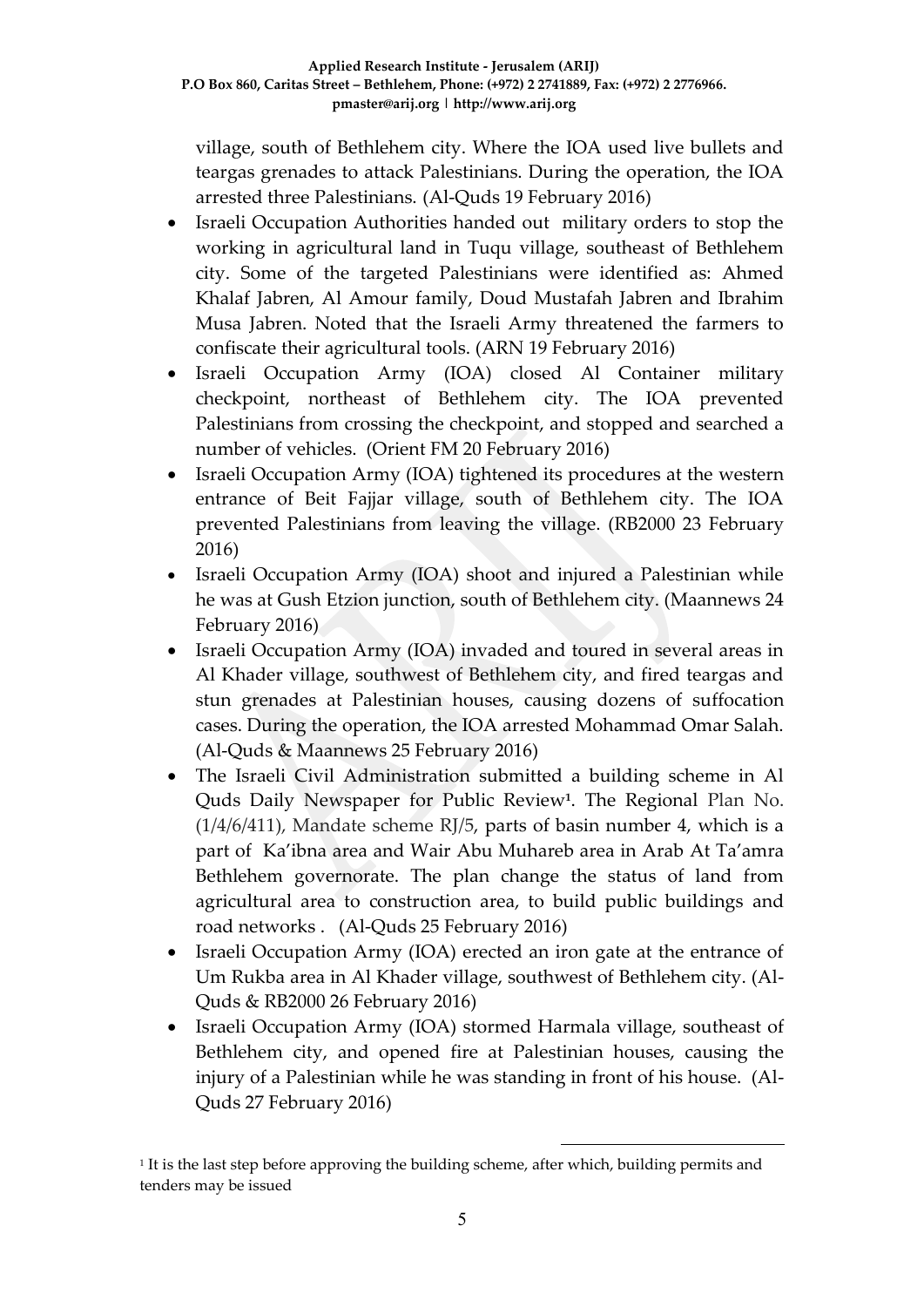Clashes erupted between Palestinians and the Israeli Occupation Army (IOA) in Al Khader village, south of Bethlehem city. The IOA fired live bullets and teargas grenades, causing tens of suffocation cases and the seriously injury of two Palestinians, one of them is a dentist, identified as: Hisham Atwan. (Al-Quds 28 February 2016)

### **Jenin**

- Israeli Occupation Army (IOA) stormed a carwash in Um At-Tut village, south of Jenin city, and questioned the workers. The targeted structure is owned by Osama Kamel. During the operation, the IOA erected a military checkpoint at the road links between Jenin city and Um at Tut village. The IOA stopped and searched Palestinian vehicles. (RB2000 3 February 2016)
- Israeli Occupation Army (IOA) raided and searched Al Baiyarah neighborhood in Yabad town, west of Jenin city. clashes erupted between Palestinians and the IOA, where the IOA fired teargas and stun grenades at Palestinians. (Orient FM & RB2000 3 February 2016)
- Israeli Occupation Army (IOA) raided and searched several areas and neighborhoods in Jenin city. (Orient FM 3 February 2016)
- Israeli Occupation Army (IOA) imposed blockade on Qabatiya village, south of Jenin city, where the IOA closed all the entrances and prevented Palestinians from entering or leaving the village. The IOA invaded and searched three houses, and took photos for it. The targeted houses are owned by the family of three Palestinian martyrs. The IOA also, occupied a house and transformed it to a military base, and declared the village as "closed military area". Clashes erupted between Palestinians and the IOA, where the IOA fired teargas grenades and rubber bullets, causing dozens of suffocation cases, and the seriously injury of Mohammad Al Abbas Zakarnah (16 years) after an Israeli truck ran over him. During the operation, the IOA arrested 6 Palestinians, identified as: Tareq Ahmed Kamil, Mutasem Abu Hizrah, Nasri Abu Ar-Rub, Ahmed Abed Al Ghfour Nazal, Mohammad Abu Gharab and Ahmed Rashed Abed Al Khalil. (Wafa 4 February 2016)
- Clashes erupted between Palestinians and the Israeli Occupation Army (IOA) in Al Yamun village, northwest of Jenin city. The IOA fired teargas grenades at Palestinians, causing dozens of suffocation cases. (Al-Quds 4 February 2016)
- Clashes erupted between Palestinians and the Israeli Occupation Army (IOA) at Jaba junction, south of Jenin city. The IOA fired teargas grenades, causing dozens of suffocation cases. (Wafa 4 February 2016)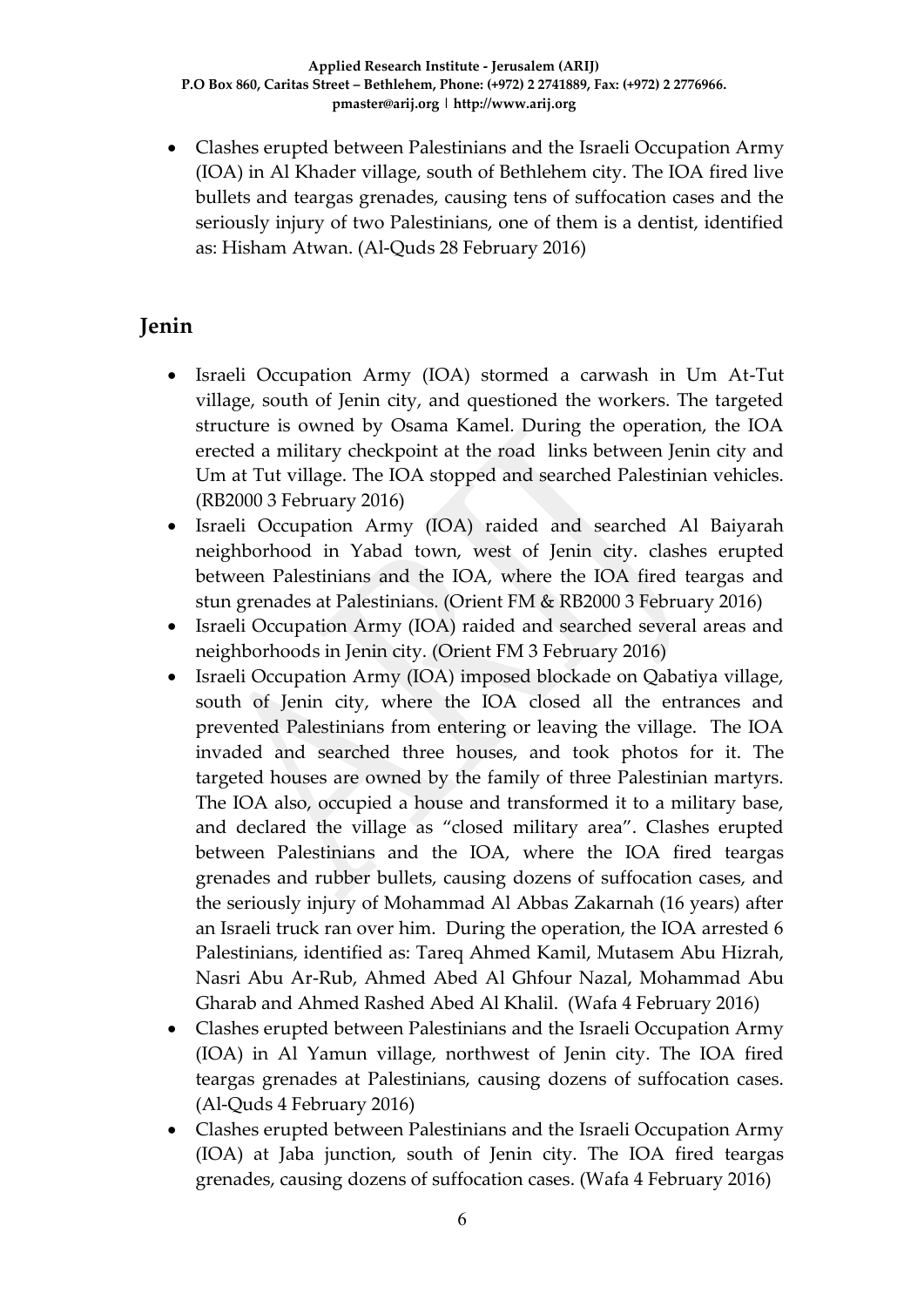- Clashes erupted between Palestinians and the Israeli Occupation Army (IOA) in Ash-Shuhada village, south of Jenin city. The IOA fired live and rubber bullets and teargas grenades, causing dozens of suffocation cases, and the injury of three Palestinians (Wafa 5 February 2016)
- Israeli Occupation Army (IOA) occupied the roof of a Palestinian house in 'Anin village in Jenin Governorate, and transformed it to a military base. The targeted house is owned by Radi Khader. (Wafa 5 February 2016)
- Israeli Occupation Army (IOA) surrounded a Palestinian building inhabited by 35 family members in Qabatiya village, south of Jenin city. The IOA destroyed the water network, and prevented the residents form leaving the building. (Al-Quds 5 February 2016)
- Nine Palestinians were injured and dozens suffered gas inhalation during clashes that erupted between Palestinians and the Israeli Occupation Army (IOA) at the northern entrance of Qabatiya village, south of Jenin city. The IOA used live and rubber bullets and teargas grenades to attack Palestinians. (Maannews 5 February 2016)
- Clashes erupted between Palestinians and the Israeli Occupation Army (IOA) at the entrance of Qabatiya village, south of Jenin city. The IOA fired metal bullets, causing the injury of a Palestinian. Noted that the IOA still impose blockade on the village, where they closed all the entrances of the village. (Wafa 6 February 2016)
- Israeli Occupation Army (IOA) invaded and searched a Palestinian house in Qabatiya village, south of Jenin city, and questioned the residents. The targeted house is owned by Hassan 'Ashour. Clashes erupted between Palestinians and the IOA, where the IOA fired stun and teargas grenades, and metal bullets. (RB2000 9 February 2016)
- Israeli Occupation Army (IOA) tightened its procedures around Jab'a village in Jenin governorate, and erected military checkpoints at Jab'a junction, and the main road links between Jab'a and Sanur villages. The IOA stopped and searched Palestinian vehicles and checked ID cards. (ARN 12 February 2016)
- Israeli Occupation Army (IOA) killed two Palestinians; Nihad Raid Mohammad Waked (15 years) and Fouad Marwan Wakid (15 years), from Al 'Araqa village, west of Jenin city. As a result, clashes erupted between Palestinians and the IOA in Al 'Araqa village, where the IOA fired teargas and stun grenades, causing dozens of suffocation cases. During the clashes, the IOA arrested Mutasem Yahya. Noted that the IOA closed all the entrance of the village and declared it as "Closed military zone". (Wafa & Orient FM 14 February 2016)
- Clashes erupted between Palestinians and the Israeli Occupation Army (IOA) in Jaba village, southwest of Jenin city. The IOA fired metal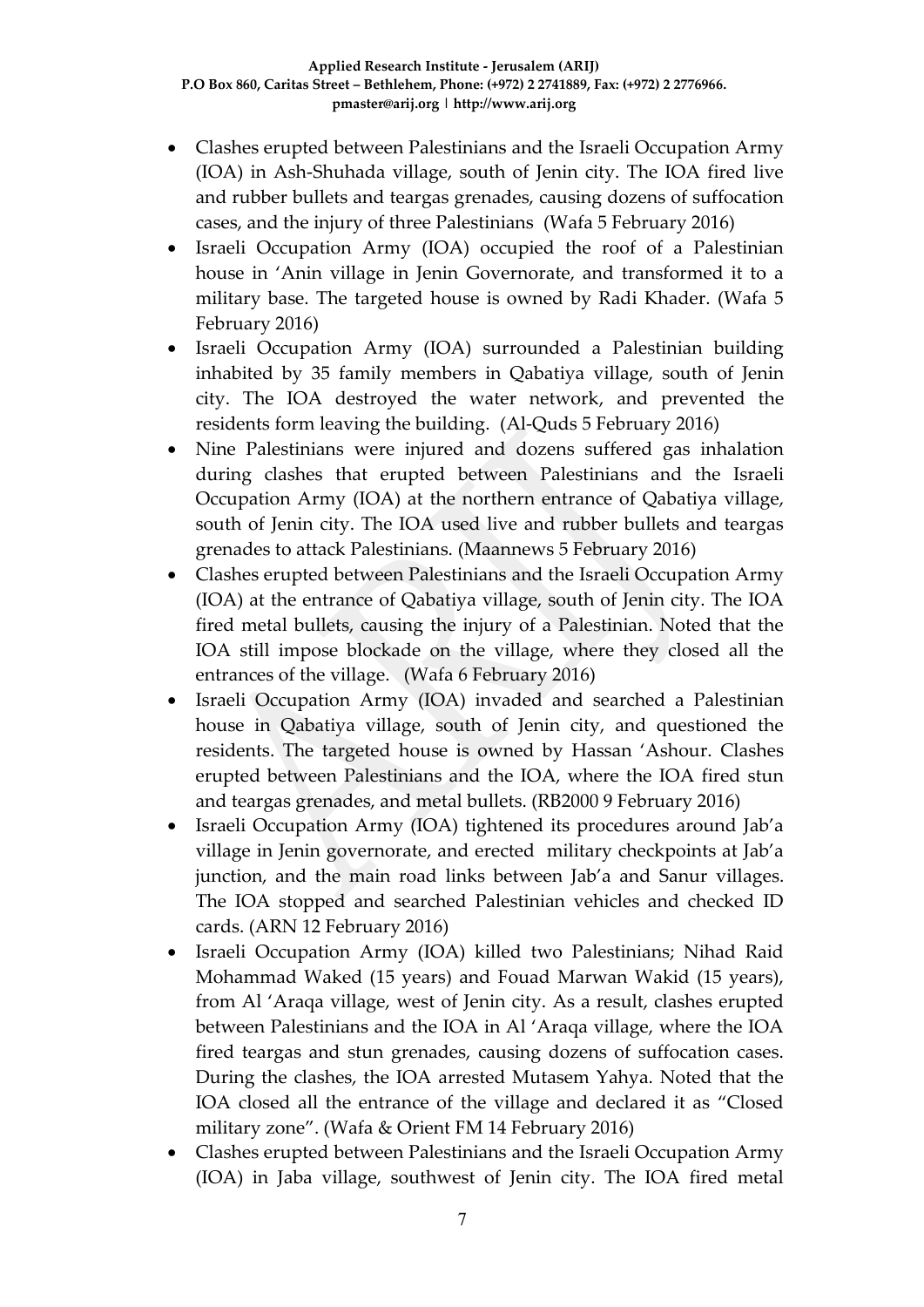bullets and teargas grenades, causing dozens of suffocation cases and the injury of a 19 years old Palestinian. (PNN 14 February 2016)

- Israeli Occupation Army (IOA) declared Al 'Araqa village, west of Jenin city as "closed military area", after closing all the entrance of the village and prevented Palestinians from entering or leaving it. As a result, clashes erupted between Palestinians and the IOA, where the IOA fired teargas grenades, causing tens of suffocation cases. (Al-Quds & Wafa 15 February 2016)
- Israeli Occupation Authorities handed out military orders to demolish 8 commercial structures in Barta'a Ash-Sharqiya village, west of Jenin city. The targeted structures are owned by: Waled 'Ajaj (owned a stone factory), Imad Dawawnah (owned two structures), Ahmed 'Asaf (owned one structure), Jawad Yousif (owned a gas station), Ayoub Qabha (owned a gas store), Rami Al Ayoubi, and Kamal Abed Qabha (owned an animal shed). (Wafa 16 February 2016)
- Israeli Occupation Army (IOA) erected military checkpoints around Jaba village, southwest of Jenin city. The IOA stopped and searched Palestinian vehicles and checked ID cards. (Wafa 17 February 2016)
- Clashes erupted between Palestinians and the Israeli Occupation Army (IOA) in Yabad town, west of Jenin city, after the IOA invaded the eastern part of the town. The IOA fired stun grenades at Palestinians. During the clashes, the IOA erected a military checkpoint at the eastern entrance of the town. (Orient FM 18 February 2016)
- Clashes erupted between Palestinians and the Israeli Occupation Army (IOA) in Yabad town, west of Jenin city. The IOA fired teargas and stun grenades, causing dozens of suffocation cases. During the operation, the IOA erected a military checkpoint at the entrance of the town, and stormed and toured in several neighborhoods. (RB2000 19 February 2016)
- Israeli settlers escorted by the Israeli Occupation Army (IOA) stormed and toured in an area located between Mevo Dotan settlement and Kufeirit village, west of Jenin city, carried out provocative actions and performed Talmudic rituals. (NBPRS 19 February 2016)
- Israeli Occupation Army (IOA) invaded Yabad town, west of Jenin city. Clashes erupted between Palestinians and the IOA, where the IOA fired teargas grenades and rubber bullets, causing tens of suffocation cases. (RB2000 20 February 2016)
- Israeli Occupation Army (IOA) erected a military checkpoint at Kufeirit junction near Yabad town, west of Jenin city. The IOA stopped and searched Palestinian vehicles and checked ID cards. (Wafa 20 February 2016)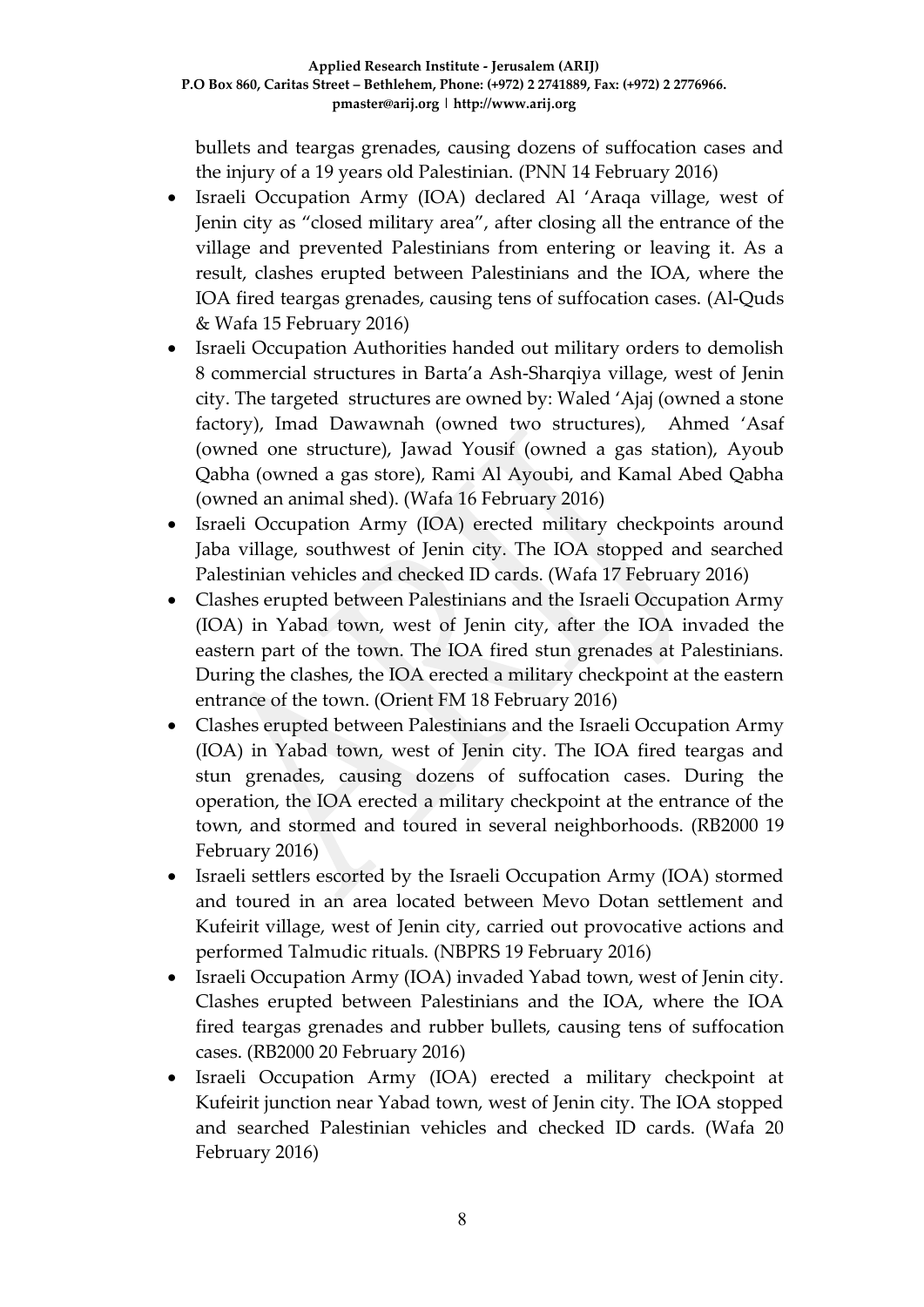- Israeli Occupation Army (IOA) erected a military checkpoint at the entrance of Yabad town, west of Jenin city. The IOA stopped and searched Palestinian vehicles and checked ID cards. (Wafa 20 February 2016)
- Israeli Occupation Army (IOA) killed Qusi Diyab Abu Ar-Rub (17 years) from Qabatiya village in Jenin governorate, while he was at Beit junction south of Nablus city. (Wafa 21 February 2016)
- Israeli Occupation Army (IOA) closed with earth mounds a number of roads led to Qabatiya village, south of Jenin city. The targeted roads are: the road link Qabatiya village with Jenin city and Az-Zababida village, and the road link Qabatiya village with the surrounded villages; Misilya, Sanur, Jaba' and Methalun. (Al-Quds 21 February 2016)
- Israeli Occupation Army (IOA) invaded and searched two Palestinian houses in Jaba' village, south of Jenin city. The targeted houses ate owned by: Amar Hamur and Nimir 'Alawnah. (Wafa 22 February 2016)
- Israeli Occupation Army (IOA) stormed and searched more than 20 Palestinian houses in Qabatiya village, south of Jenin city. One of the targeted houses is owned by the family of the Palestinian martyr: Qusai Abu Ar-Rub. Clashes erupted between Palestinians and the IOA, where the IOA fired teargas grenades and rubber bullets, causing tens of suffocation cases and the injury of others. (RB2000 & Wafa 22 February 2016)
- For the second days on the row, the Israeli Occupation Army (IOA) still imposing blockade on Qabatiya village, south of Jenin city, where the IOA prevented Palestinians from leaving the village and detained others. The IOA also, occupied a number of Palestinian houses in the village, and transformed the houses to military bases. The IOA stormed and searched tens of Palestinian houses and arrested Abed Mahmoud Samadi and summoned a number of Palestinians to interview the Israeli Intelligence Police in Salem military base. (RB2000 23 February 2016)
- Israeli Occupation Authorities handed out military orders to demolish three Palestinian houses in Qabatiya village, south of Jenin city. The targeted houses are owned by the families of the three Palestinian martyrs: Ahmed Najah Abu Ar-Rub, Mohammad Ahmed Kamel and Ahmed Rajeh Zakarnah. (Raya & RB2000 24 February 2016)
- Israeli Occupation Army (IOA) stormed and searched a Palestinian house in Qabatiya village, south of Jenin city. The targeted house is owned by Bilal Ahmed Idyab Abu Zeid. (Pal Today 25 February 2016)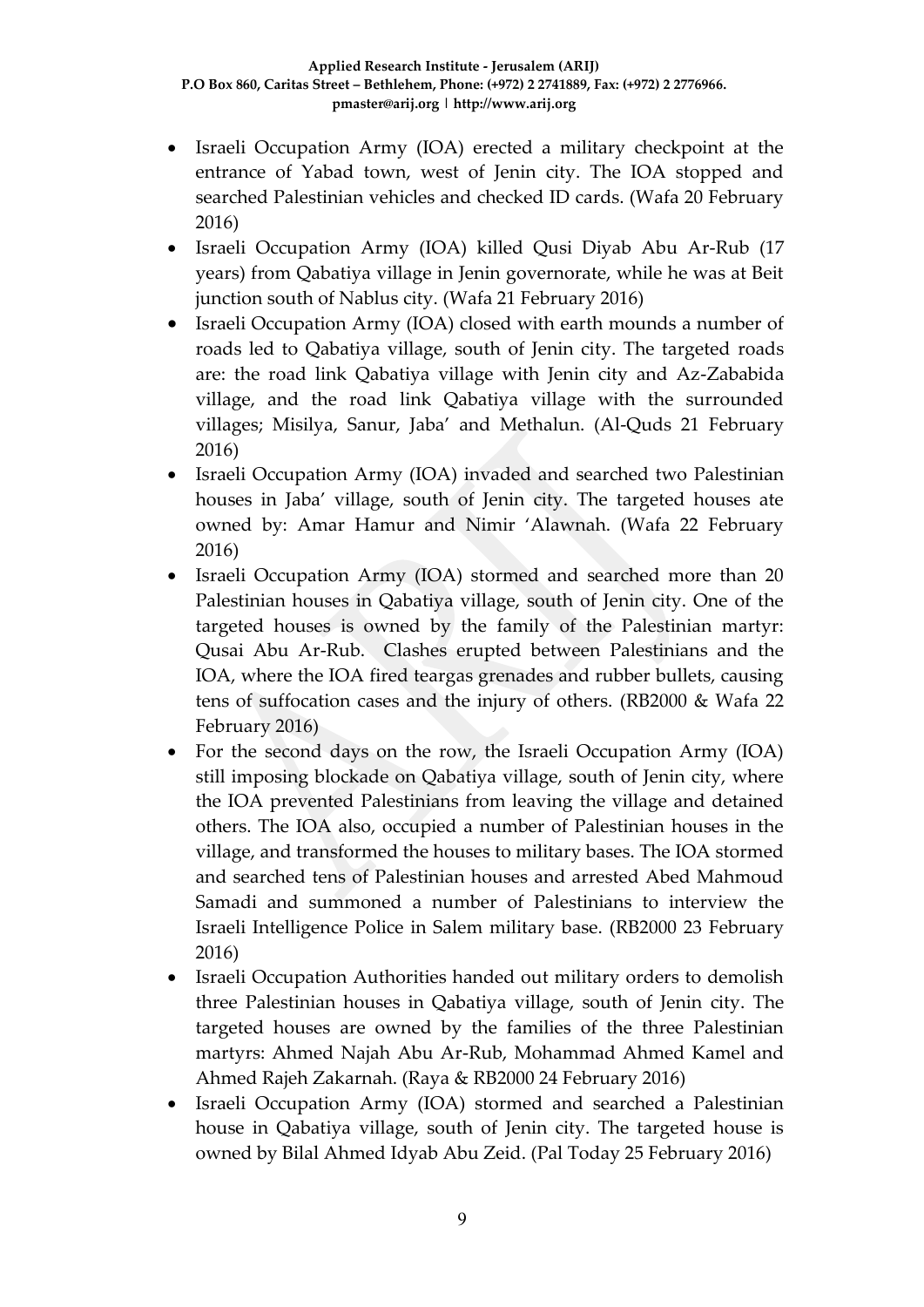- Israeli Occupation Army (IOA) invaded and searched a Palestinian in Al Fandaqumiya village, south of Jenin city, and confiscated a vehicle. The targeted house and vehicle are owned by a Palestinian prisoner in the Israeli Jail; Husam Azat Dahoun. (Wafa 25 February 2016)
- Israeli Occupation Army (IOA) invaded and searched a Palestinian house in Qabatiya village, south of Jenin city, took photos for the house and questioned the residents. The targeted house is owned by the Palestinian prisoner in the Israeli jail; Bilal Ahmed Abu Zeid. (ARN 26 February 2016)
- Clashes erupted between Palestinians and the Israeli Occupation Army (IOA) at the entrance of Jaba' village, southwest of Jenin city. The IOA fired teargas and stun grenades, causing a number of suffocation cases. (PNN 26 February 2016)
- Clashes erupted between Palestinians and the Israeli Occupation Army (IOA) in Yabad town, west of Jenin city. The IOA fired teargas and stun grenades, causing dozens of suffocation cases. The IOA stormed and searched dozens of Palestinian houses. During the operation, the IOA arrested Amir Kamal Ar-Razi (15 years). (Orient FM 28 February 2016)

### **Jerusalem**

- Israeli settlers escorted by the Israeli Occupation Army (IOA) stormed Al Aqsa mosque in Jerusalem city and toured in its courtyard. (Pal Info 1 February 2016)
- Israeli Occupation Army (IOA) attacked a non-violent protest at An-Nader gate, one of Al Aqsa mosque' gates, in the old city of Jerusalem. The IOA assaulted the participants. Noted that the IOA still prevent a number of Palestinians from entering Al Aqsa mosque. (Wafa 2 February 2016)
- Israeli settlers escorted by the Israeli Occupation Army (IOA) stormed Al Aqsa mosque in Jerusalem city and toured in its courtyard. (Wafa 2 February 2016)
- Israeli Occupation bulldozers demolished a 220 square meters under construction house in Wadi Qaddum neighborhood in Silwan town in Jerusalem city. The targeted house is owned by Yahya Muhseen. (Wafa 2 February 2016)
- Israeli Occupation bulldozers demolished a 200 square meters under construction house in Wad Abu Al Humos area in Sur Baher town, south of Jerusalem city. The targeted house is owned by: Iyad Abu Mahamed. (Maannews & Wafa 2 February 2016)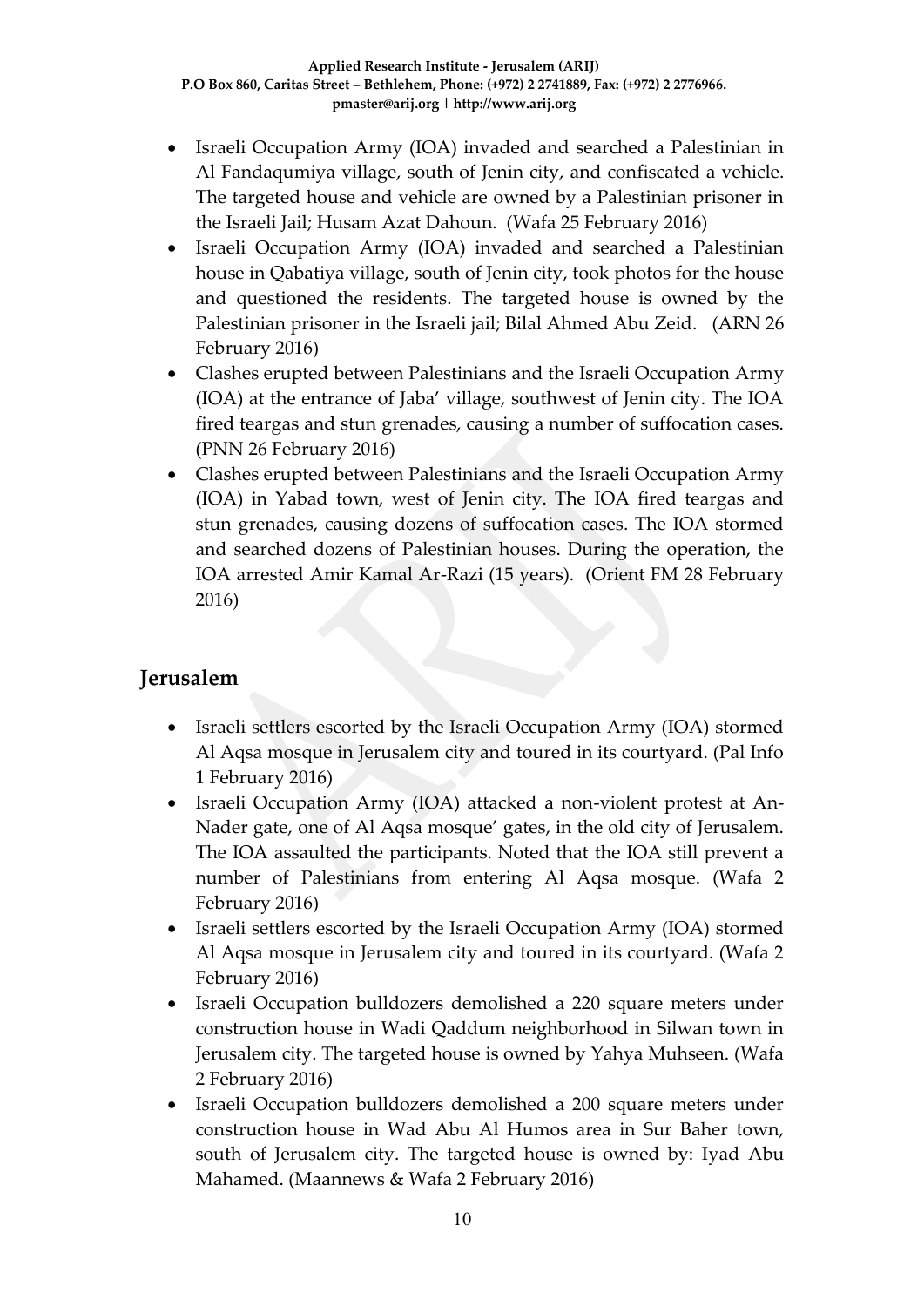- Israeli Municipality of Jerusalem and the Israeli Authority of Nature stormed and razed a Palestinian land in Al 'Abbasiya neighborhood in Silwan town in Jerusalem city. The targeted land is owned by Khalid Az-Zeir. (SilwanIC 3 February 2016)
- Israeli Occupation Army (IOA) shoot and killed three Palestinians while they were at Bab Al Amoud area in Jerusalem city. (Maannews 3 January 2016)
- Israeli settlers escorted by the Israeli Occupation Army (IOA) stormed Al Aqsa mosque in Jerusalem city and toured in its courtyard. At the same time, the IOA prevented the Palestinian women listed in the Israeli black list from entering the mosque. (Maannews 3 February 2016)
- Israeli Occupation bulldozer demolished a 400 square meters garage at the eastern entrance of Al Issawiya town, in Jerusalem city. The targeted structure is owned by Haitham Mustafah. Noted that the targeted structure located in area that the Israeli Authorities planned to establish the "National Park"(Maannews 3 January 2016)
- Israeli Jerusalem Municipality issued administrative orders to demolished 7 houses, included a Palestinian building consist of 5 floors in Al Issawiya town in Jerusalem city. (SilwanIC 3 February 2016)
- Clashes erupted between Palestinians and the Israeli Occupation Army (IOA) in Jabal Al Mukabir town, south of Jerusalem city. The IOA fired rubber bullets and teargas grenades at Palestinians. (Maannews 4 February 2016)
- Clashes erupted between Palestinians and the Israeli Occupation Army (IOA) in Abu Dis town, east of Jerusalem city. The IOA fired teargas grenades at Palestinians and houses. (Al-Quds 3 February 2016)
- Israeli settlers escorted by the Israeli Occupation Army (IOA) stormed Al Aqsa mosque in Jerusalem city and toured in its courtyard. (Maannews 4 February 2016)
- Israeli Municipality of Jerusalem forced Hussen Al Kaswani to demolish his 195 square meters house in Beit Hanina town, north of Hebron city. (Al-Quds 5 February 2016)
- Israeli Occupation Amy (IOA) handed out military orders to demolish two houses in Qalandiya refugee camp, north of Jerusalem city. The targeted houses are owned by the families of two Palestinian martyrs; Omar Assaf and Anan Abu Habsa. (Pal Today 5 February 2016)
- Israeli settlers escorted by the Israeli Occupation Army (IOA) stormed Al Aqsa mosque in Jerusalem city and toured in its courtyard. Notes that the IOA still preventing more than 60 Palestinian women (listed in the Israeli black list) from entering the mosque. (ARN 7 February 2016)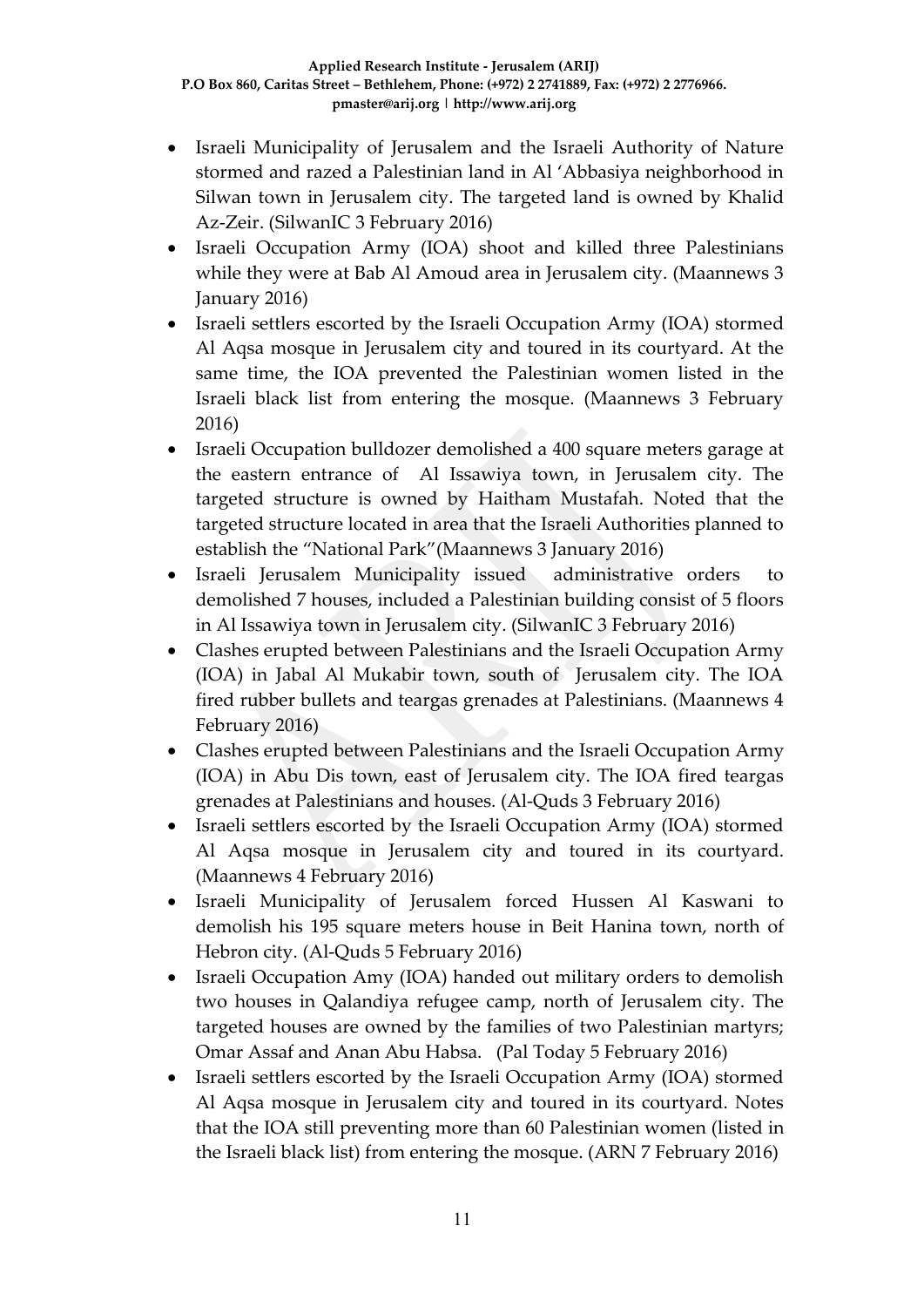- Israeli Occupation Authorities issued orders to close and confiscate four Palestinian houses in Sur Baher town, south of Jerusalem city. The targeted houses are owned by the families of four Palestinian prisoners in the Israeli jail; Mohammad Salah Abu Kaf (18 years), Waled Fares Al Atrash (19 years), Abed Mahmoud Dwikat (20 years) and Mohammad Jehad At-Tawel (17 years). Noted that the IOA also confiscated the ID cards for three of them. (Al-Quds & Orient FM 7 February 2016)
- Israeli Occupation Army (IOA) stationed at Hizma military checkpoint, north of Jerusalem city, opened fire at a Palestinian vehicle while it was crossing the checkpoint. (Maannews 8 February 2016)
- Israeli Occupation Army (IOA) stormed and searched a Palestinian house in Bab Hutta neighborhood in the old city of Jerusalem. The targeted house is owned by Ahmed Mahmoud Abu Ghazala. (Safa 8 February 2016)
- Israeli Municipality of Jerusalem issued administrative orders to demolish 30 Palestinian apartments (within 12 buildings) located at the northeastern part of Al Issawiya town in Jerusalem city. (Maannews 8 February 2016)
- Israeli settlers escorted by the Israeli Occupation Army (IOA) stormed Al Aqsa mosque in Jerusalem city and toured in its courtyard. Noted that the IOA still preventing about 60 Palestinian women from entering the mosque. Also, the Israeli settlers demonstrated and toured in several neighborhood and streets in the old city of Jerusalem and chanted anti-Palestinian slogans. (Raya 9 February 2016)
- Israeli Occupation Army (IOA) and staff from the Israeli Natural Authority stormed a Palestinian land in Al 'Abbasiya neighborhood in Silwan town in Jerusalem city. The targeted land is owned by Khalid Az-Zeir. (Wafa 10 February 2016)
- Clashes erupted between Palestinians and the Israeli Occupation Army (IOA) in Ein Al Louza neighborhood in Silwan town in Jerusalem city. The IOA fired rubber bullets, teargas and stun grenades, causing dozens of suffocation cases. (Maannews 10 February 2016)
- Israeli settlers escorted by the Israeli Occupation Army (IOA) stormed Al Aqsa mosque in Jerusalem city and toured in its courtyard. (Safa 10 February 2016)
- Israeli Occupation Army (IOA) invaded and searched tens of Palestinian houses in Beit Duqqu village, northwest of Jerusalem city. Clashes erupted between Palestinians and the IOA, where the IOA fired live bullets and teargas grenades, causing the injury of three Palestinians. During the clashes, the IOA arrested Naji Bassem Daoud (17 years) and Mohammad Ismail Rayan (17 years) (Maannews 11 February 2016)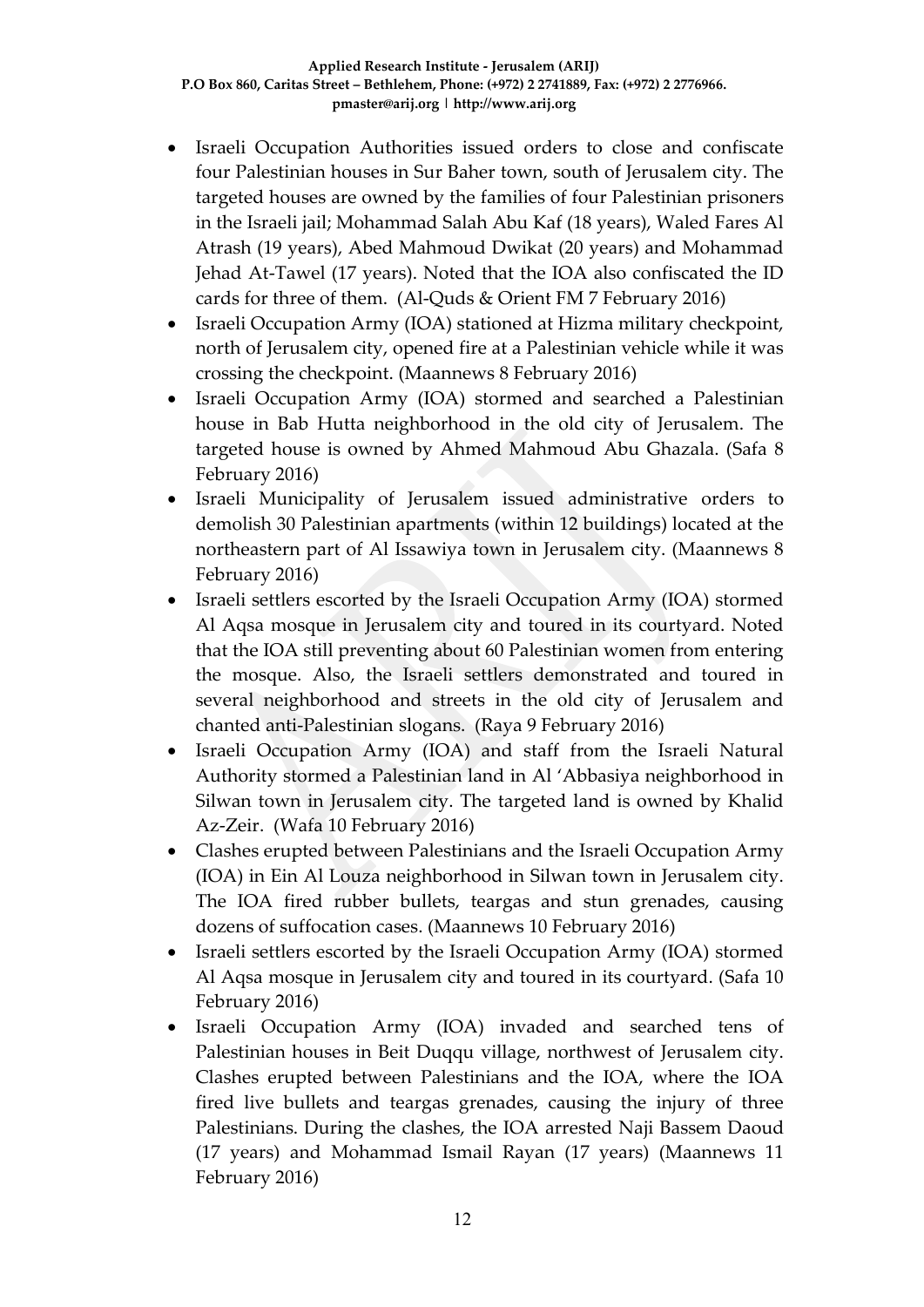- Israel Objects to Building School in East Jerusalem, Says It Would Endanger Nearby Police Station. School in Sheikh Jarrah 'could constitute a threat to the facility and its combatants,' state says. NGO: 'The government has found a new excuse to prevent building schools in East Jerusalem'. Israel objects to opening a school in East Jerusalem, claiming it would endanger a nearby Border Police base that was built in the neighborhood, Army Radio reported Wednesday morning. The school, which was to be built by a private entrepreneur in the Sheikh Jarrah neighborhood, was to consist of four floors and 39 classrooms, from kindergarten to high school. The city supported the plan due to the acute shortage of schools in the capital's Arab community. Recently however, the Finance Ministry's Government Housing Administration submitted an objection to the school, arguing that since its location is 20 meters from a Border Police base, it "could constitute a threat to the facility and its combatants". "The government has found a new excuse to prevent building schools in East Jerusalem," the Ir Amim NGO said in response. "First Israel builds a military base in a Palestinian neighborhood, then, impertinently, it infringes on the neighborhood's children's basic right to education". "The mayor has a duty to make sure the plan is approved and that Sheikh Jarrah gets a much needed school" the NGO said. Jerusalem's Planning and Building Committee met Wednesday to discuss the state's objection. "The proposed proximity and height differences are a security threat and will require several additional security measures," according to the objection. The city engineer recommended to the committee to reduce the building's height and make the base's fence higher. The Knesset's Education Committee last week held a special debate on the shortage of classrooms in East Jerusalem, as a High Court of Justice ultimatum in the matter draws to a close. In February 2011 the High Court gave the government and Jerusalem municipality five years to find enough classroom space for East Jerusalem children, or the government will have to pay private schools to take care of the matter. The ruling was in response to a petition filed by the Association for Civil Rights in Israel on behalf of parents who could not register their children in the city's public-school system because of a lack of classrooms. ACRI says the shortage means many children must be turned away each year. [\(Haaretz](http://www.haaretz.com/israel-news/.premium-1.702626) 11 February 2016)
- **New road construction to enhance linkage of Gush Etzion to Jerusalem**. Construction has started on infrastructure to link the Begin Highway to Road 60 ("Tunnel Road", the artery to the Gush Etzion settlement bloc) via a new tunnel under Rosemarin Street in Gilo. The connection will further streamline Gush Etzion's linkage to the city,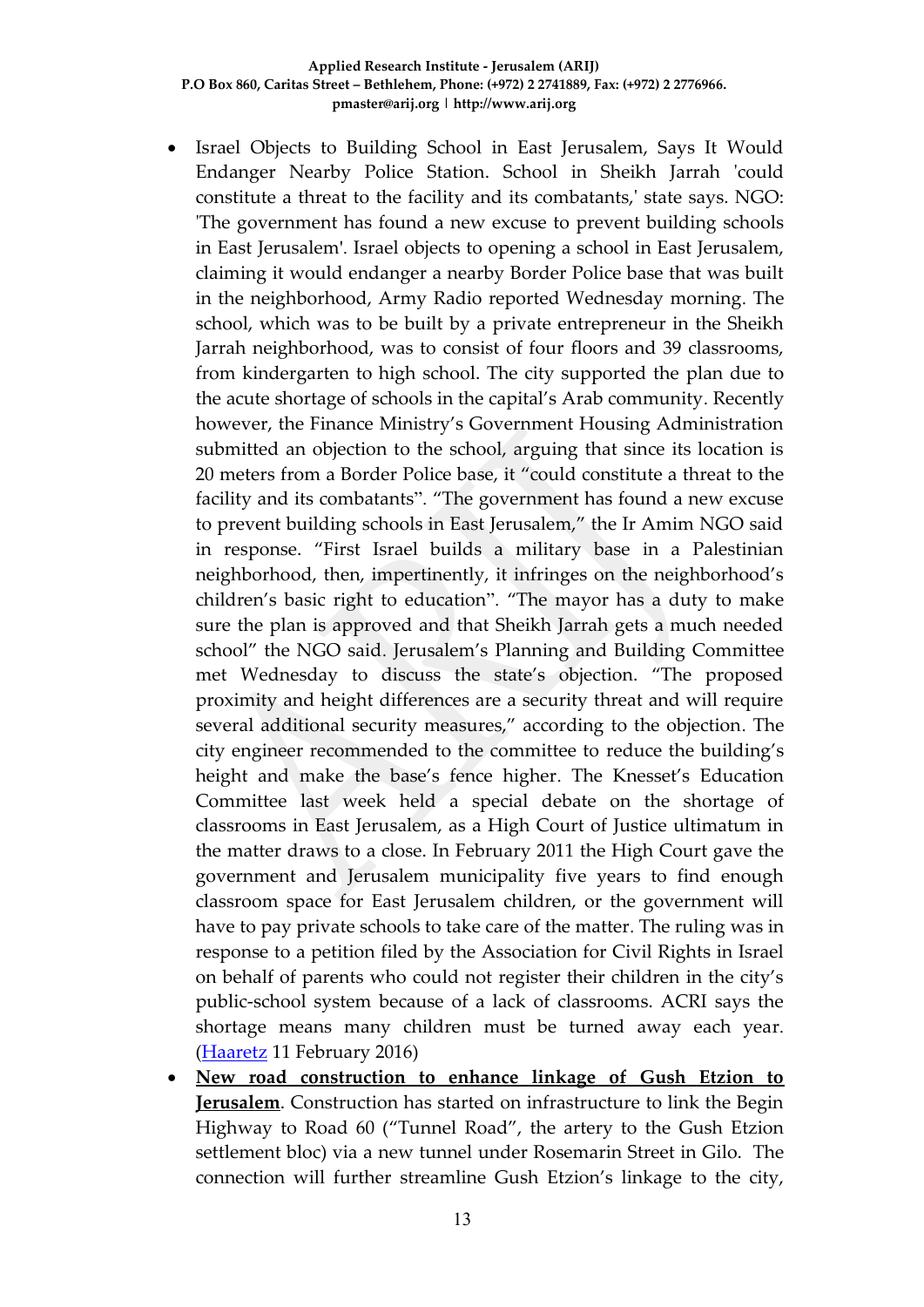now realized by construction of the Begin Highway extension – a sixlane segment of the highway that runs through the center of the Palestinian neighborhood of Beit Safafa. The extension project is currently nearing completion despite residents' protracted battle to block development. The Begin Highway is the backbone of the [road](http://www.altro.co.il/uploads/252/File/Road%20map.jpg)  [system in Jerusalem](http://www.altro.co.il/uploads/252/File/Road%20map.jpg) – a ring road that expedites north-south travel and links to Tel Aviv via road 443. Once completed the Begin extension through Beit Safafa will allow for a continuous stretch of highway that enables uninterrupted travel from the Gush Etzion settlement bloc south of Jerusalem, to the Givat Ze'ev settlement bloc north of the city and finally to Tel Aviv via Road 443. The Ma'ale Adumim/E-1 bloc is already linked to the Begin Highway via Highway 1. At the end of 2013, Ir Amim's monitoring revealed that the Municipality had prepared a plan for an interchange connecting the Beit Safafa extension to Road 60, intending to win approval without first conducting a requisite environmental survey and adopting subsequent recommendations. Bowing to pressure from within the planning process, authorities held back on taking further steps to advance the project. Authorities now maintain that there is an old plan for Road 60 on the books. Within the past several months, building permits for the Rosemarin Street tunnel were issued according to the preexisting plan. In addition, today the Local Committee will discuss a new plan (TPS 258270) to expand Road 60 in the area adjacent to the southern end point of the Begin Highway. Construction of the tunnel, reported above, has already commenced despite the fact that this new plan has yet to be approved. [\(Ir Amim](http://www.altro.co.il/newsletters/show/8617?key=08df354b3dd7853bae6cc333e526b2dd&value=9a3cdcd0e38da468aea5b504ce87c7a2d1ce4fef:1260978) 11 February 2016)

- Clashes erupted between Palestinians and the Israeli Occupation Army (IOA) in Al Eaziriya and Abu Dis towns, east of Jerusalem city. The IOA fired rubber bullets and teargas grenades, causing tens of suffocation cases and the injury of two Palestinians. (Maannews 12 February 2016)
- Clashes erupted between Palestinians after the Israel Occupation Army (IOA) in Al Issawiya town in Jerusalem city, after undercover Israeli Army kidnapped Abdalla Abu Khate (13 years) and Mahmoud Abu 'Awes (18 years). The IOA fired rubber bullest and stun grenades at Palestinians. (SilwanIC & Maannews 12 February 2016)
- Staff from the Israeli Municipality of Jerusalem escorted by the Israeli Army invaded Al Bustan neighborhood, located south of Al Aqsa mosque in Jerusalem city, and handed out orders to demolish a number of Palestinian houses (5 houses at least). The targeted houses are owned by the families of: Abu Rajab, Odeh, Al Qara'een, Hamad and Abu Diyab. (Orient FM 13 February 2016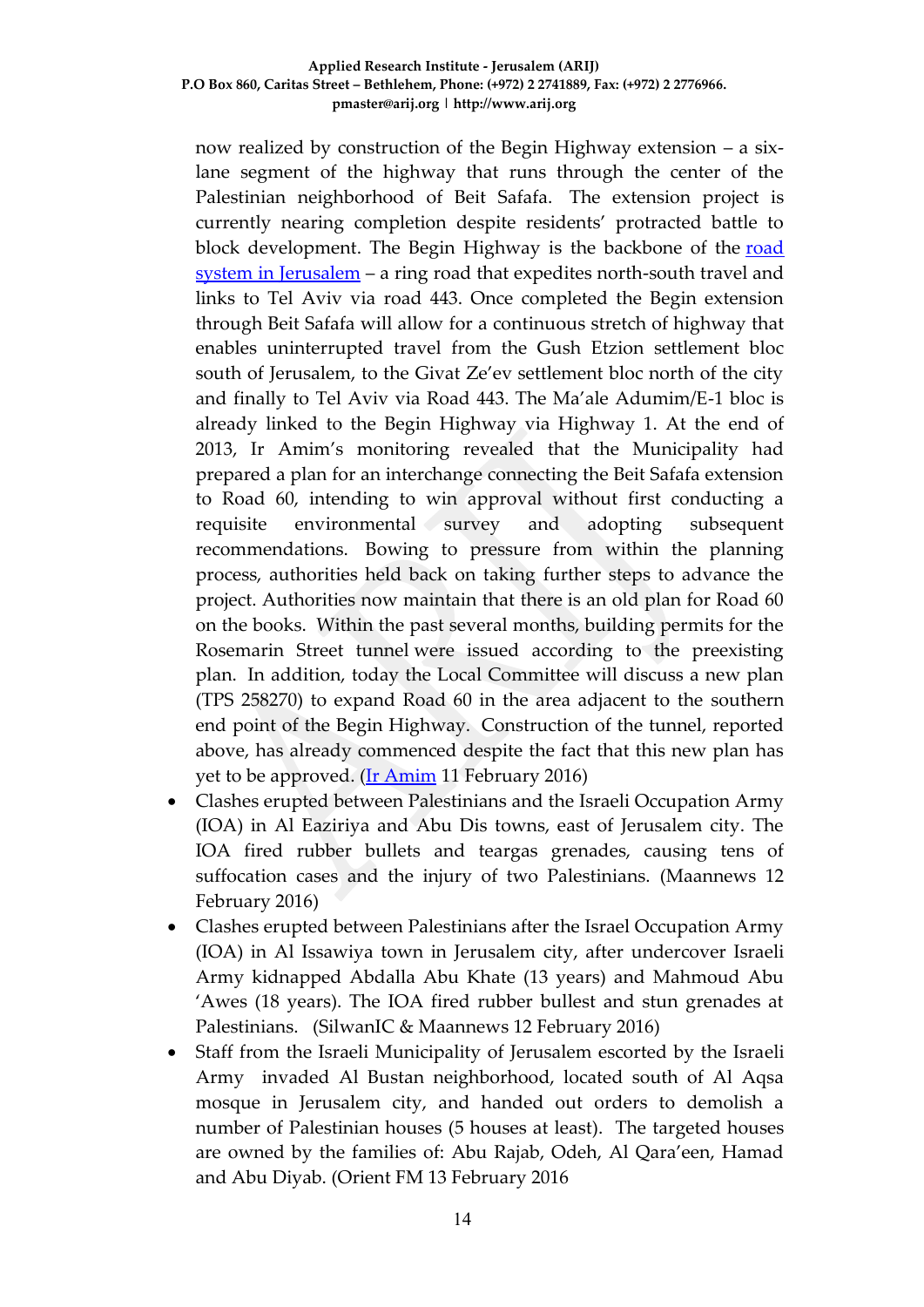- Israeli Occupation Army (IOA) opened fire at a Palestinian vehicle near Az-Za'yem military checkpoint, east of Jerusalem city. As a result, three Palestinians were injured and then the IOA arrested them. (Orient FM 14 February 2016)
- Israeli Occupation Army (IOA) tightened its procedures at Bab Al Amoud area in Jerusalem city. The IOA erected iron mounds and closed the entrances of Bab Al Amoud courtyard. (Maannews 14 February 2016)
- Israeli Occupation Army (IOA) shoot and killed Mansour Yasser Abed Al Aziz Shwamrah (20 years) and Omar Ahmed Omar (20 years) from Al Qubeibia village, northwest of Jerusalem city, while they were at Bab Al Amoud area in Jerusalem city. (Maannews 14 February 2016)
- Israeli settlers escorted by the Israeli Occupation Army (IOA) stormed Al Aqsa mosque in Jerusalem city and toured in its courtyard. (NBPRS 14 February 2016)
- Israeli Occupation Army (IOA) closed with cement blocks Al Madares street in Jabal Al Mukabir town, south of Jerusalem city. Clashes erupted between Palestinians and the IOA, where the IOA fired teargas and stun grenades at Palestinians. (Al-Quds 15 February 2016)
- Clashes erupted between Palestinians and the Israeli Occupation Army (IOA) in Shufat refugee camp, north of Jerusalem city. The IOA fired teargas and stun grenades at Palestinians and their houses. (Raya 16 February 2016)
- Israeli settles escorted by the Israeli Occupation Army (IOA) stormed Al Aqsa mosque in Jerusalem city and toured in its courtyard. (Raya 16 February 2016)
- Israeli Civil Administration handed out military orders to demolish 12 Palestinian houses and a mosque in Jabal Al Baba area in Al Eaziriya town, east of Jerusalem city. (Wafa & Al Quds Press 16 February 2016)
- Israeli Authority of Nature handed out an order to evacuate 1.250 dunums of Palestinian land in Al Issawiya town in Jerusalem city within the next 24 hours. The targeted land is owned by Nassri Sabri Muhseen. (SilwanIC 16 February 2016)
- Israeli Occupation Army (IOA) invaded and searched two Palestinian houses in Al Qubeiba village, northwest of Jerusalem city. The targeted houses are owned by the families of two Palestinian martyrs; Mansour Shawamrah and Omar Mohammad Amro. (Wafa 17 February 2016)
- Clashes erupted between Palestinians and the Israeli Occupation Army (IOA) in Abu Dis village, east of Jerusalem city. The IOA fired rubber bullets and teargas grenades, causing dozens of suffocation cases. (Al-Quds 17 February 2016)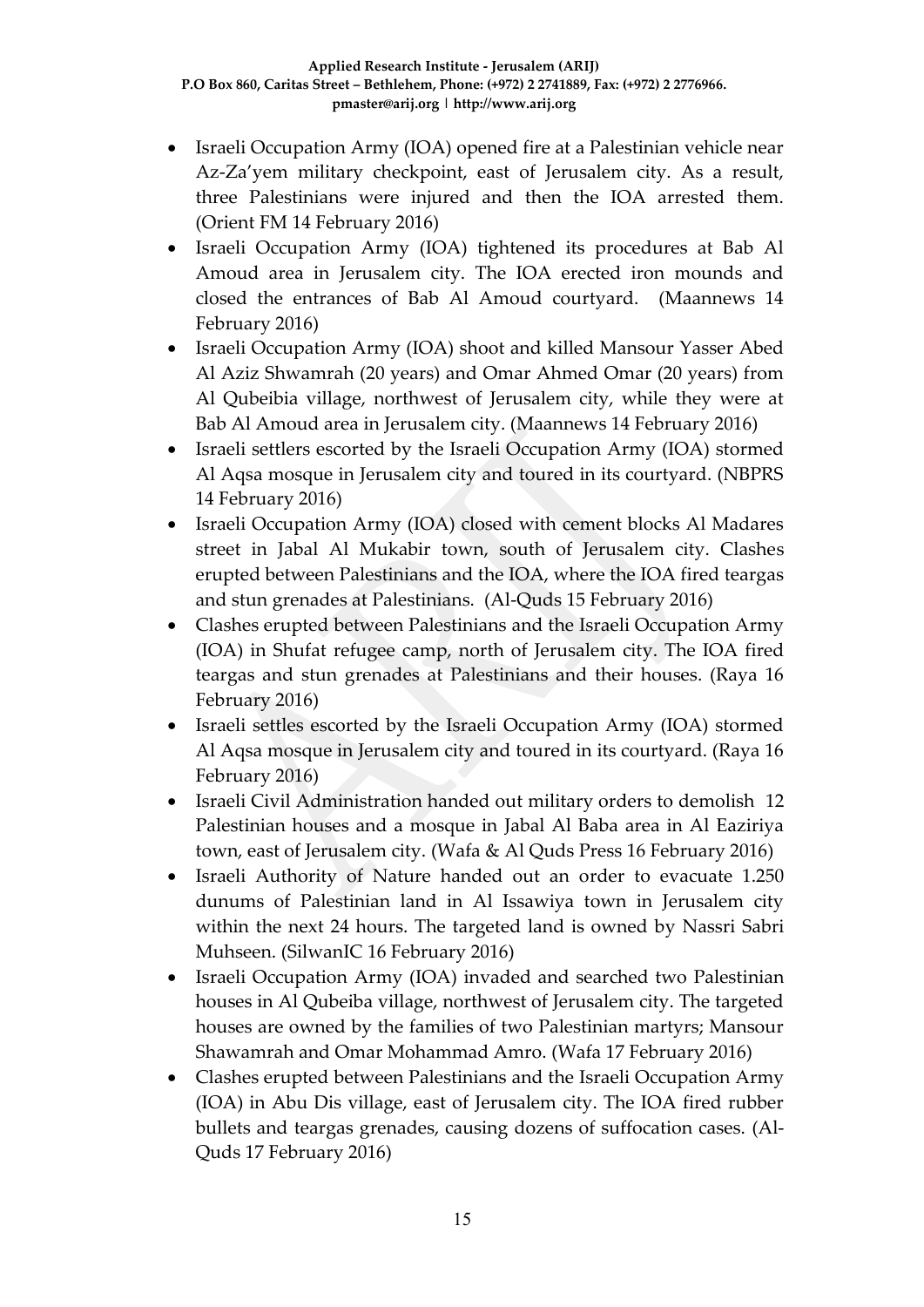- Israeli Minister of Agriculture; Uri Arial, the head of the National Jews fund; Dani Atar, and the Head of Elad organization escorted by the Israeli Occupation Army (IOA) stormed and toured in Wadi Hilwa neighborhood in Silwan town in Jerusalem city (Safa 17 February 2016)
- Israeli settlers escorted by the Israeli Occupation Army (IOA) stormed Al Aqsa mosque in Jerusalem city and toured in its courtyard. (NBPRS 17 February 2016)
- Israeli Occupation bulldozers escorted by the Israeli Army stormed the eastern part of Al Issawiya town in Jerusalem city, and razed about 10 dunums of Palestinian land and demolished 6 animal sheds, two barracks, a 18 square meters container, and two other structures (80 square meters), and uprooted a number of trees. The targeted land and structures are owned by: Adnan Sabri Darwish, Said Mohammad Shekha Abed, Nasri Muhseen, Murad Jamal Mustafah, Ali Doud Abu Al Humos, Sha'ban Musa Abed, Ated Mohammad Abed and Salah Turk. Noted that the targeted lands located in the confiscation land for the construction of "National Park". (SilwanIC 17 February 2016)
- Israeli settlers escorted by the Israeli Occupation Army (IOA) stormed Al Aqsa mosque in Jerusalem city and toured in its courtyard. (NBPRS 18 February 2016)
- Israeli Occupation Army (IOA) handed out military order to demolish a Palestinian house in Qalandiya refugee camp, north of Jerusalem city. The targeted house is owned by the family of the Palestinian martyr; Hussen Abu Ghoush. (Zamn Press 18 February 2016)
- Israeli Occupation Army (IOA) erected a military checkpoint at the western entrance of Al Issawiya town in Jerusalem city. The IOA stopped and searched Palestinian vehicles and checked ID cards. (Safa 18 February 2016)
- Israeli Occupation Army (IOA) closed Ash-Sheikh Said military checkpoint in Jabal Al Mukabir town, south of Jerusalem city. The IOA prevented Palestinians from crossing it. (Raya 18 February 2016)
- Israeli Occupation Army (IOA) shoot and killed Mohammad Abu Khalaf (20 years) from Kafr Aqab village, north of Jerusalem city, while he was near Bab Al Amoud area in Jerusalem city. Noted that the IOA fired more than 50 bullets at the body of the martyr after they shoot and injured him. (Al-Quds 19 February 2016)
- Israeli Occupation Army (IOA) invaded Hosh Abu Tayha and Ein Al louza neighborhoods in Silwan town in Jerusalem city. The IOA erected military checkpoints in the aforementioned areas, stopped and searched Palestinian vehicles and checked ID cards. (SilwanIC 19 February 2016)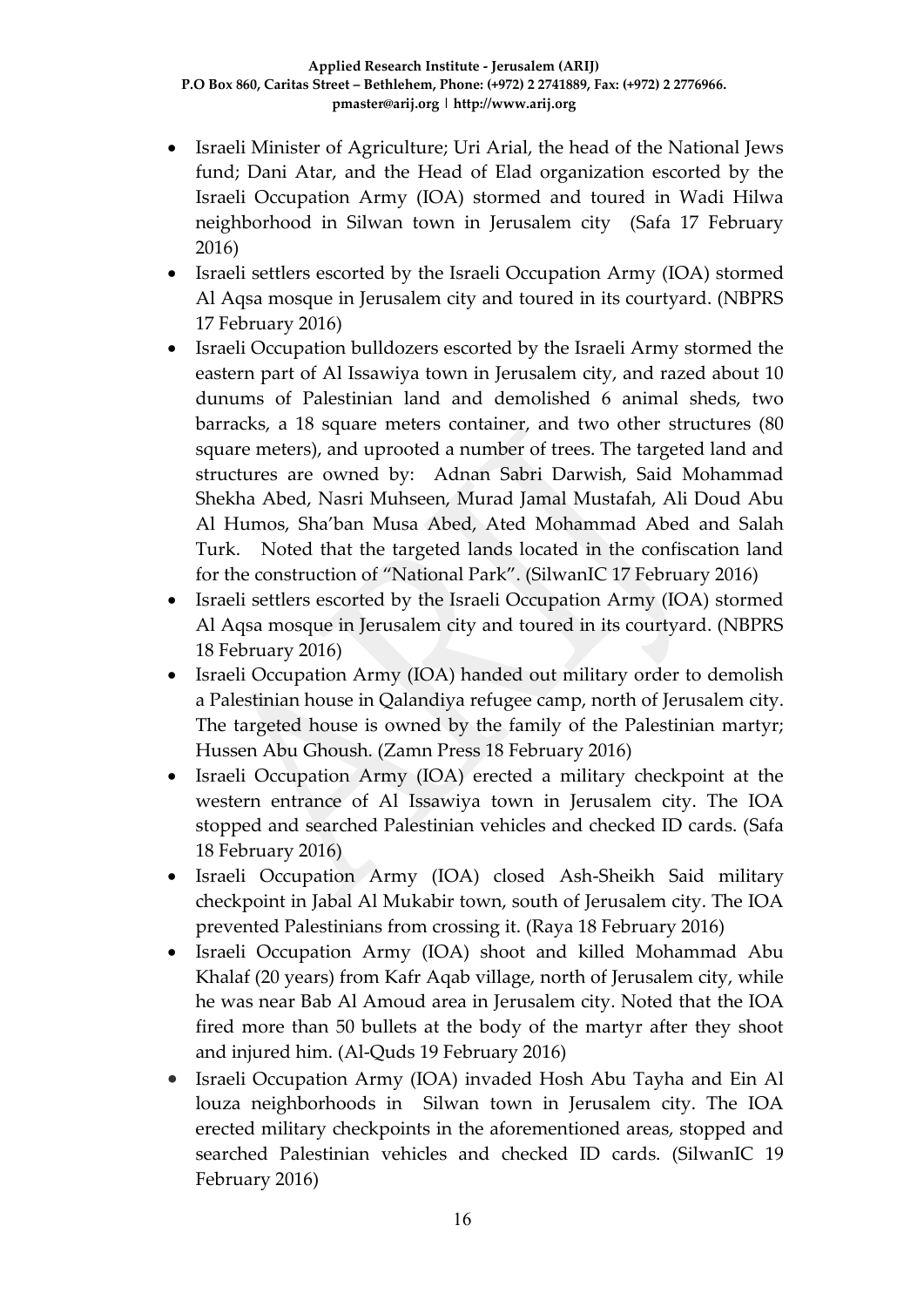- Israeli Occupation Army (IOA) stormed Beir Ayoub neighborhood in Silwan tow in Jerusalem city and fired stun grenades at Palestinians and houses. The IOA stopped and searched Palestinian vehicles. (SilwanIC 19 February 2016)
- Israeli Municipality of Jerusalem issued administrative orders to demolish a number of residential structures in Ein Al Louza neighborhood in Silwan town in Jerusalem city. (SilwanIC 19 February 2016)
- Israeli Occupation Army (IOA) closed Jaba' military checkpoint, northeast of Jerusalem city. The IOA prevented Palestinian from crossing the checkpoint. Noted that the Palestinians need to cross this checkpoint to enter or leave Ramallah city. (Maannews 19 February 2016)
- Israeli Occupation Army (IOA) closed with cement blocks Jaba military checkpoint, northeast of Jerusalem city. (HR 20 February 2016)
- Israeli settlers escorted by the Israeli Occupation Army (IOA) stormed Al Aqsa mosque in Jerusalem city and toured in its courtyard. (NBPRS 21 February 2016)
- Israel Dismantles Palestinian Prefab Classrooms Near Jerusalem. Residents said the move reflected government policy to remove Palestinians from the area to expand settlement construction near Ma'aleh Adumim. Army and Civil Administration forces have dismantled prefab homes and classrooms for the Abu Anwar community east of Jerusalem near the settlement of Ma'aleh Adumim. Resident Ahmed Ibrahim told Haaretz the troops Saturday night loaded the dismantled homes onto trucks after taking everything inside. The rooms served as classrooms for first- to third-graders, as well as a staff room. Ibrahim said the seven homes had been received recently to house 40 students and let them study in better conditions than in the previous classrooms made out of tin sheets. Palestinian news agency Wafa said the homes had been bought with aid from the French government. It said the children had nowhere else to study, while older students had to walk five kilometers to school. For its part, the Civil Administration said four prefab structures had been seized in the area (Abu An Nawar area), known as E-1, saying they had been placed there illegally . In recent years, the Civil Administration has demanded that the authorities demolish buildings that international organizations, particularly European ones, have donated. Local people said the operation reflected government policy to remove Palestinians from the area to expand settlement construction and cut off the West Bank from Jerusalem in the E-1 area. "I don't know what bothers them that our children will study in a somewhat normal environment," Abu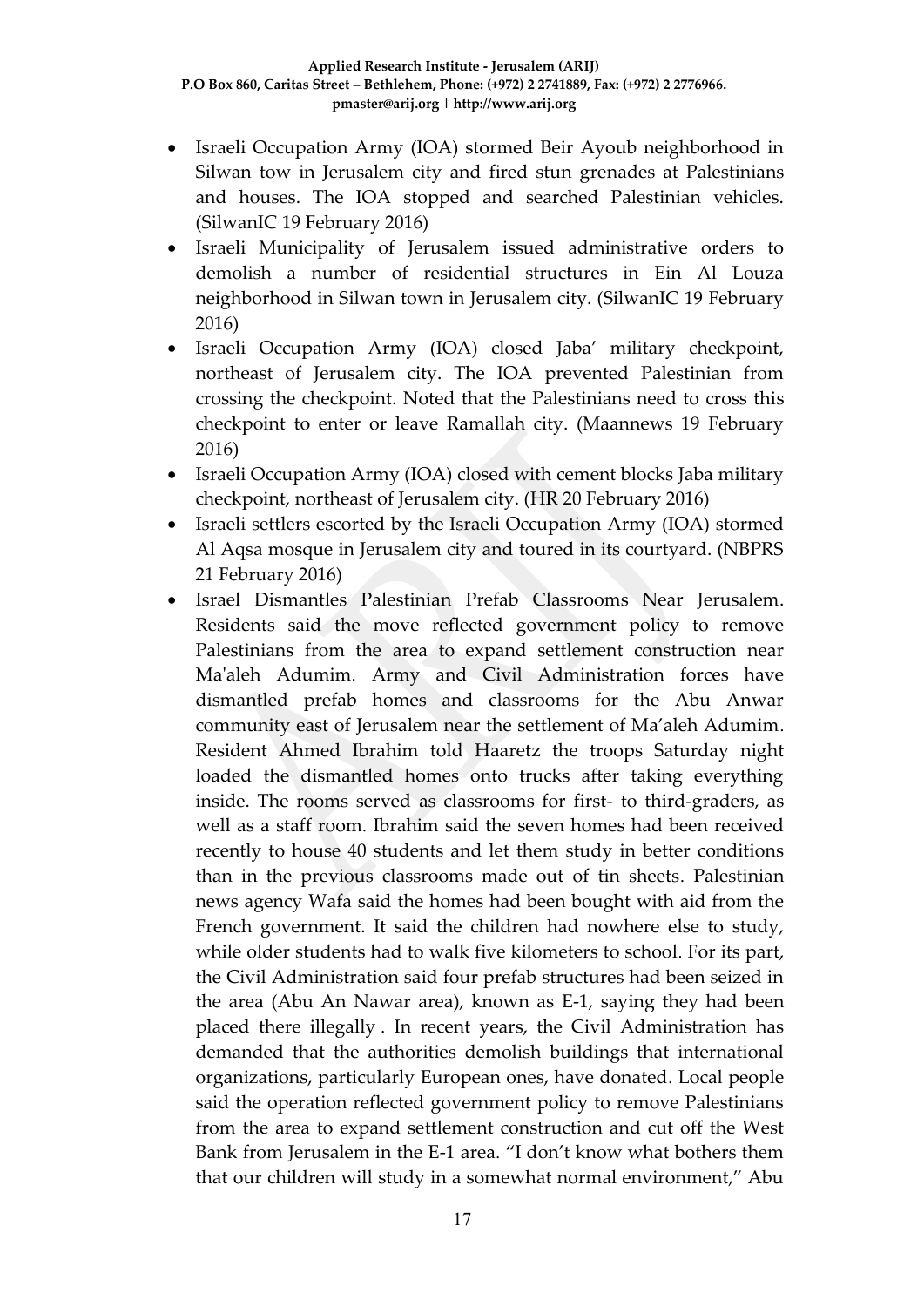Imad al-Jahalin said. "They don't want it here and are doing everything to smother us". [\(Haaretz](http://www.haaretz.com/israel-news/.premium-1.704567) 21 February 2016)

- Israeli settlers escorted by the Israeli Occupation Army (IOA) stormed Al Aqsa mosque in Jerusalem city and toured in its courtyard. During the operation, the IOA prevented tens of Palestinians from entering the mosque and detained a number of ID cards. (Quds Press 22 February 2016)
- Israeli Authorities prepared a new master plan for the Israeli settlement on Ramot, north of Jerusalem city. According to the new plan, the Israeli Authorities will construct 1435 housing units and 240 special houses (villas), and a number of public buildings, on more than 419 dunums of land. [\(Pal Info](https://www.palinfo.com/news/2016/2/22/-%D8%A7%D9%84%D9%82%D8%AF%D8%B3---%D9%85%D8%AE%D8%B7%D8%B7-%D9%87%D9%8A%D9%83%D9%84%D9%8A-%D9%84%D8%AA%D9%88%D8%B3%D9%8A%D8%B9-%D9%85%D8%B3%D8%AA%D9%88%D8%B7%D9%86%D8%A9--%D8%B1%D8%A7%D9%85%D9%88%D8%AA-) 22 February 2016)
- Israeli Occupation Army (IOA) stormed and searched tens of Palestinian houses in several areas in Jabal Al Mukabir town, south of Jerusalem city. During the operation, the IOA assaulted Palestinians. (Safa 23 February 2016)
- Israeli Occupation Authorities issued an order to confiscate 46.6 dunums of Palestinian land in Shufat and Anata towns, north of Jerusalem city to construct the Israeli Segregation wall. (Pal Info 23 February 2016)
- Israeli settlers escorted by the Israeli Occupation Army (IOA) stormed Al- Aqsa mosque in Jerusalem city and toured in its courtyard. During the operation, the IOA tightened its procedures at the entrances of the old city of Jerusalem and Al Aqsa mosque, where they prevented a number of Palestinians from entering the mosque and the city. (NBPRS 23 February 2016)
- Israeli Occupation Army (IOA) invaded and searched Palestinian houses and stores in Hush Al 'Awar and Ein Al Louza neighborhoods in Silwan town in Jerusalem city, and fired stun grenades at houses. The IOA stopped and searched Palestinian vehicles and checked ID cards. (SilwanIC 24 February 2016)
- Israeli settler organization "Ateret Cohanim" handed out Ar-Rajabi family two court orders to evacuate two Palestinian buildings (each building consist of 3 apartments) in Battan Al Hawa neighborhood in Silwan town in Jerusalem city. The targeted building located in areas that the Israeli organization aims to confiscate (5.2 dunums of land in Battan Al Hawa neighborhood) under the claim that the targeted land owned by the Israeli settlers since the year of 1881. (SilwanIC 24 February 2016)
- Israeli settlers escorted by the Israeli Occupation Army (IOA) stormed Al Aqsa mosque in Jerusalem city, toured in its courtyard, and tried to perform Talmudic rituals. Noted that the IOA still preventing the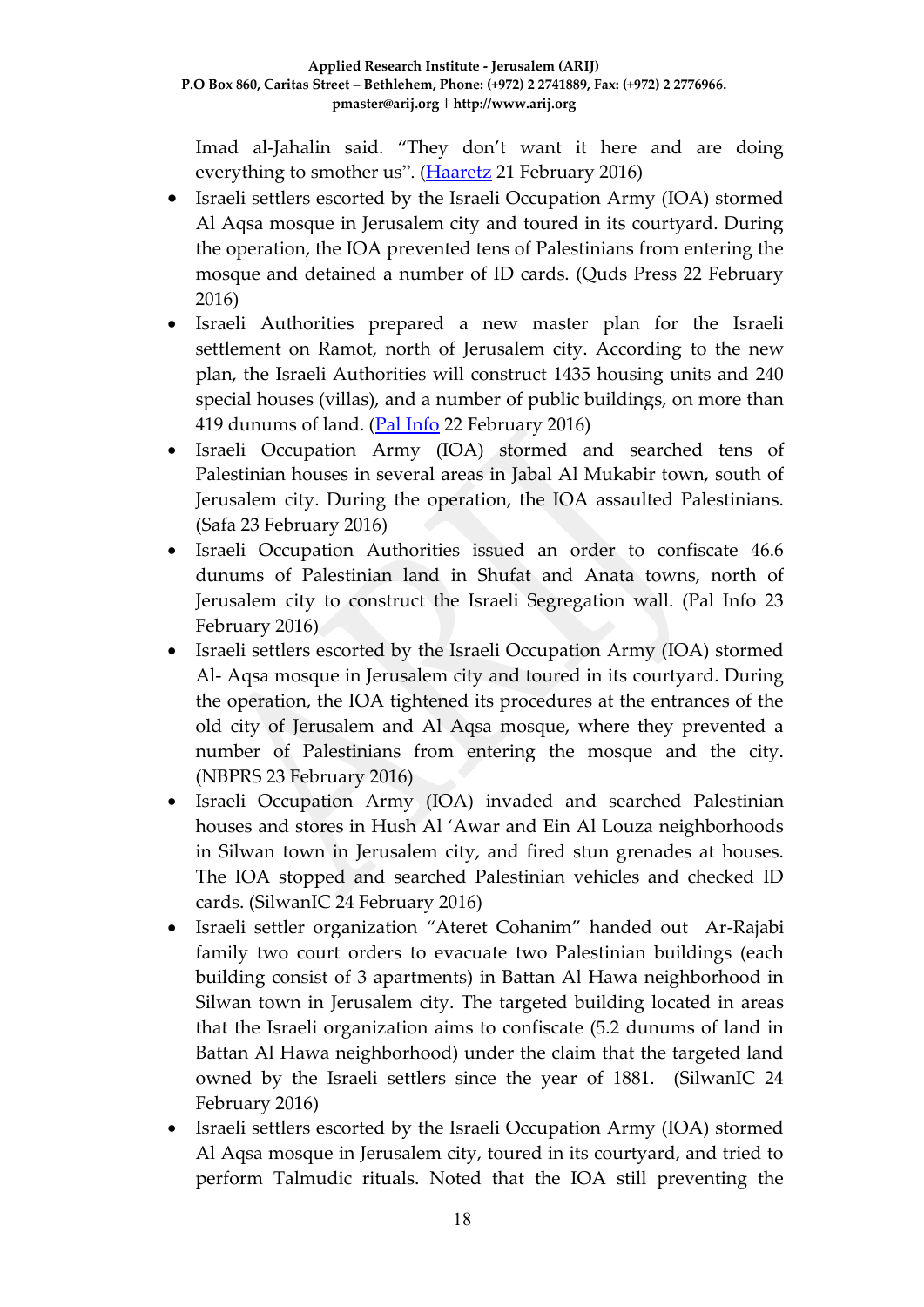Palestinian women listed in the Israeli black list from entering the mosque. (Safa 24 February 2016)

- Israeli settlers to carry out a party near the southern wall of Al Aqsa mosque in Jerusalem city. The Israeli settlers set up a theater in the area with all the sound and light equipment. (Maannews 24 February 2016)
- Israeli Occupation Army (IOA) raided a Palestinian land in Al Abbasiya neighborhood in Silwan town in Jerusalem city, and took photos for the land. The targeted land is owned by Khalid Az-Zayir. (Safa 25 February 2016)
- Israeli settlers escorted by the Israeli Occupation Army (IOA) stormed Al Aqsa mosque in Jerusalem city and toured in its courtyard. (RB2000 25 February 2016)
- A Palestinian child; Raghd Azat from Anata town, northeast of Jerusalem city, was seriously injured after an Israeli settler hit her by her vehicle while she was crossing the street in Shufat refugee camp, north of Jerusalem city. (Orient FM 25 February 2016)
- Israeli Municipality of Jerusalem issued administrative orders to demolish 9 Palestinian houses in Al Issawiya town in Jerusalem city,. Some of the targeted houses are owned by: Abu Rayalah, Nasser and Abu Khalaf families. (SilwanIC & Maannews 25 February 2016)
- Clashes erupted between Palestinians and the Israeli Occupation Army (IOA) at Shuhfat refugee camp, north of Jerusalem city. During the clashes, undercover Israeli Army kidnapped four Palestinians, one of them identified as: Abed Mohammad Al Bahri (15 years). (Maannews & Al-Quds 26 February 2016)
- Israeli settler organization "Ateret Cohanim" handed out Fahmi, Talal, and Yacoub Ar-Rajabi a court order to evacuate a Palestinian land in Battan Al Hawa neighborhood in Silwan town in Jerusalem city. The targeted land used to construct a building consists of 12 apartments, inhabited by 93 family members included 64 children. The targeted land located in areas that the Israeli organization aims to confiscate (5.2 dunums of land in Battan Al Hawa neighborhood) under the claim that the targeted land owned by the Israeli settlers since the year of 1881. (SilwanIC 26 February 2016)
- New plan in Ramot settlement to increase number of housing units under previously tendered plan. The Local Committee will discuss a new plan, TPS 291419, to increase the number of housing units under a previously tendered plan, TPS 6576. TPS 6576, which will expand Ramot east toward the Begin Highway (see light blue [extension on eastern edge of](http://www.altro.co.il/uploads/252/File/Greater%20Jerusalem%20Eng%202015.jpg) Ramot on map), was tendered in 2013. The plan originally called for 734 new housing units. Subsequently approved building permits allowed for an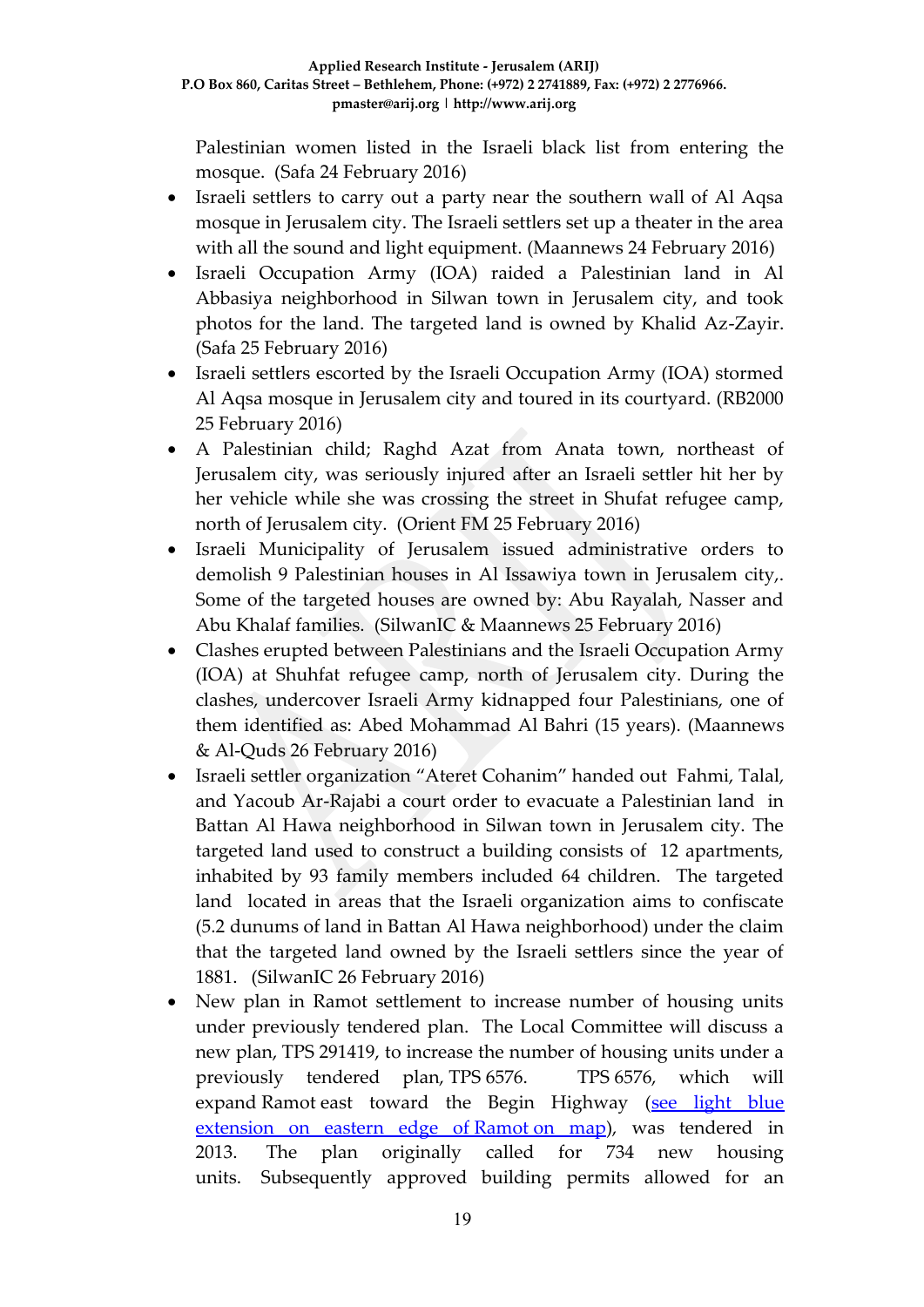addition of 123 units. The new plan to be discussed would add 57 more units, for a total of 914. The 57 new units, if approved, would be built within the area already demarcated by TPS 6576 and do not constitute an expansion of the already tendered plan. [\(Ir Amim](http://www.altro.co.il/newsletters/show/8633?key=eed4e81c9439caa0caa323b11078d9e9&value=9a3cdcd0e38da468aea5b504ce87c7a2d1ce4fef:1260978) 26 February 2016)

- Clashes erupted between Palestinians and the Israeli Occupation Army (IOA) in Al Wad neighborhood in the old city of Jerusalem. (Pal Today 28 February 2016)
- Israeli Occupation Army (IOA) stormed Wadi Hilwa neighborhood in Silwan town in Jerusalem city. The IOA erected military checkpoints at the entrances of the neighborhood, stopped, searched and questioned Palestinians and checked their ID cards. (RB2000 28 February 2016)
- Clashes erupted between Palestinians and the Israeli Occupation Army (IOA) in Al Isawiya town, in Jerusalem city. The IOA fired live bullets, causing the injury of a Palestinian, where the IOA arrested him after he was injured. The arrestees were identified as: Mohamamd Waled Abed (19 years). (Al-Quds 28 February 2016)
- Israeli settlers escorted by the Israeli Occupation Army (IOA) stormed Al Aqsa mosque in Jerusalem city and toured in its courtyard. (NBPRS 28 February 2016)
- Israeli Municipality of Jerusalem handed out administrative orders to demolish a Palestinian building consist of 4 apartments (each apartment area 110 square meters) in Ein Al Louza neighborhood in Silwan town in Jerusalem city. The targeted building is owned by Nehad Al Abbasi. (Wattan 28 February 2016)
- Israeli settlers escorted by the Israeli Occupation Army (IOA) stormed Al Aqsa mosque in Jerusalem city, toured in its courtyard and tried to perform Talmudic rituals. (Pal Info 29 February 2016)

### **Hebron**

- Israeli Occupation Army (IOA) stormed Khirebt Al Hawala and At-Taban area, east of Yatta town, south of Hebron city, and took photos for a number of tents. During the operation, the IOA informed the residents that they will receive the demolition orders within the next week. Wafa 1 February 2016)
- Israeli Occupation Army (IOA) raided and searched a Palestinian house in Hebron city. The targeted house is owned by the family of the Palestinian martyr; Ibrahim Samir Ibrahim As Skafi. (Wafa 2 February 2016)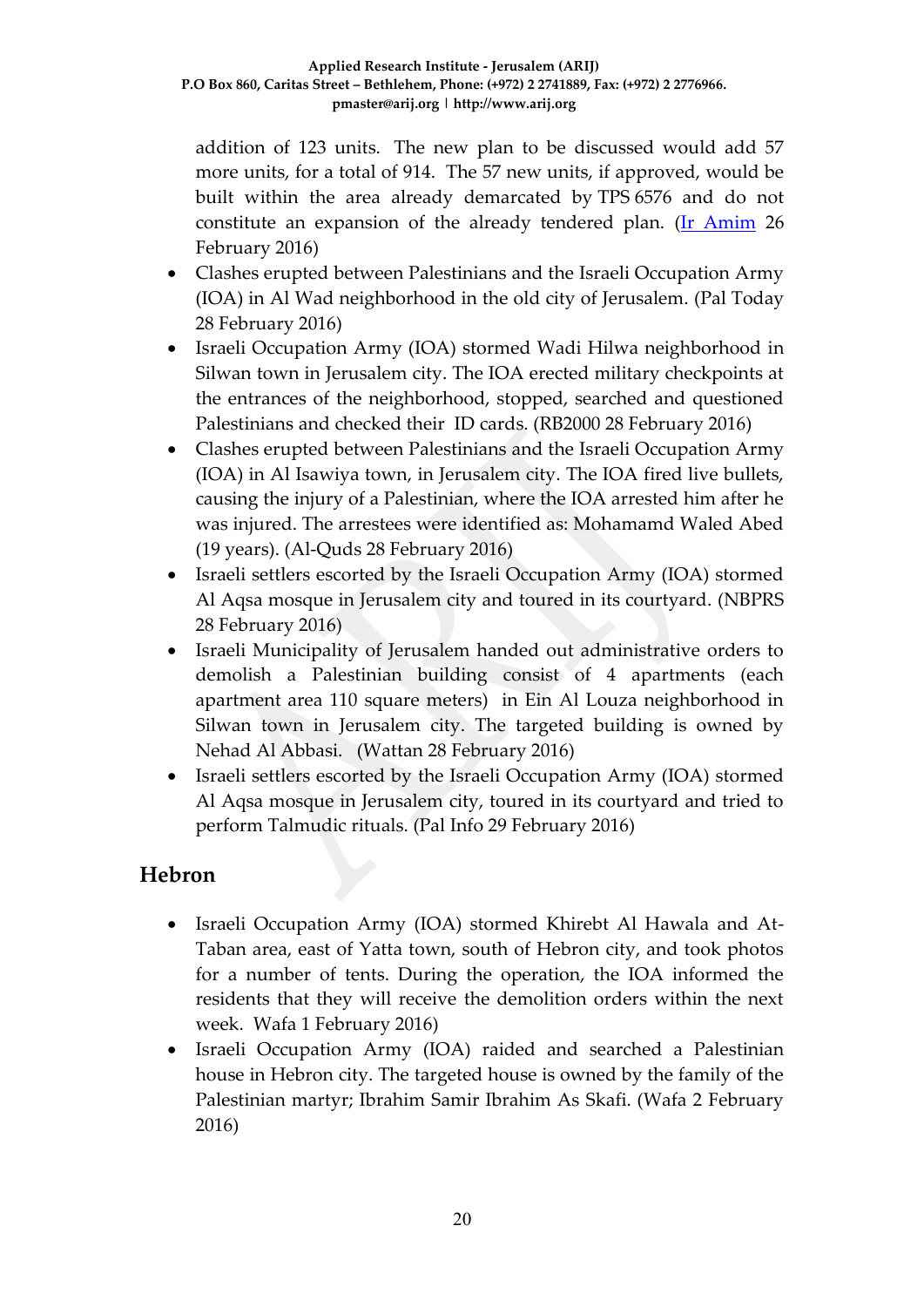- Israeli settlers assaulted and injured Mohammad Rasmi Al Hadad (21 years) while he was near the Israeli settlement of "Qiryat Arba", east of Hebron city. (Wafa 2 February 2016)
- Israeli Occupation Army (IOA) demolished 23 residential structures, 5 solar panels and 5 bathrooms in Janba, Al Fekahit and Al Halawa areas, east of Yatta town, south of Hebron city. [\(ARIJ](http://poica.org/details.php?Article=8990) & Wafa 2 February 2016)
- Israeli Occupation Army (IOA) erected military checkpoints at the entrances of Ad-Dhahiriya and Halhul towns and at the northern entrance of Hebron city. The IOA stopped and searched Palestinian vehicles and checked ID cards. (Wafa 2 February 2016)
- Israeli Occupation Army (IOA) invaded and searched dozens of Palestinian houses in Ma'in village, east of Yatta town, south of Hebron city, and assaulted the residents. The IOA also, fired teargas and stun grenades at houses, causing dozens of suffocation cases. (Wattan 3 February 2016)
- Israel Demolishes 23 Homes in Hebron Area to Make Way for IDF Training Zones. Latest development in multiyear battle leaves 60 children, 18 adults without dwellings. The Civil Administration in the West Bank on Tuesday demolished 23 homes and three outhouses in the southern Hebron hills villages of Jinba and Halawa. According to Israeli activists who reached Jinba by midday, shortly after the demolitions, 78 people had been living in the newly-built homes, including 60 children. These are two of the 12 villages in the area that have been waging a legal battle for 17 years in an attempt to prevent their evacuation and demolition so they can be used as army training areas. The European Union has been closely following the villagers' campaign, and has repeatedly stated it would view their evacuation as a coerced uprooting of a protected population, a contravention of international law. On Monday morning, the State Prosecution and lawyers for the Association of Civil Rights in Israel (ACRI), as well as the villagers' attorney Shlomo Lecker, announced that a bridging process started in October 2013 had failed. To the shocked surprise of residents and lawyers, within hours of informing the High Court of Justice of this development, Civil Administration officials arrived in these two villages and marked 40 dwellings for demolition. Less than 24 hours later they returned, accompanied by the army, and started destroying these structures. They also temporarily blocked a road leading to Jinba and confiscated vehicles and five solar panels. The bridging procedure, mediated by law professor Yitzhak Zamir, was suggested by the High Court of Justice. The two sides were sworn to secrecy during this process. However, the Society of St. Yves learned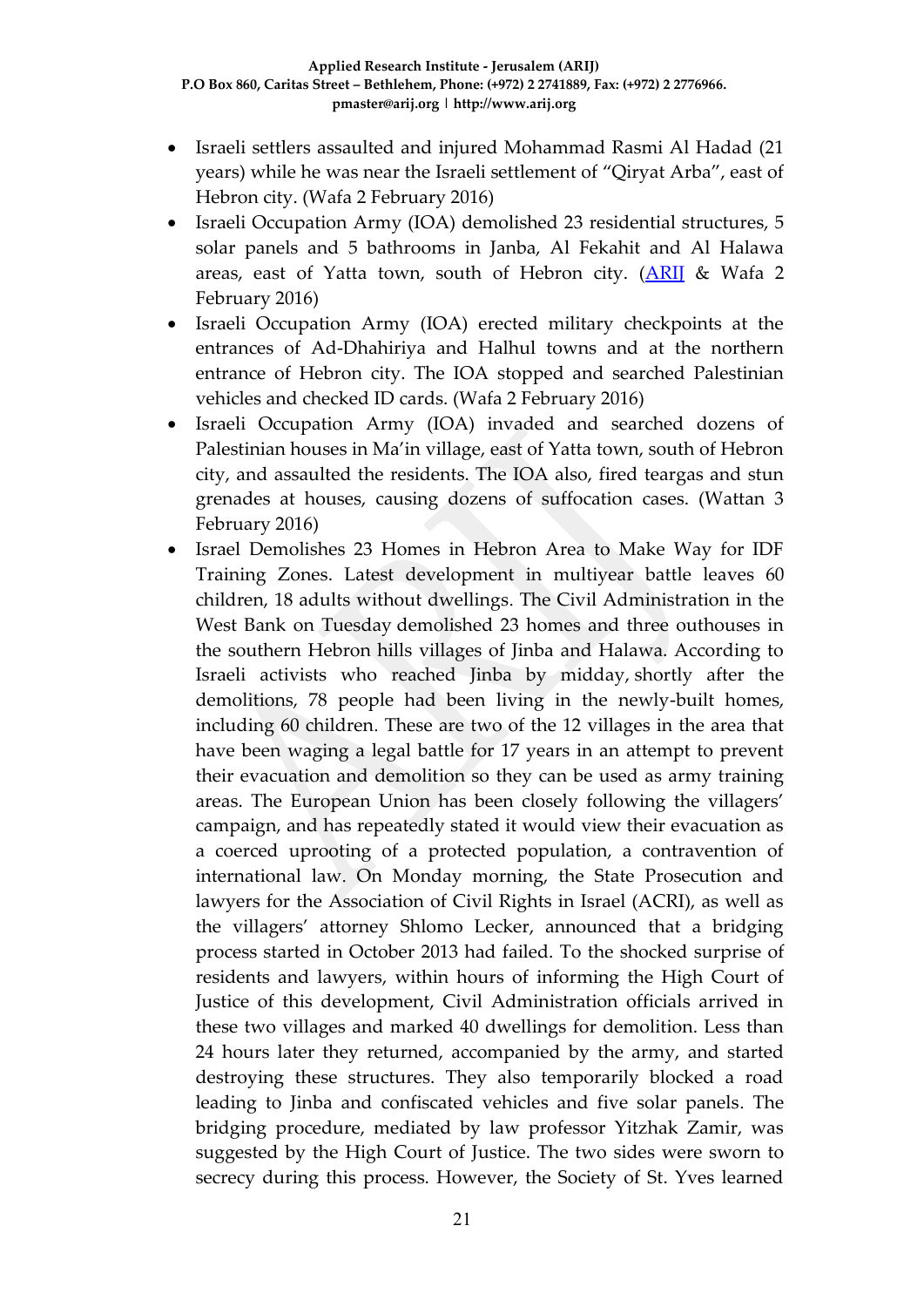that during the procedure the army demanded that residents leave their homes for a few days each month so that military exercises could be held in the area. The residents objected, leading to the termination of the bridging process. Prior to the process, the state's position was that residents of eight villages must move to the village of Yatta permanently, allowing them to cultivate their land and graze their sheep in the area at times when the army was not conducting exercises there, namely on weekends and Jewish holidays. Two more periods for cultivation and grazing would also be allowed during the year. Permanent residence in the villages would not be permitted. The residents of four other smaller villages were permitted to remain in the area, according to the state's position in 2012. The demolition was interrupted and did not extend to all 40 structures that were slated for demolition after the Society of St. Yves – the Catholic Center for Human Rights – filed a petition to halt the demolitions with the High Court of Justice on Tuesday morning. The court issued a temporary injunction until the state's reply is received in seven days. All the structures demolished on Tuesday were newly constructed dwellings, built in 2014 while the bridging process was in progress. They were made of concrete bricks, with corrugated tin roofs. Israel has not developed any construction plans for these villages, which have been there since the 19th century. Thus, any construction there is deemed illegal. However, natural growth and overcrowding have compelled residents to build even without permits. Fifteen of the demolished structures were in Jinba and the rest in Halawa. Many were built with financing provided by European and other foreign agencies. All 12 villages in the area developed naturally from settlements of cavedwellers, who had originally inhabited the numerous caves in the area. These outlying areas of the adjacent town of Yatta started developing by the mid-19th century. In some of these villages, stone houses were already built before 1967. The residents always maintained social, family and economic ties with Yatta. The area around these villages was already declared a closed military zone back in the late 1970s. Only permanent residents were allowed to dwell there. In August and September 1999 most of the villagers received evacuation orders, based on the claim that they were "illegally residing within a live-fire zone." The authorities informed them that they were deemed "intruders into a fire range." On November 16, 1999 the army forcibly removed 700 residents, destroying houses and wells, as well as confiscating property. The residents were left without homes or any means of making a living. Attorney Roni Pelli from ACRI expressed her regret that "the day after the end of the bridging process the army rushed to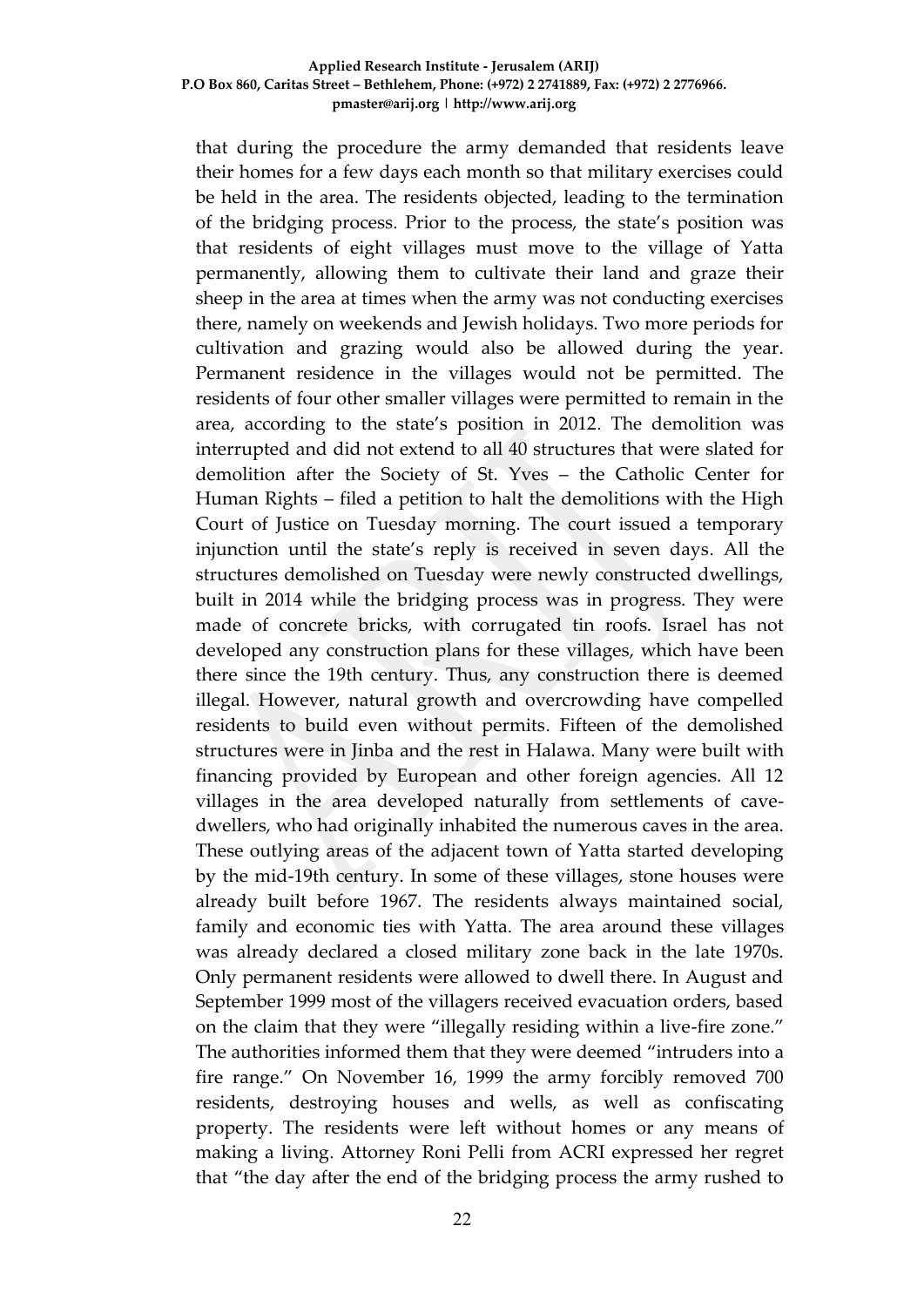demolish so many structures, leaving dozens of children, women and men without a roof over their heads in the coldest month of the year." A defense official told Haaretz that the structures that were demolished and the solar panels that were confiscated "were erected without permits within the firing zone." He added that "during the bridging process conducted by the Civil Administration to settle the matter of these structures, residents were unwilling to reach a settlement, while continuing with their illegal construction. This led to enforcement of the law". [\(Haaretz](http://www.haaretz.com/israel-news/.premium-1.701059) 3 February 2016)

- Israeli Occupation Army (IOA) shoot and killed Haitham Ismail Al Bo (17 years) in Halhul town, north of Hebron city.(Al-Quds 5 February 2016)
- Israeli Occupation Army (IOA) demolished two residential tents in Susiya village, east of Yatta town, south of Hebron city. The targeted tents are owned by Nasser Ahmed Shreteh. (Al-Quds 5 February 2016)
- Israeli Occupation Army (IOA) issued a military order to demolish a Palestinian house in Hebron city. The targeted house is owned by the family of the Palestinian martyr; Ihab Medwada. (RB2000 5 February 2016)
- Israeli Occupation Army (IOA) handed out a military order to demolish a Palestinian house in Beit 'Amra village, south of Hebron city. The targeted house owned by the family of the Palestinian prisoner; Murad 'Ad'ees. (Maannews 5 February 2016)
- Israeli Occupation Army (IOA) extended the closure in Tal Ar-Rumida neighborhood and Ash-Shuhada street in Hebron city. The IOA handed out the workers in "Youth Against Settlement" in the aforementioned area a military order to extend the closure in the area. (Maannews 5 February 2016)
- Israeli Occupation Army (IOA) prevented a Palestinian family to enter their house, which located inside the border of "Beit Al Baraka", north of Al Arroub refugee camp, north of Hebron city. The IOA changed the lock of the main door. (RB2000 7 February 2016)
- A Palestinian was injured after the Israeli Army opened fire at him while he was riding his bicycle at the main entrance of Bani Na'im village in Hebron governorate. (RB2000 7 February 2016)
- Israeli Occupation Army (IOA) stormed and searched a Palestinian house in Al Fawar refugee camp, south of Hebron city. The targeted house is owned by Yousif At-Titi. (Wafa 8 February 2016)
- Israeli Occupation Army (IOA) invaded and toured in several areas and neighborhoods in Hebron city, Deir Samit and Sair towns. (Wafa 8 February 2016)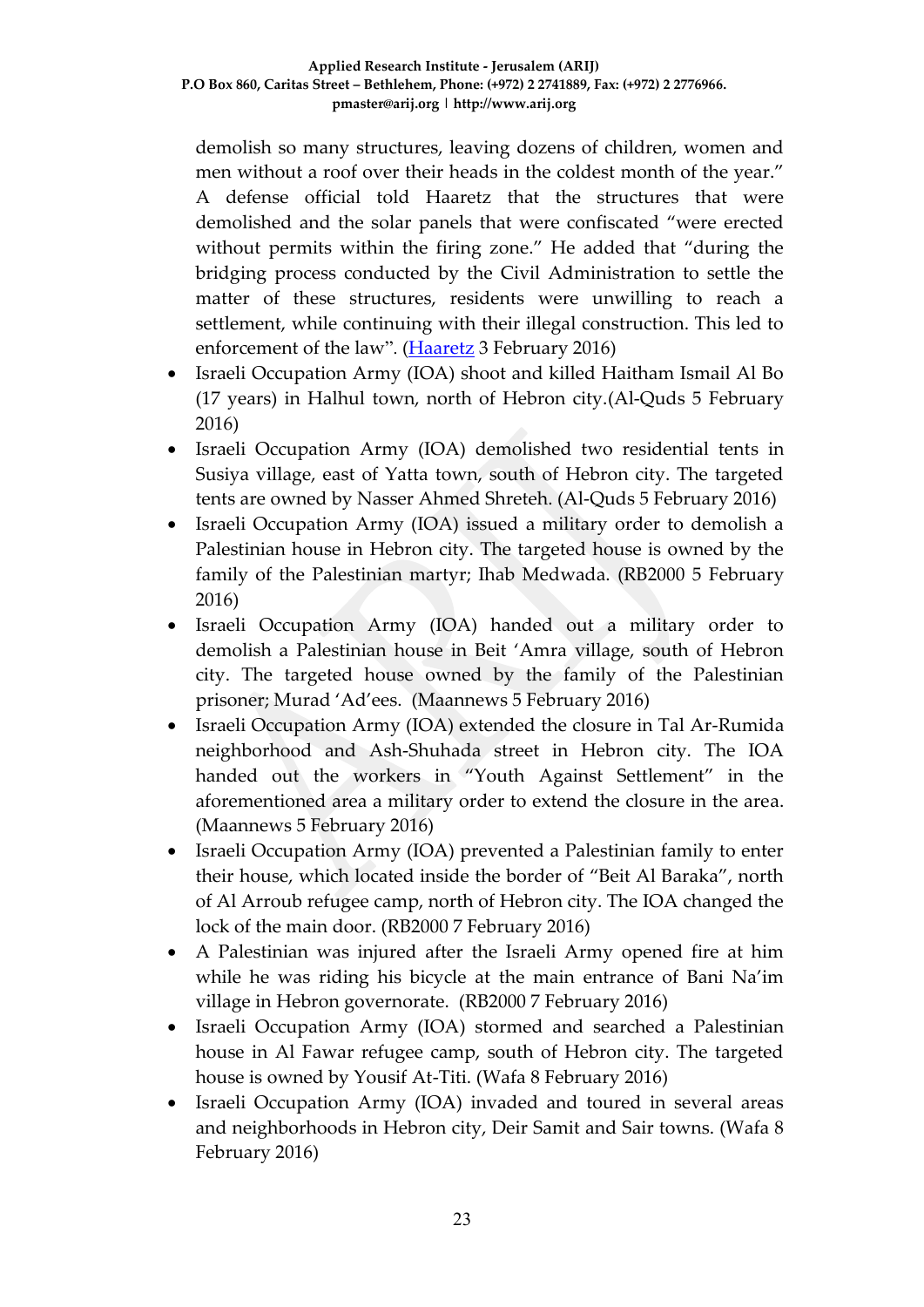- Israeli Occupation Army (IOA) invaded the school in Al Fekhit village, east of Yatta town south of Hebron city. The IOA also, detained a number of workers and confiscated a vehicle. (Wafa 8 February 2016)
- Israeli Occupation Army (IOA) handed out orders to demolish 6 residential structures in Al Majaz village, east of Yatta town, south of Hebron city. The targeted structures are owned by: Mahmoud Musa Abu 'Aram. Salem Abu 'Aram, Mahmoud Abu 'Aram, Mohammad Issa Abu 'Aram, Taleb Mohammad Ahmed Abu 'Aram and Khalid Hussen Al 'Amour. (Wafa 8 February 2016)
- Israeli Occupation Army (IOA) erected military checkpoints at the northern entrance of Hebron city, and at the main entrances of Halhul and Sair towns. The IOA stopped and searched Palestinian vehicles and checked ID cards. (Wafa 8 February 2016)
- Clashes erupted between Palestinians and the Israeli Occupation Army (IOA) near the Ibrahimi mosque in Hebron city. The IOA fired teargas and stun grenades, causing dozens of suffocation cases. (RB2000 9 February 2016)
- Israeli settlers living in Avigal outpost assaulted and injured a Palestinian shepherd; Khader 'Awes Hamad (65 years), while he was at Shu'b Al Batem area, east of Yatta town, south of Hebron city. (Wafa 9 February 2016)
- Israeli Occupation Army (IOA) erected military checkpoints at the northern entrance of Hebron city and at the entrances of Sair and Hahlul towns and Al Fawar refugee camp. The IOA stopped and searched Palestinian vehicles and checked ID cards. (RB2000 9 February 2016)
- Israeli Occupation Army (IOA) stormed Wadi Nanqar aream, west of Hebron city, and took photos for the area and the water wells. (Wafa 10 February 2016)
- Omar Younis Madi (15 years) was killed during clashes that erupted between Palestinians and the Israeli Occupation Army (IOA) at the entrance of Al Arroub refugee camp, north of Hebron city. (Wafa 10 February 2016)
- Israeli Occupation Army (IOA) stormed and searched the headquarter of Palestinian Red Crescent Society in Idhna town, northwest of Hebron city. (Wafa 11 February 2016)
- Israeli settlers escorted by the Israeli Occupation Army (IOA) attacked two Palestinian schools located near the Ibrahimi mosque in the old city of Hebron. The IOA also, fired teargas grenades, causing dozens of suffocation cases. (Wattan 11 February 2016)
- Israeli Occupation Army (IOA) closed with earth mounds all the entrances of Khallit Al Maya village, northeast of Yatta town, south of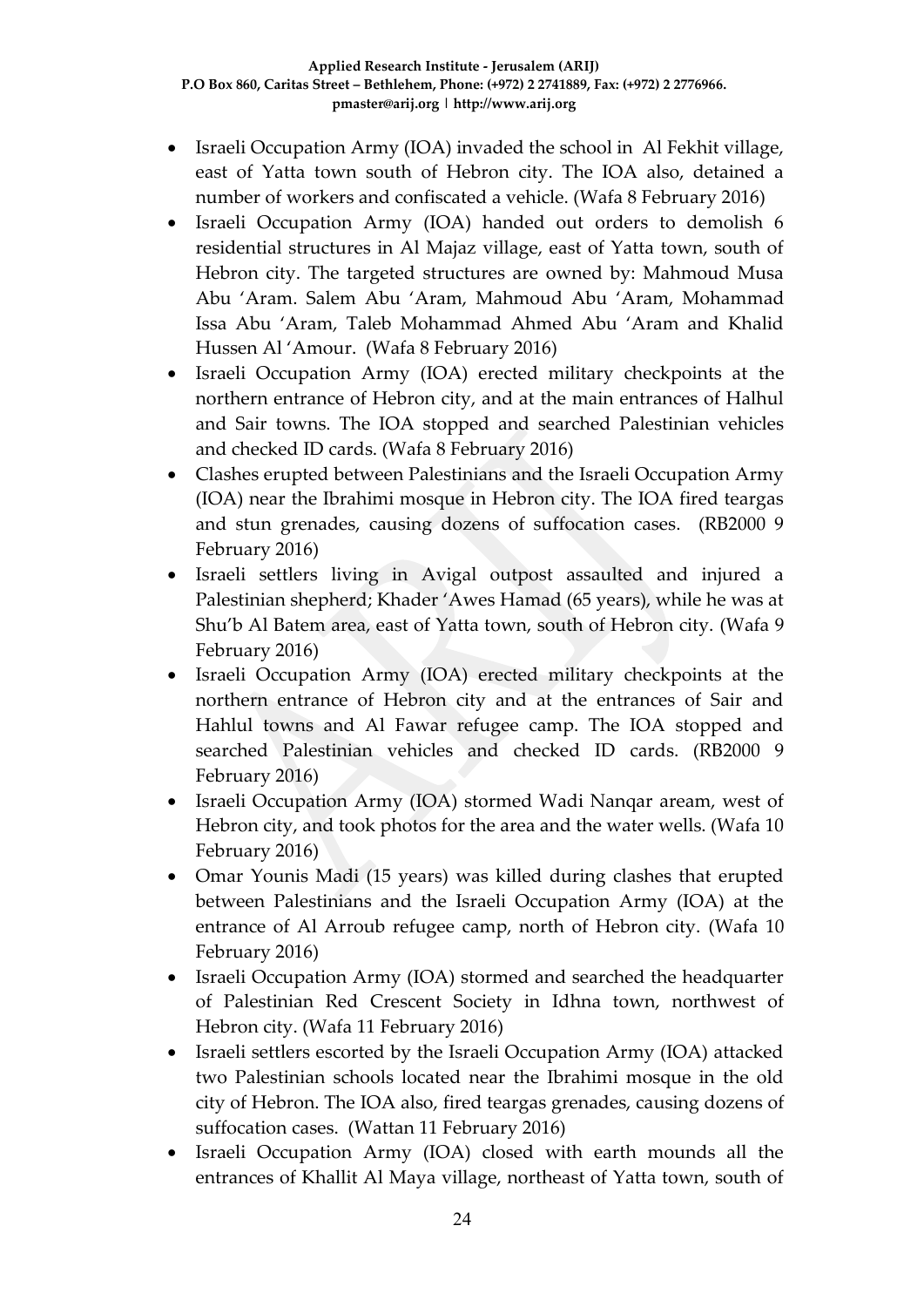Hebron city. The IOA prevented Palestinians from entering or leaving the village. (Wafa 11 February 2016)

- Israeli Occupation Army (IOA) attacked the mourners of a funeral in Beit Ummer town, north of Hebron city. The IOA fired teargas grenades, causing dozens of suffocation cases. During the operation, the IOA closed the iron gate at the entrance of the town, and occupied the roof of a Palestinian house owned by Ahmed Younis Abu 'Ayash. (RB2000 & Raya 12 February 2016)
- Israeli Occupation Army (IOA) shoot and killed a Palestinian girl; Kalzar Mohammad Abed Al Halem Azmi Al 'Awiwi (18 years) from Hebron city, while she was near the Ibrahimi mosque in the old city of Hebron. (Maannews 13 February 2016)
- Clashes erupted between Palestinians and the Israeli Occupation Army (IOA) in Al Arroub refugee camp, north of Hebron city. The IOA fired teargas grenades, causing dozens of suffocation cases. During the clashes, an Israeli jeep ran over a Palestinian child (12 years). (NBPRS & Safa 14 February 2016)
- Israeli Occupation Army (IOA) opened fire and injured Yassem At-Tamimi (14 years) after crossing 160 military checkpoint, near the Ibrahimi mosque in the old city of Hebron. (Al-Quds 14 February 2016)
- Israeli Occupation Army (IOA) shoot and killed Na'im Ahmed Yousif Safi (17 years) from Al Ubidiya town, east of Bethlehem city, while he was crossing Mazmuriya military checkpoint, northeast of Bethlehem city. (Maannews 14 February 2016)
- Israeli Civil Administration handed out military orders to stop the construction in two Palestinian houses in Al Baq'a area, east of Hebron city. Noted that the targeted houses located near the Israeli settlement of Qiryat Arba. The targeted houses are owned by Nimir Fahmi Jaber and Hani Salem Fadel Jaber. (Wafa 14 February 2016)
- Israeli Occupation Army (IOA) erected military checkpoints at the northern entrance of Hebron city, and at the entrances of Sair and Halhul towns. (Raya 16 February 2016)
- Israeli Occupation Army (IOA) invaded and searched dozens of Palestinian houses in Halhul town, north of Hebron city. one of the targeted houses is owned by the family of the Palestinian prisoner in the Israeli jail; Maher Al Hashlamun. Noted that the IOA sized about 15 thousand shekel from the house. (Maannews 18 February 2016)
- Israeli bulldozers escorted by the Israeli Occupation Army (IOA) invaded Janba, Al Halawa and Al Marker area in Masafer yatta, east of Yatta town, south of Hebron city, and razed tens dunums of Palestinian agricultural lands, under the claim that the targeted land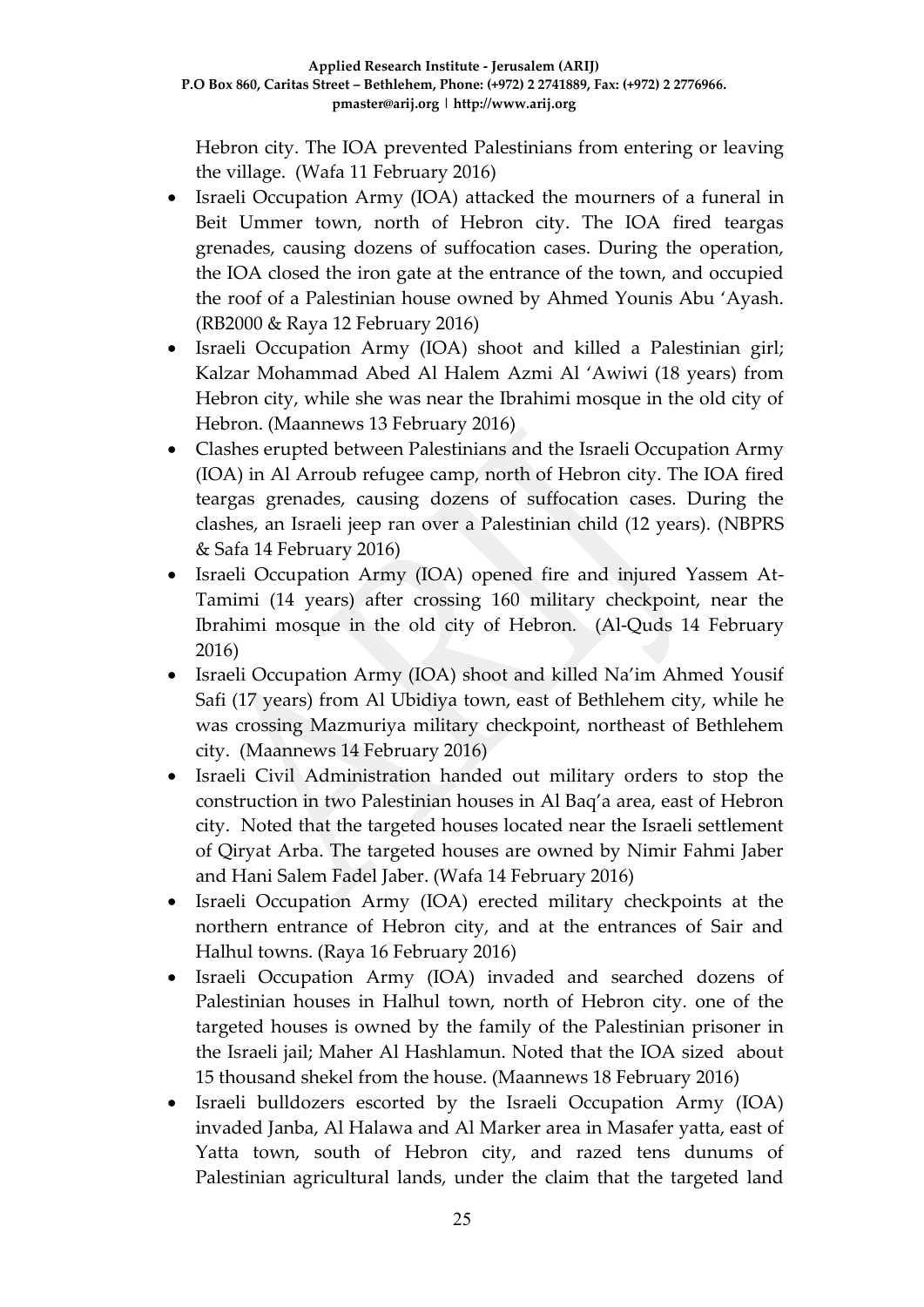located near the route of the Israeli segregation wall. The targeted land owned by: Al 'Amuri, Rab'I, Jabaren, Mohammad, Housha, Abu Aram and Abu Sobeh families. (Al-Quds 18 February 2016)

- Israeli Occupation Army (IOA) forced a Palestinian farmer to leave his land in Wad Abu Ar-Rish area, near the Israeli settlement of Beit 'Ayin, north of Beit Ummer town in Hebron governorate. (Maannews 20 February 2016)
- Israeli Occupation Army (IOA) attacked a non-violent protest against the closure of the streets in the ole city of Hebron. (Wafa 20 February 2016)
- Israeli Occupation Army (IOA) invaded and toured in several areas in Idhna and Ad-Dhahiriya towns in Hebron governorate. (Wafa 21 February 2016)
- Israeli Occupation Army (IOA) erected a military checkpoint at the entrance of Al Fawar refugee camp, south of Hebron city. The IOA stopped and searched Palestinian vehicles and checked ID cards. (Wafa 21 February 2016)
- Israeli Occupation Authorities handed out military orders to demolish two residential tents, three houses and three animal sheds in At-Taban and Al Fakhit areas in Masafer Yatta, east of Yatta town, south of Hebron city. The targeted structures are owned by: Mohiy and Mohammad Ayoub, and Yassir and Akram Abu Sobeh. (Shasha News 22 February 2016)
- Israeli Occupation Army (IOA) erected military checkpoints at the entrances of Sair and Halhul towns and at the northern entrance of Hebron city. The IOA stopped and searched Palestinian vehicles and checked ID cards. (Wafa 22 February 2016)
- Israeli bulldozers escorted by the Israeli Occupation Army (IOA) stormed Deir Samir village, west of Hebron city, and demolished a Palestinian house owned by the Palestinian prisoner in the Israeli jail; Mohammad Al Hroub. (Maannews 23 February 2016)
- Israeli Occupation Army (IOA) demolished a Palestinian house in Dura town, west of Hebron city. The targeted house owned by the Palestinian prisoner in the Israeli Jail; Raid Al Masalmah. (Maannews 23 February 2016)
- Israeli Occupation Army (IOA) erected military checkpoints at the entrances of Halhul and Sair towns and at the northern entrance of Hebron city. The IOA stopped and searched Palestinian vehicles and checked ID cards. (Wafa 23 February 2016)
- Israeli settlers escorted by the Israeli Occupation Army (IOA) demonstrated in Al Fakhit and Al Majaz areas in Masafer Yatta, east of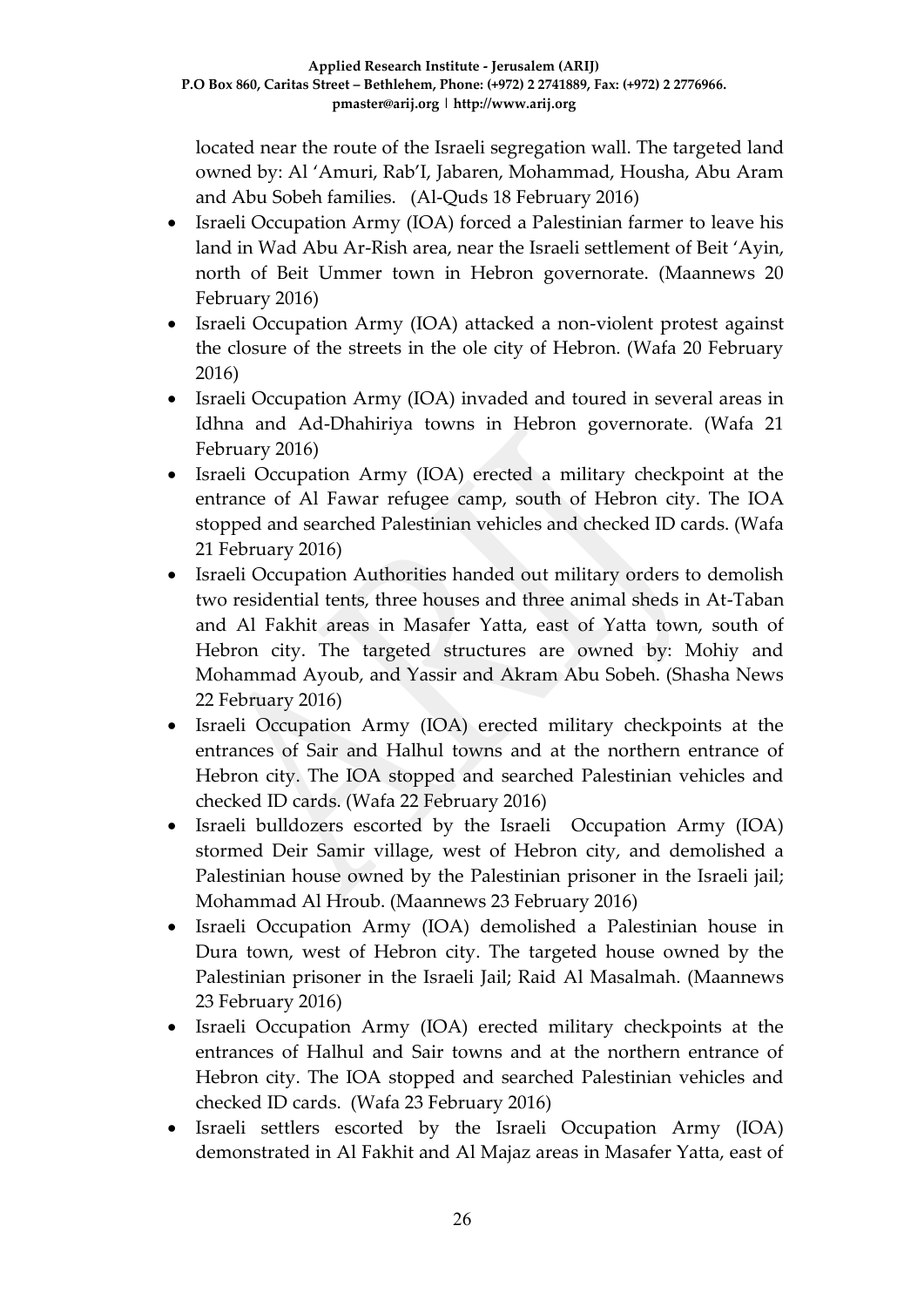Yatta town, south of Hebron city, and chanted anti-Palestinian slogans. (Orient FM 24 February 2016)

- Israeli Occupation Army (IOA) invaded and searched a Palestinian house in Al Majd village in Hebron governorate and took photos for the house. The targeted house is owned by the Palestinian prisoner; Mamdouh Amro. (Maannews & Wafa 25 February 2016)
- Israeli settlers assaulted and injured a number of Palestinians while they were near the Ibrahimi mosque in the old city of Hebron. Two of the targeted Palestinians identified as: Wael Al Fakhouri and his sister Naila. (Orient FM 25 February 2016)
- Clashes erupted between Palestinians and the Israeli Occupation Army (IOA) in Beit Ummer town, north of Hebron city. The IOA fired rubber bullets and teargas grenades, causing tens of suffocation cases and the injury of two Palestinians. (ARN 26 February 2016)
- Israeli Occupation Army (IOA) attacked a non-violent protest against the closure of Ash-Shuhada street in the old city of Hebron. The IOA fired teargas grenades, causing tens of suffocation cases. During the operation, the IOA arrested a Palestinian lawyer; Farid Al Atrash amd a Palestinian journalist; Mohammad Jaradat (25 years). (Al-Quds & Orient FM 26 February 2016)
- Israeli Occupation Army (IOA) invaded and searched a number of Palestinian houses in Hebron city. The targeted houses are owned by: An-Natsha, Al Bayater, Al Qawasmi, Sider and Abu 'Asha families. (Al-Quds 27 February 2016)
- Israeli Occupation Army (IOA) invaded the headquarter of Gazala company for construction in Beit Za'ta area, east of Beit Ummer town, north of Hebron city, and seized a tool used to cut the iron. (NBPRS 28 February 2016)
- Israeli high court ordered to demolish a Palestinian house in Hebron city. The targeted house is owned by the family of the Palestinian martyr Ibrahim Skafi. (Safa 29 February 2016)

# **Qalqilyah**

- Clashes erupted between Palestinians and the Israeli Occupation Army (IOA) in Kafr Qaddum village, east of Qalqiliyah city. The IOA fired live and rubber bullets, causing the injury of two Palestinians. (Al-Quds 5 February 2016)
- Israeli settlers living in Karni Shomron settlement attacked a Palestinian from Azzun village, east of Qalqiliyah city, which he was traveling at Nablus –Qalqiliyah road. (Al-Quds 11 February 2016)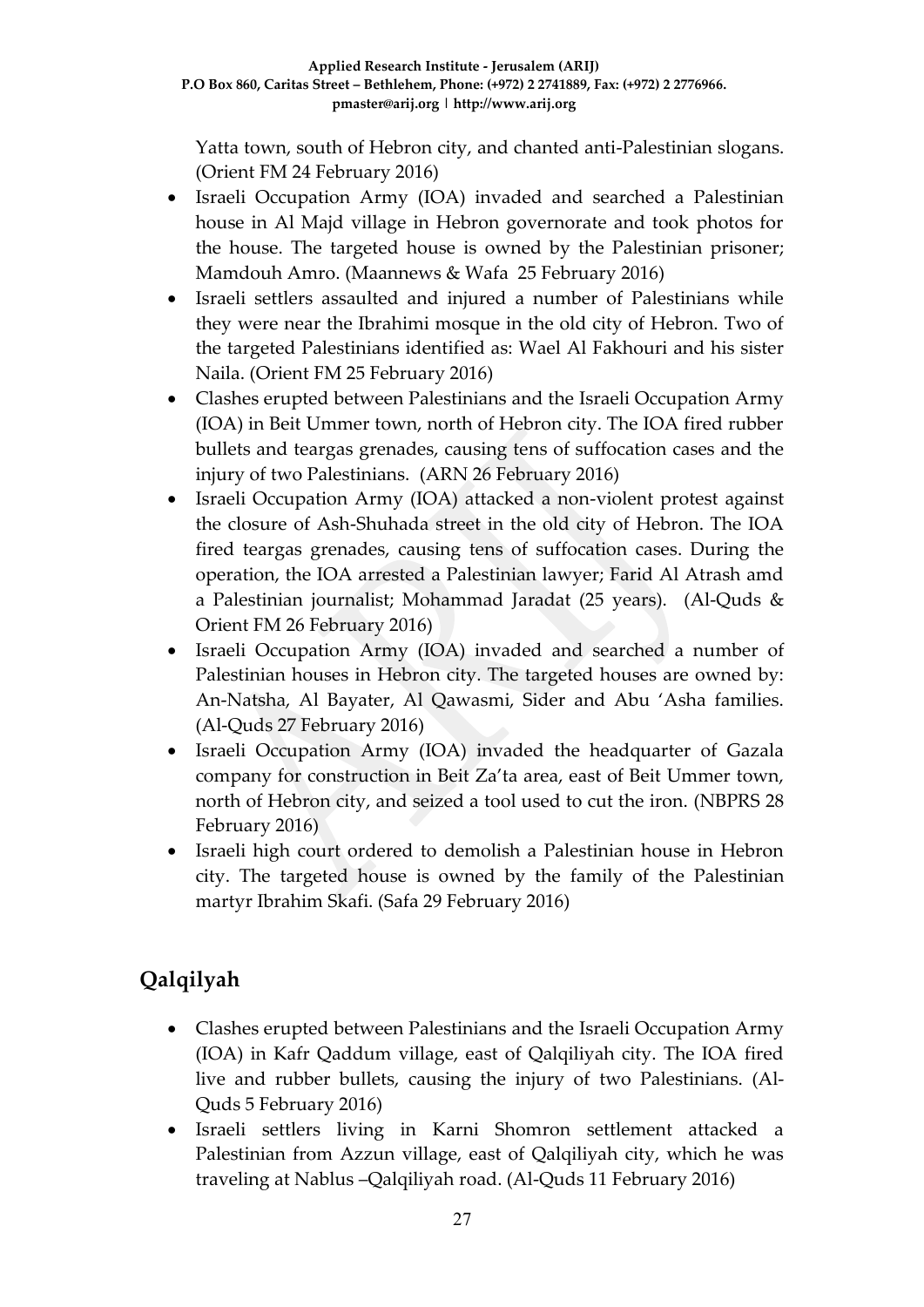- Israeli Occupation Army (IOA) attacked the weekly non-violent protest against the segregation wall and settlements in Kafr Qaddum village, east of Qalqiliyah city. during the operation, the IOA detained and assaulted two Palestinian journalists; Ayman Nubani and Mohammad Turabi, and confiscated their cameras. (Al-Quds & Orient FM 12 February 2016)
- Israeli Occupation Army (IOA) invaded and searched dozens of Palestinian houses in Izbit At-Tabib village, east of Qalqiliyah city and threatened the residents to demolish their properties if they demonstrated against the construction of the new road links to the Israeli bypass road No.55. Noted that the new road will confiscate about 100 dunums of land owned by Palestinians in Azzun and An-Nabi Elias villages in Qalqiliyah governorate. (Maannews 13 February 2016)
- Israeli Occupation Army (IOA) attacked the weekly non-violent protest against the segregation wall and settlements in Kafr Qaddum village, east of Qalqiliyah city. The IOA fired stun and teargas grenades at the participants. (PNN 19 February 2016)
- Israeli Occupation Army (IOA) attacked the weekly non-violent protest against the segregation wall and settlements in Kafr Qaddum village, east of Qalqiliyah city. The IOA fired teargas grenades and rubber bullets, causing tens of suffocation cases and the injury of others. (PNN 26 February 2016)

### **Tubas**

- Israeli Occupation bulldozers demolished 7 barracks and tents in Al Maksar area near Furush Beit Dajan village, in the northern of Jordan valley. (RB2000 & Raya 4 February 2016)
- Clashes erupted between Palestinians and the Israeli Occupation Army (IOA) in Tubas city. The IOA used teargas and stun grenades to attack Palestinians. (Wafa 9 February 2016)
- Clashes erupted between Palestinians and the Israeli Occupation Army (IOA) Tayasir village, northeast of Tubas city. The IOA used teargas and stun grenades to attack Palestinians. (Wafa 9 February 2016)
- Israeli Occupation Army (IOA) demolished a residential tent located near Al Hamra military checkpoint in the northern of Jordan valley. (B'Tselem 10 February 2016)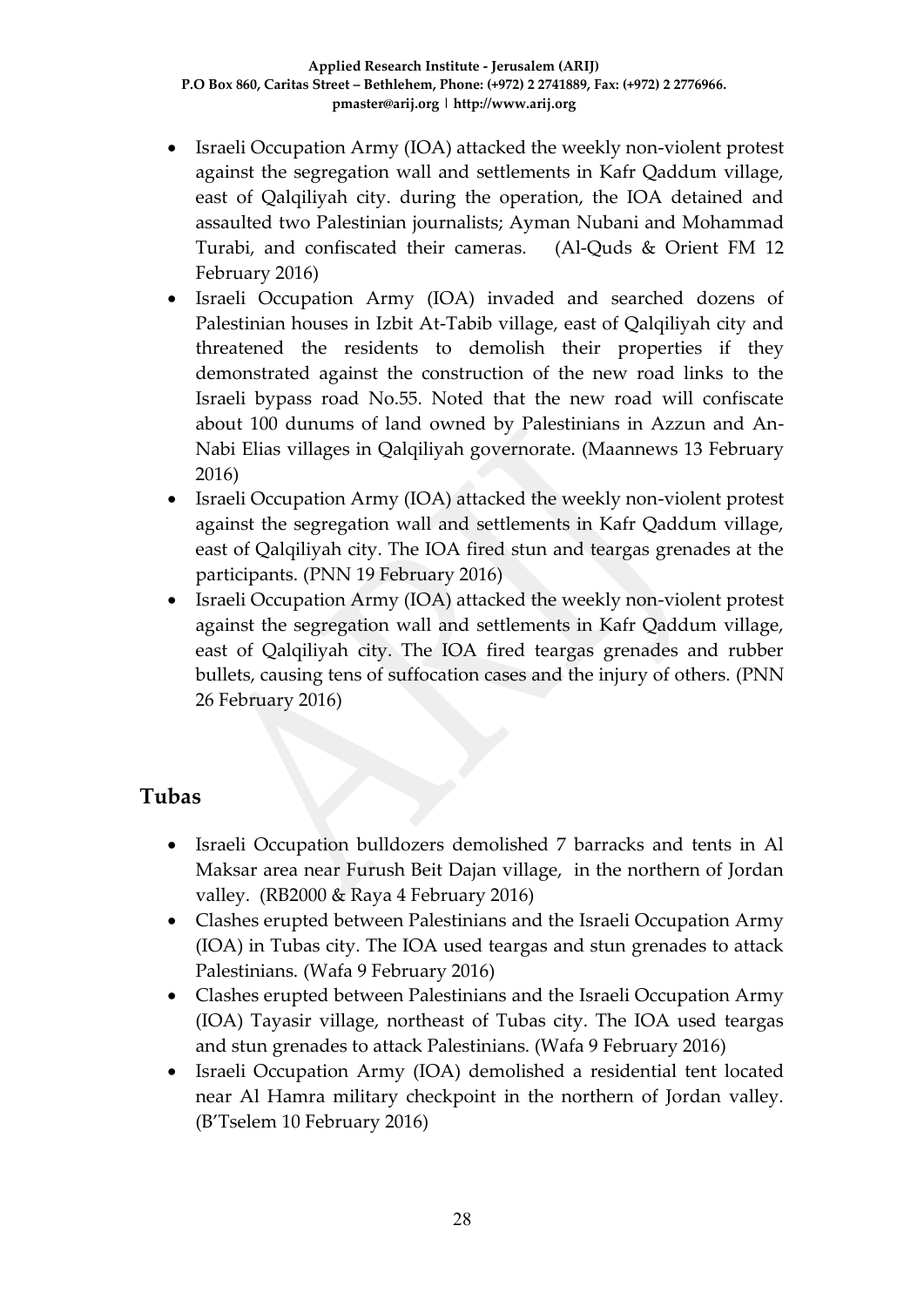- *Israeli Occupation Army (IOA) demolished 11 residential tents and 16 animal sheds and agricultural barracks in Khallit Khader area in Al Farisiya village, in the northern of Jordan valley. (Wafa & Raya 11 February 2016)*
- Israeli Occupation bulldozers demolished a residential caravan and two stores in Bardala village in Tubas governorate. (Al Quds Press 11 February 2016)
- Israeli bulldozers demolished a residential tent and four animal sheds in Ein Al Beida village in the northern of Jordan valley. (B'[Tselem](http://www.btselem.org/arabic/20160211_jordan_valley_demolitions) & Al-Quds Press 11 February 2016)
- Israeli Occupation Army (IOA) detained a number of Palestinian farmers in Al Farisiya area in the northern of Jordan valley, and confiscated a number of tents. (RB2000 14 February 2016)
- Yaser Hassan (11 years) from Tayasir village, northeast of Tubas city, was injured after an Israeli bomb explode near his family house. Noted that the IOA carried out the military trainings in the Palestinian areas, where they used live bullets and bombs. (NBPRS 14 February 2016)
- Israeli Occupation Army (IOA) seized a vehicle owned by Musa Abu Tabekh while he was crossing Al Hamra military checkpoint in the northern of Jordan valley. (Wafa 28 February 2016)
- Israeli Occupation Army (IOA) demolished four residential tents in Al Farisiya village in the northern of Jordan valley. The targeted tents inhabited by 20 family members. (Pal Today & Wattan 29 February 2016)
- Jordan Valley Settlers Took 150 Acres From Palestinians in 2015. Israeli army, civil administration were apparently unaware of new land grabs. During 2015, Jordan Valley settlements appropriated 600 dunams (150 acres) of Palestinian farmland in an area that is off-limits to Palestinians for "security reasons". After the West Bank was occupied in 1967, the Israel Defense Forces issued Military Order 151, which prohibits Palestinians from entering the area between the border fence and the Jordan River. This order remained in effect even after the signing of the peace treaty with Jordan. The area contains tens of thousands of dunams of Palestinian-owned land that was cultivated by the Palestinians until they were shut out. Because the Jordan River passes through the area, the land is especially fertile and good for agriculture. In the early 1980s, the Ministerial Committee on Settlement Affairs issued a resolution permitting armed Jewish residents of the Jordan Valley to cultivate government-owned land in the area. Ariel Sharon instructed settler leaders to cultivate the entire area, going beyond the provisions of the resolution. In January 2013, Haaretz reported that 5,000 dunams of these lands were being cultivated by the settlers, many of them after receiving land allocations from the World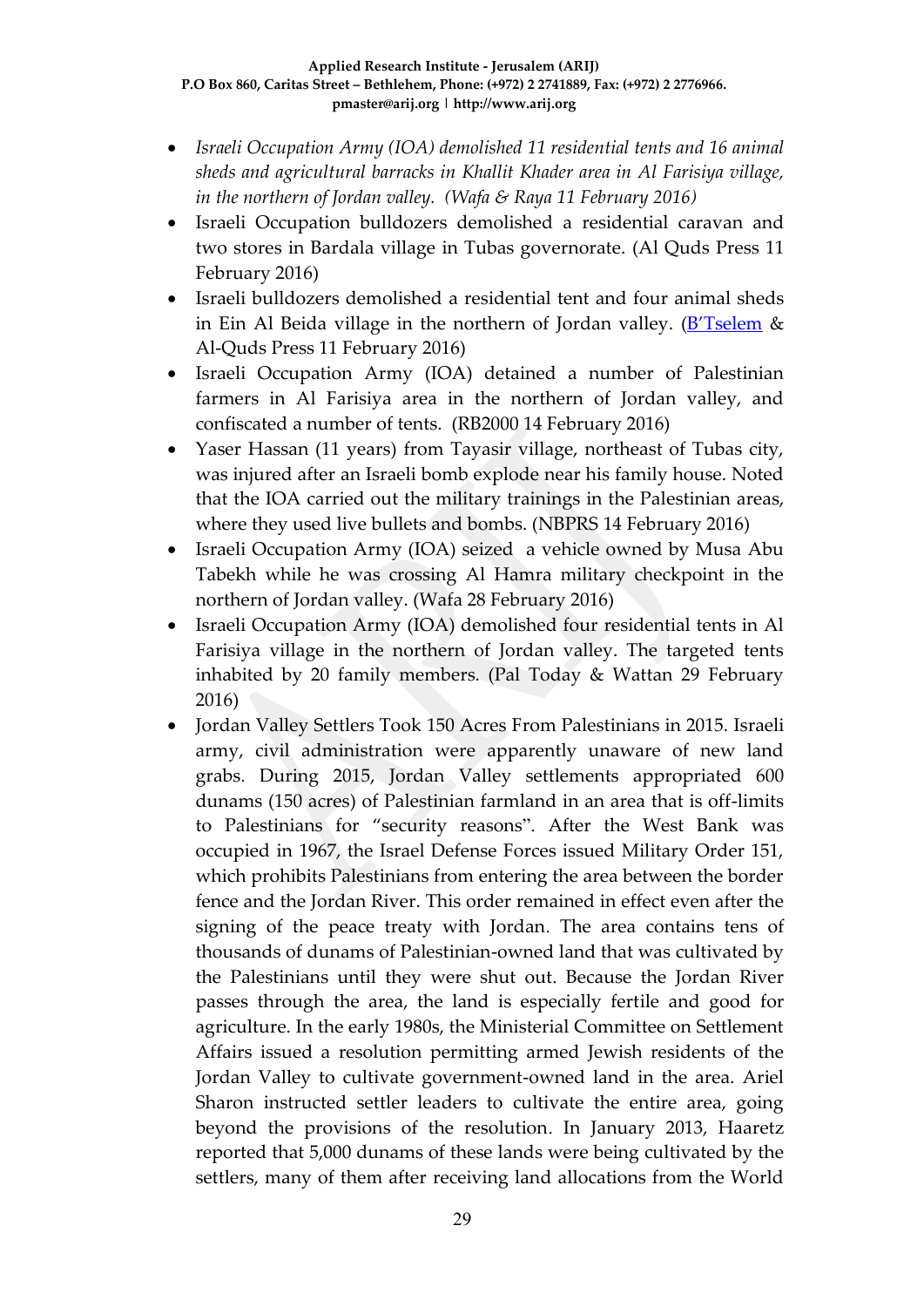Zionist Organization in the '80s. In the wake of that report, two petitions were submitted to the High Court of Justice. During the hearings on those petitions it emerged that some of the plots from which the Palestinians were being blocked were actually west of the border fence. A new, corrected order is meant to be issued shortly. As for the Palestinian plots that are being farmed by settlers, the state refused to take a position and instead is trying to come to an agreement with the Palestinians on compensation, so far without success. Now it turns out that despite the High Court hearings and the efforts by the IDF General Staff to address the issue, in 2015 settlers began cultivating an additional 600 dunams owned by Palestinians in three different parts of the border zone. Until Haaretz contacted them, neither the army nor the Civil Administration was aware of the new land grabs, and it is not clear what they plan to do about it. Last month, settlement researcher and left-wing activist Dror Etkes criticized what he called "the harmonious coexistence between what is called 'security concerns' and the ongoing enterprise of theft and expropriation [of Palestinian lands] by the government, which has flourished for the past 50 years". As Etkes put it, "We can assume that had they not petitioned the court, the situation would have stayed the same for many more years". Taufiq Jabrin, a lawyer representing some of the Palestinians, said "the state pretty much confessed to doing something illegal, but they have yet to decide what they want to do with it .... There is nothing to talk about, we want our land back". [\(Haaretz](http://www.haaretz.com/israel-news/.premium-1.706044) 29 February 2016)

### **Ramallah**

- Israeli Occupation Army (IOA) invaded Silwad town, northeast of Ramallah city, and tried to arrest a Palestinian, and assaulted others. (Maannews 2 February 2016)
- Clashes erupted between Palestinians and the Israeli Occupation Army (IOA) in Jabl At-Tawel area, east of Al Bireh city. The IOA fired teargas grenades and live bullets, causing the injury of 14 years old Palestinian child. (Maannews 2 February 2016)
- Israeli Occupation bulldozers demolished four Palestinian houses in Ein Ayoub area in Ras Karkar village in Ramallah governorate. Noted that the targeted houses inhabited by 22 family members. (Al-Ayyam 2 February 2016)
- Israeli Occupation Army (IOA) handed out military orders to evacuate 10 Palestinian families (70 Palestinians) from their houses in an area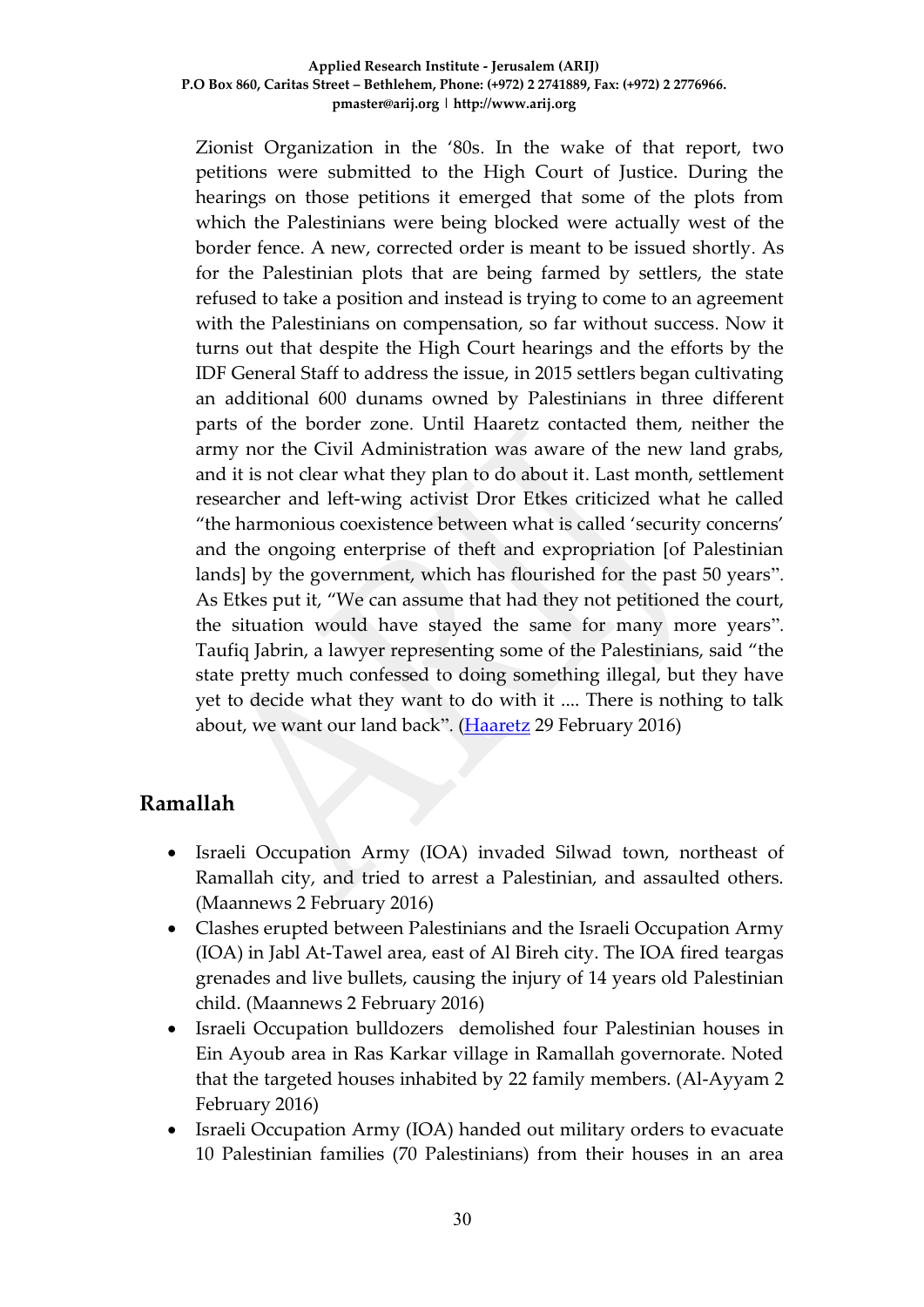located in Al Mughayyir village, northeast of Ramallah city. (Al-Ayyam 2 February 2016)

- Israeli Occupation Army (IOA) closed the main entrance of An-Nabi Saleh village, north of Ramallah city. The IOA also, razed the land around the entrance. (ARN 3 February 2016)
- Israeli Occupation Army (IOA) demolished three agricultural structures, a water well, and a bathroom in Bilin village, northwest of Ramallah city. The targeted structures are owned by: Othamn Mansour and Ahmed Mohammad Hamad. (Wafa 4 February 2016)
- Israeli Occupation Army (IOA) attacked the weekly non-violent protest against the segregation wall and settlements in Nilin village, northwest of Ramallah city. The IOA fired rubber bullets and teargas grenades, causing the injured of three Palestinians and dozens of suffocation cases. (Maannews 5 February 2016)
- Clashes erupted between Palestinians and the Israeli Occupation Army (IOA) near Al Jalazoun refugee camp, north of Ramallah city. The IOA fired rubber bullets and teargas grenades, causing tens of suffocation cases and the injury of 3 Palestinians. (Maannews 5 February 2016)
- Israeli Occupation Army (IOA) attacked the weekly non-violent protest against the segregation wall and settlements in Bilin village, northwest of Ramallah city. The IOA fired teargas grenades and rubber bullets, causing tens of suffocation cases. (Maannews 5 February 2016)
- Israeli Occupation Army (IOA) stormed "At-Tira & Beit 'Ur Al Fouqa" High school, which located between At-Tira and Beit Ur Al Fouqa villages, west of Ramallah city. The IOA chanted anti Palestinian slogans, and threatened the teachers. The IOA erected a military checkpoint near the school. (Wafa 9 February 2016)
- Israeli Occupation Army (IOA) raided Beit 'Ur At-Tahta village, west of Ramallah city and fired teargas and stun grenades at Palestinian houses. During the operation, the IOA closed the main entrance of the village. (Maannews 10 February 2016)
- Israeli Occupation Army (IOA) invaded Beit 'Ur At Tahta village, west of Ramallah city, and prevented Palestinians from entering or leaving the village. Clashes erupted between Palestinians and the IOA, where the IOA fired metal bullets and teargas grenades. The IOA also, invaded a Palestinian garage and destroyed its consist and three vehicles, and demolished an agricultural room owned by Asheikh Thaher. During the operation, the IOA arrested four Palestinians and summoned others to interview the Israeli Intelligence Police. The arrestees were identified as: Shaher Abdalla Musa, Degham Yousif Al Barqash, Khalid Abed Al Barqash and Othman Mahmoud Othman. (Maannews 11 February 2016)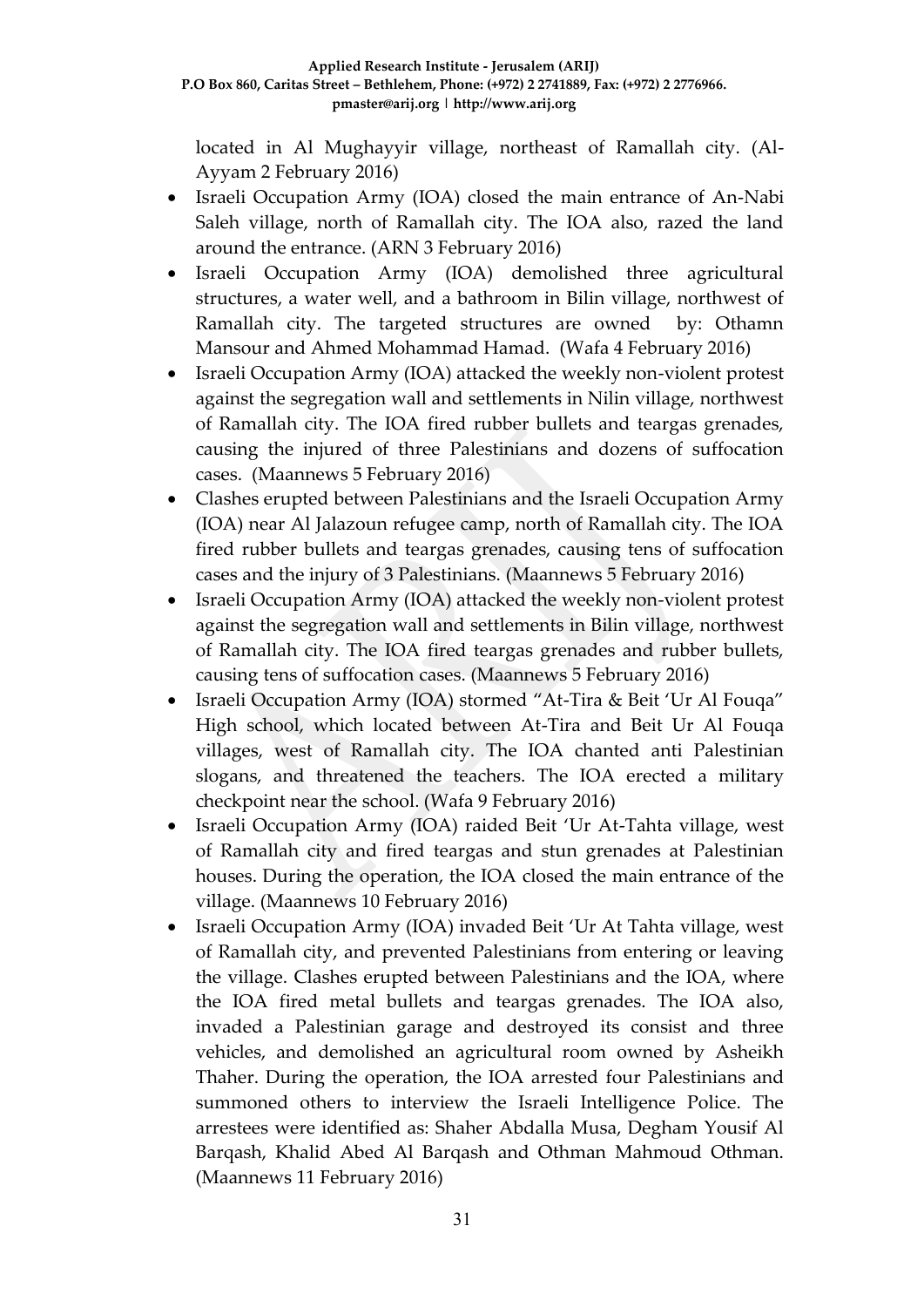- Israeli Occupation Army (IOA) closed with earth mounds "Beit 'Ur At Tahta" road, west of Ramallah city. The targeted road used by the Palestinians who lives in Beit 'Ur At Tahta, Beit Liqya, Kharbatha Al Musbah, Beit Sira and Saffa villages. (Wafa 11 February 2016)
- Israeli Occupation Army (IOA) stormed and toured in a number of neighborhoods and areas in Ramallah and Al Bireh cities. (Al-Quds 12 February 2016)
- Israeli Occupation Army (IOA) attacked the weekly non-violent protest against the Segregation wall and settlements in Nilin village, northwest of Ramallah city. The IOA fired rubber bullets and teargas grenades, causing dozens of suffocation cases and the injury of 4 Palestinians, one of them was seriously injured in the head, and identified as: Mamdouh Ayoub Srour. (Al-Quds & Orient FM 12 February 2016)
- Israeli Occupation Army (IOA) attacked the weekly non-violent protest against the segregation wall and settlements in Bilin village in Ramallah governorate. The IOA fired teargas and stun grenades, causing dozens of suffocation cases. (Al-Quds 12 February 2016)
- Clashes erupted between Palestinians and the Israeli Occupation Army (IOA) near the Israeli jail of "Ofar", west of Ramallah city. The IOA fired live and rubber bullets and teargas grenades, causing tens of suffocation cases and the injury of 7 Palestinians. (Maannews 12 February 2016)
- Israeli Occupation Authorities issued a military order to demolish a Palestinian house in Beit 'Ur At Tahta village, west of Ramallah city. The targeted house is owned by the family of the Palestinian martyr; Ibrahim Alayan (22 years). (RB2000 12 February 2016)
- Israeli Occupation Army (IOA) closed with cement blocks Ramalla-Nablus road, near Al Jalazoun refugee camp, north of Ramallah city. (Wattan 14 February 2016)
- Israeli Occupation Army (IOA) stormed Al 'Am'ari refugee camp, south of Ramallah city and surrounded and stormed a Palestinian house, owned by Ayman Abu 'Arab and arrested Ameen Abu Arab. Clashes erupted between Palestinians and the IOA, where the IOA fired live and rubber bullets and teargas grenades, causing tens of suffocation cases and the injury of 28 Palestinians, 6 of them were seriously injured. During the operation, the IOA arrested five Palestinians, identified as: Diya' Jaber, Baha Jaber, Wissam Jaber, Doud Suliman Haboub, and Nasser Al Hezi. (Maannews & RB2000 15 February 2016)
- Clashes erupted between Palestinians and the Israeli Occupation Army (IOA) at DCO military checkpoint, near Beit El settlement, east of Al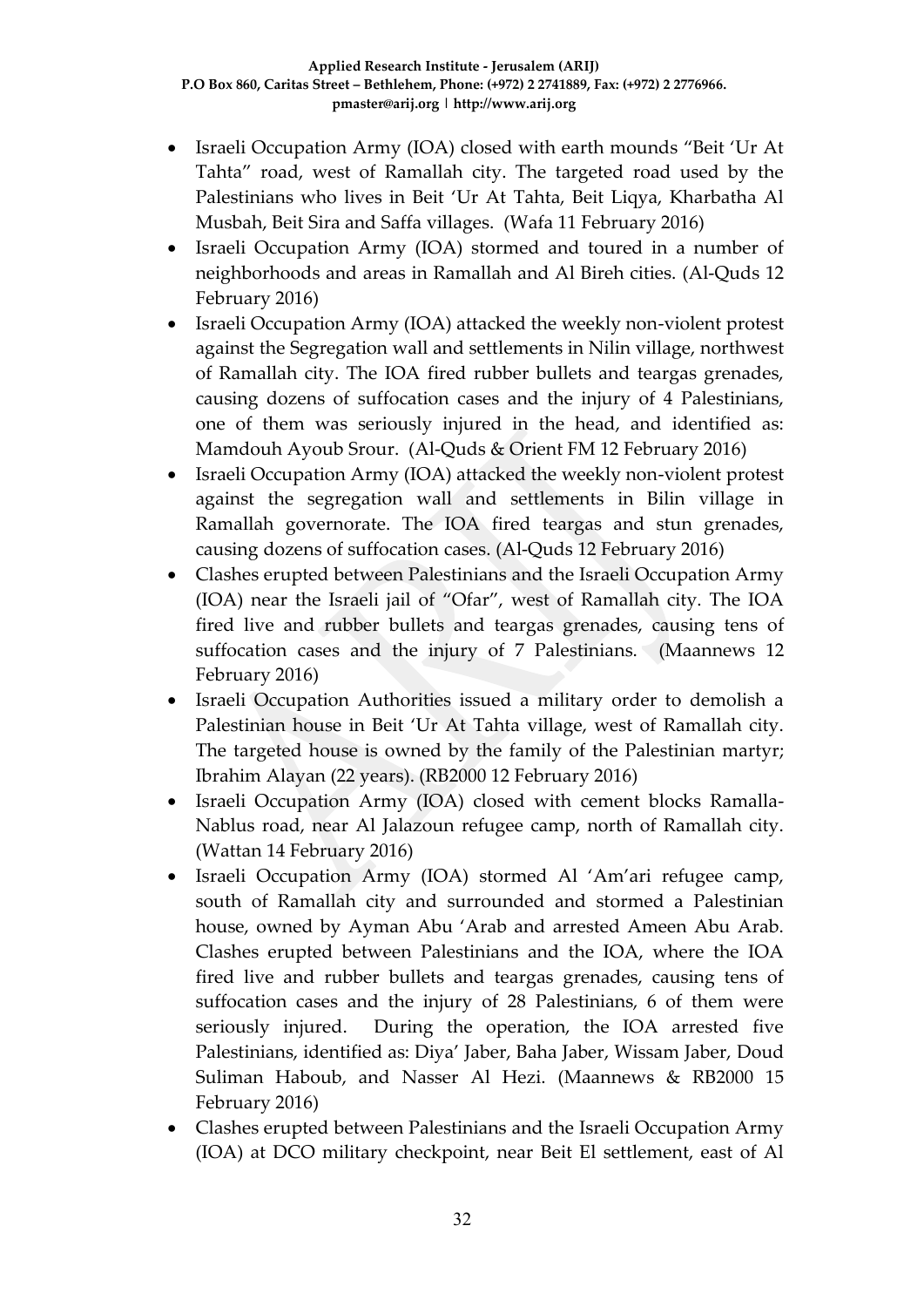Bireh city. The IOA fired teargas and stun grenades at Palestinians, causing dozens of suffocation cases. (RB2000 17 February 2016)

- Clashes erupted between Palestinians and the Israeli Occupation Army (IOA) near the Israeli military base of Ofar, west of Ramallah city. The IOA fired live bullets and teargas grenades, causing the injury of a Palestinian. (Al-Quds 19 February 2016)
- Clashes erupted between Palestinians and the Israeli Occupation Army (IOA) in Kharabatha Al Misbah village in Ramallah governorate. The IOA fired rubber bullets and teargas grenades, causing tens of suffocation cases. Noted that the IOA still occupying two Palestinian houses in the village from more than 5 days, where they transformed the targeted houses to military bases. The targeted houses are owned by Iyad and Said Harfoush. (Al-Quds & ARN 19 February 2016)
- Israeli Occupation Army (IOA) attacked the weekly non-violent protest against the Segregation wall and settlements in Bilin village, northwest of Ramallah city. The IOA fired teargas and stun grenades, causing tens of suffocation cases. (ARN 19 February 2016)
- Iyham Bassam Ibrahim Sabah (14 years) and Salem Mahmoud Taha (14 years) were seriously injured after the Israeli Occupation Army (IOA) shoot them while they were near the an Israeli supermarket in Sha'ar Benyamin settlement, southeast of Ramallah city. (ARN & RB2000 19 February 2016)
- Israeli Occupation Army (IOA) occupied a Palestinian house in At-Tira village, southwest of Ramallah city, and transformed it to a military base. The targeted house owned by Mohammad Hussen Mohammad. Noted that the targeted house located near the Israeli settlement of Beit Horon. (RB2000 19 February 2016)
- Two Palestinians were injured during clashes that erupted between Palestinians and the Israeli Occupation Army (IOA) in Al Jalazoun refugee camp, north of Ramallah city. The IOA used live bullets and teargas grenades to attack Palestinians. During the clashes, the IOA arrested Ahmed Ayoub Abed (16 years). (Al-Quds 19 February 2016)
- Israeli Occupation Army (IOA) raided and searched a number of Palestinian houses in Beituniya town in Ramallah governorate. One of the targeted houses is owned by the family of the Palestinian prisoner in the Israeli jail; Ayham Bassam Sabah (14 years). Clashes erupted between Palestinians and the IOA. (Al-Quds 19 February 2016)
- Israeli Occupation Army (IOA) stationed at the western entrance of Silwad town, northeast of Ramallah city, shoot and killed Abad Raid Hamad (22 years). (Al-Quds 19 February 2016)
- A Palestinian child was injured after an Israeli teargas grenade exploded in his face during clashes that erupted between Palestinians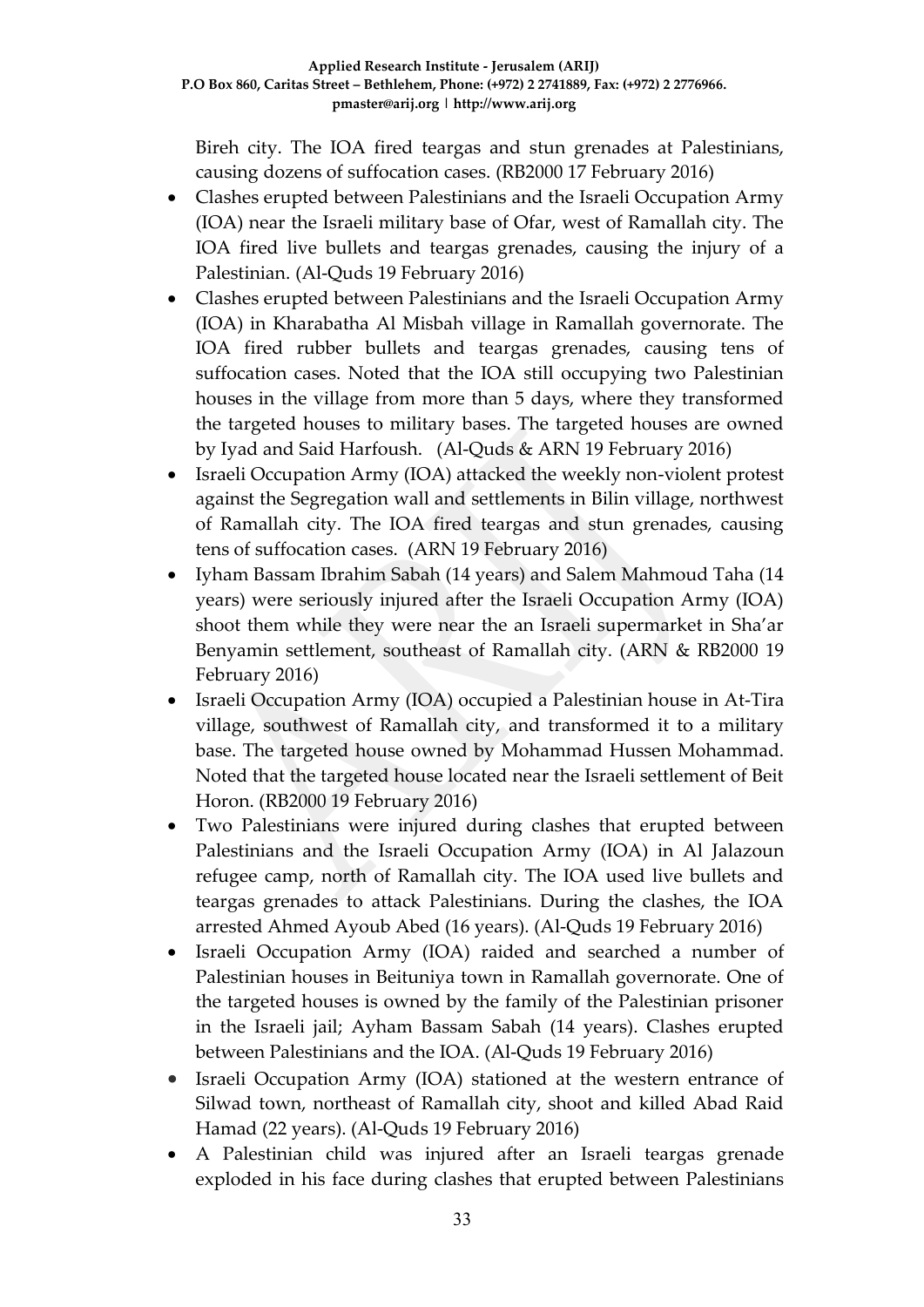and the Israeli Occupation Army (IOA) at the western entrance of Silwad town, northeast of Ramallah city. The IOA used rubber bullets and teargas grenades to attack Palestinians, causing dozens of suffocation cases and the injury of three Palestinians. (Wafa 21 February 2016)

- Israeli Occupation Army (IOA) invaded Ash-Shrfa area in Al Bireh city. Clashes erupted between Palestinians and the IOA, where the IOA used live bullets and teargas grenades to attack Palestinians. (PNN 21 February 2016)
- Israeli Occupation Army (IOA) closed with cement blocks all the entrances of Sinjil village, north of Ramallah city. (Raya 22 February 2016)
- Israeli Occupation Army (IOA) to confiscate 6 dunums of Palestinian land in Beitin village, northeast of Ramallah city, to construct a military tower and base in the area. The targeted land located near the Israeli Bypass road No.60 in the section near the Israeli settlement of Beit El and the Israeli military checkpoint of "DCO". (Al-Quds 23 February 2016)
- Israeli Occupation Army (IOA) stormed and searched a Palestinian house in Beit Ur At Taha village, west of Ramallah city. The targeted house is owned by the family of the Palestinian martyr; Ibrahim 'Alan. (RB2000 24 February 2016)
- Clashes erupted between Palestinians and the Israeli Occupation Army (IOA) in Beit Rima village, northwest of Ramallah city. The IOA fired live bullets and teargas grenades, causing dozens of suffocation cases and the injury of two Palestinians. During the clashes, the IOA arrested Mujahed Khader Ar-Rimawi after raiding his house. (Wafa 25 February 2016)
- Israeli bulldozers escorted by the Israeli Occupation Army (IOA) demolished 7 agricultural and commercial structures in Nilin village, northwest of Ramallah city. Noted that the targeted structures located near an Israeli road used by the Israeli settlers living in the Israeli settlements near Nilin village. (Safa & RB2000 25 February 2016)
- Clashes erupted between Palestinians and the Israeli Occupation Army (IOA) near the Israeli Jail of Ofar , west of Ramallah city. The IOA fired teargas and stun grenades, causing a number of suffocation cases. (Al-Quds 26 February 2016)
- Israeli Occupation Army (IOA) occupied a Palestinian house in Kharabatha Al Misbah village, west of Ramallah city, and transformed the house to a military base. The targeted house is owned by Ali Hussen Daraj. Noted that the targeted house located near the Israeli Bypass road No.443. (Orient FM 26 February 2016)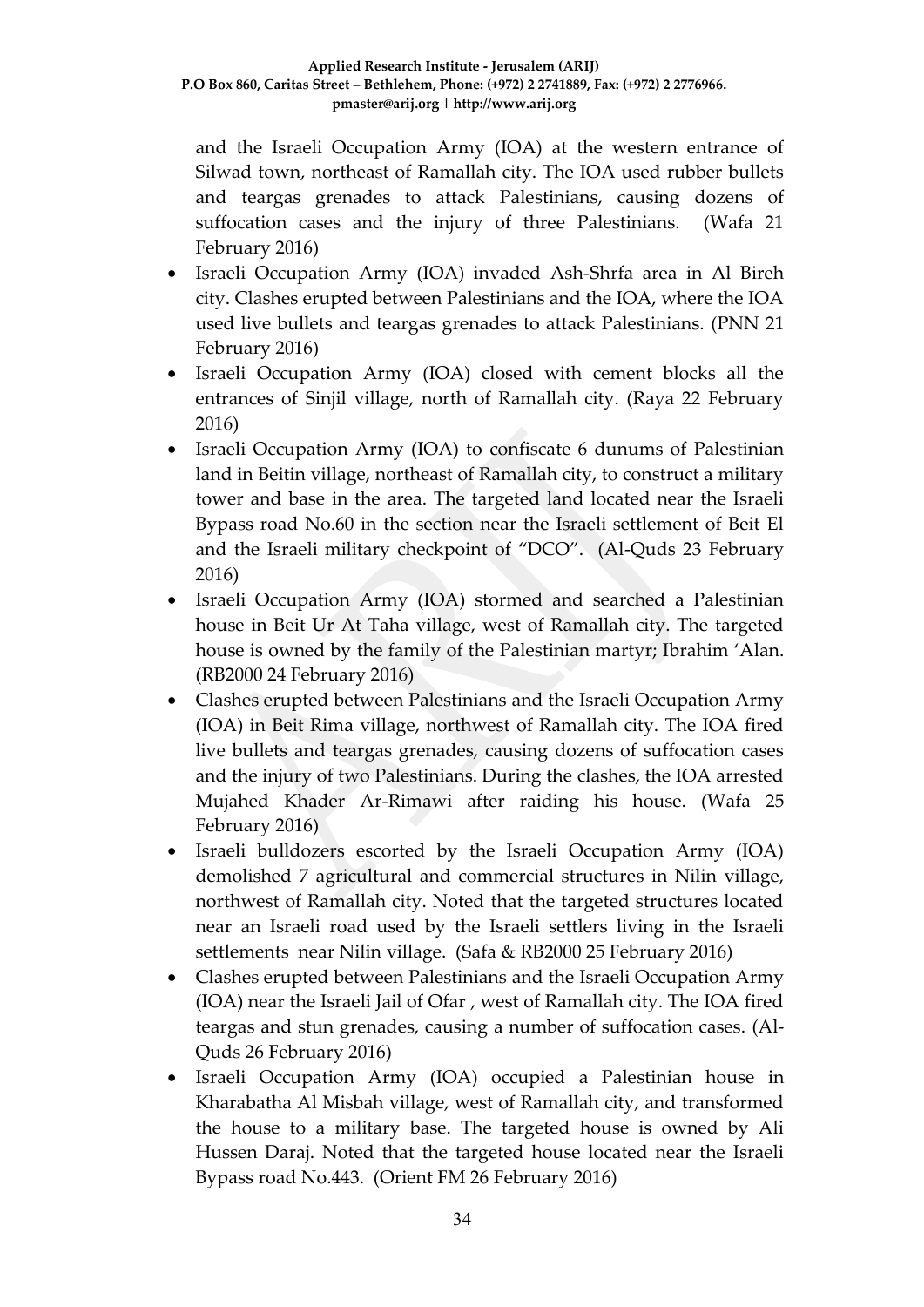- Israeli Occupation Army (IOA) attacked the weekly non-violent protest against the segregation wall and settlements in Nilin village, northwest of Ramallah city. The IOA fired rubber bullets, teargas and stun grenades, causing tens of suffocation cases and the injury of a Palestinian. (Orient FM 26 February 2016)
- Israeli Occupation Army (IOA) shoot and killed Mahmoud Mohammad Ali Sha'lan (17 years) from Deir Dibwan village, east of Ramallah city, while he was near the Israeli military checkpoint "DCO", at the entrance of Beit El settlement. (Al-Quds 26 February 2016)
- Clashes erupted between Palestinians and the Israeli Occupation Army (IOA) at the western entrance of Silwad town, northeast of Ramallah city. The IOA fired rubber bullets and teargas grenades, causing dozens of suffocation cases and the injury of a Palestinian. (Al-Quds 26 February 2016)
- Israeli Occupation Army (IOA) attacked the weekly non-violet protest against the segregation wall and settlements in Bilin village, northwest of Ramallah city. The IOA fired rubber bullets and teargas grenades, causing dozens of suffocation cases. (Maannews 26 February 2016)

## **Jericho**

- Israeli Occupation bulldozers demolished three residential structures and an agricultural barracks and 9 animal sheds in Arab Al Ka'abnah community, in Ash-Shuna area in Al Jiftlik village, north of Jericho city. The targeted structures inhabited by 25 Palestinians. (B'Tselem & Wafa & Wattan 10 February 2016)
- Israeli Occupation Army (IOA) demolished a residential tent in Al Fasaial village in Jericho governorate. (B'Tselem 11 February 2016)
- Israeli settlers escorted by the Israeli Occupation Army (IOA) stormed "Al Diyouk archaeological site" in Jericho city. (RB2000 19 February 2016)
- Zeinab Ar-Rashida (60 years) was killed and her daughter; Fatma Yassen (30 years) was injured after an Israeli settler hit them with his vehicle while they were crossing the main road in Al 'Auja village in Jericho governorate. Noted that the Palestinian martyr and her daughter from Arab Ar-Rashayida village in Bethlehem governorate. (Maannews 24 February 2016)
- Israeli Occupation Army (IOA) closed "Al Mu'arajat" road, the western road led to Jericho city. The IOA prevented Palestinians from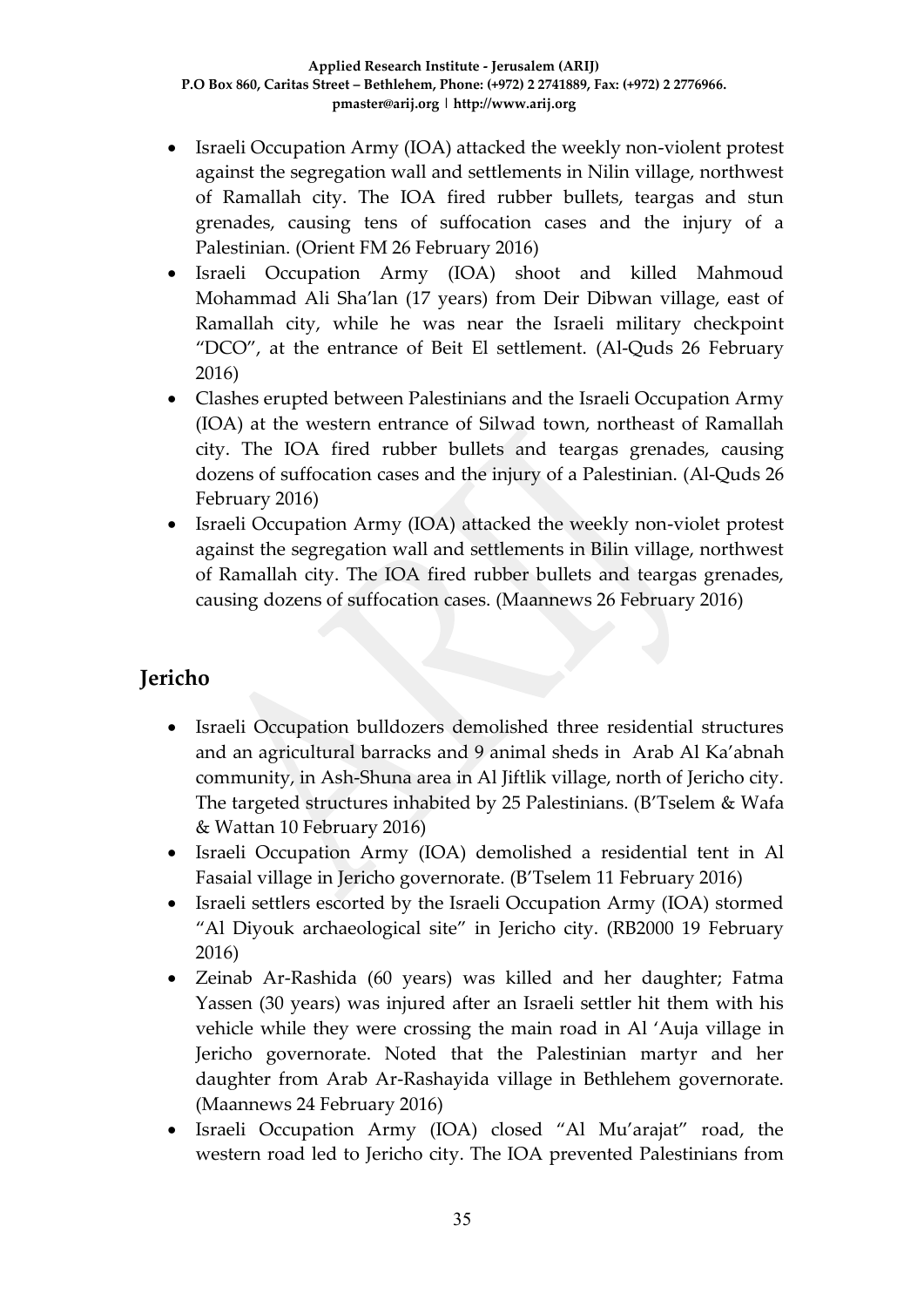entering or leaving the city by using this road. (ARN 26 February 2016)

## **Salfit**

- Israeli settlers razed Palestinian land, north of Burqin village, west of Salfit city. The targeted land located near Barqan industrial zone (NBPRS 7 February 2016)
- Israeli Occupation Authorities issued orders to stop the construction in four Palestinian houses and a mosque in Deir Balut village, west of Salfit city. The targeted houses are owned by: Nouh, Abed Al Khaleq, Idres and Ibrahim Abdalla. (NBPRS 7 February 2016)
- Israeli settlers escorted by the Israeli Occupation Army (IOA) invaded an Islamic tomb in Kafl Haris village, north of Salfit city, and performed Talmudic rituals. (RB2000 11 February 2016)
- Israeli Occupation Army (IOA) uprooted 100 olive seedlings and trees in Wadi Qana area, west of Deir Istiya village in Salfit governorate. Noted that the Israeli Authorities claimed that the targeted area classifies as "Nature Reserve", where they prevented Palestinians to plant it. (Maannews 16 February 2016)
- Israeli Occupation Authorities ordered to stop the construction in a Palestinian road links between Deir Ballut and Rafat villages in Salfit governorate, under the claim that the targeted road located near the Israeli settlements in the area. (PNN 16 February 2016)
- Israeli Occupation Army (IOA) prevented Palestinian farmers from working in their land which located at the western part of the segregation wall in Mas-ha village, west of Salfit city. (Pal Info 17 February 2016)
- Israeli settlers surveyed tens dunums of Palestinian land in Izbet Abu Basal area, northwest of Salfit city, and put a number of sign in the targeted land. Noted that the targeted land located south of Arial settlement near the industrial zone. (Maannews 24 February 2016)
- Israeli settlers living in Yakir settlement to construct "cable car" on Palestinian land in Qarawat Bani Hassan village, north of Salfit city. (Wattan 28 February 2016)
- Israeli settlers escorted by the Israeli Occupation Army (IOA) invaded Al Basaten area in Yasuf village, northeast of Salfit city. Clashes erupted between Palestinians and the IOA, where the IOA fired teargas grenades, causing dozens of suffocation cases. (NBPRS 28 February 2016)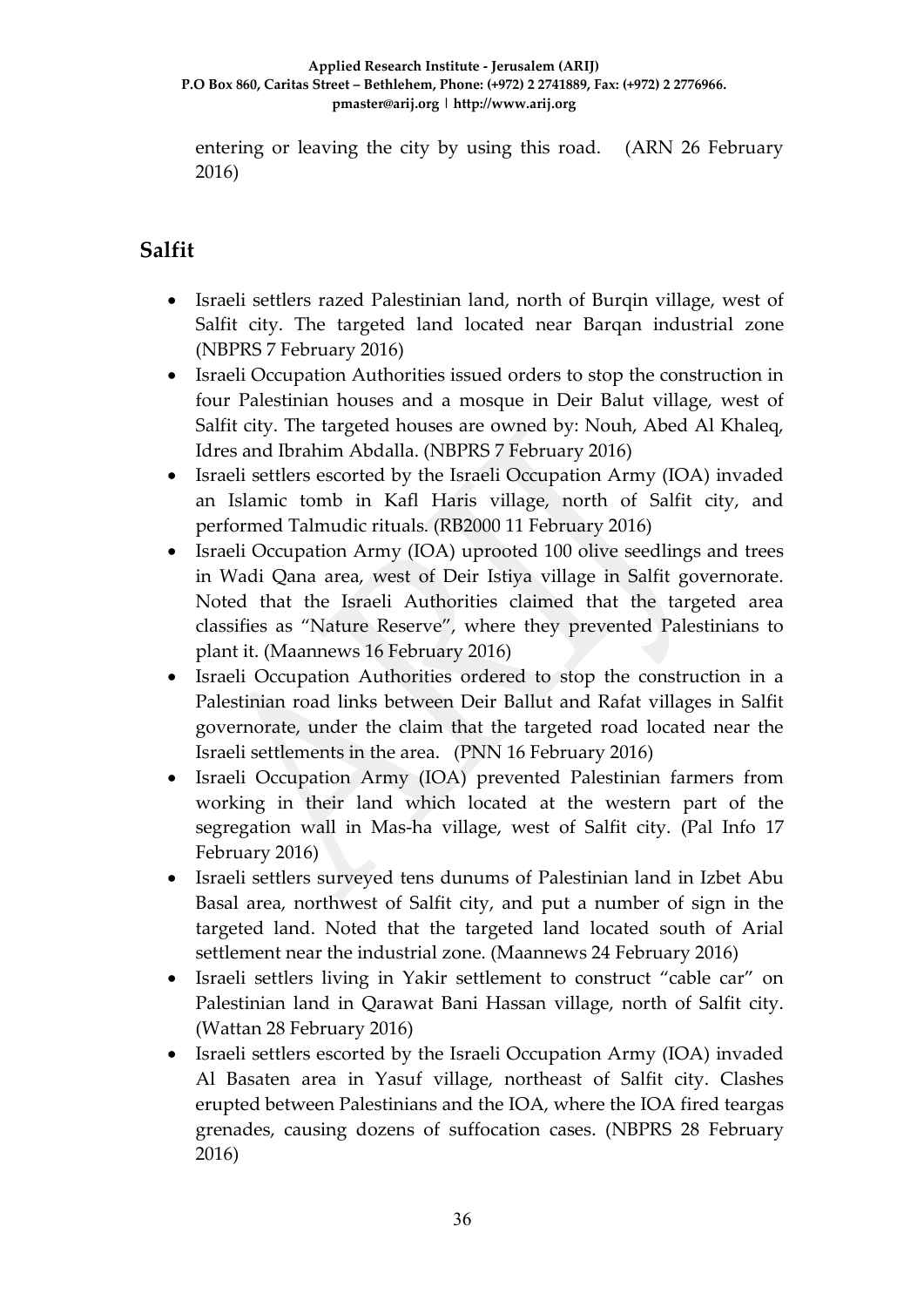## **Tulkarem**

- Israeli Occupation Army (IOA) shoot and killed Ahmed Hassan Touba (19 years) from Kafr Jammal village, south of Tulkarm city, while he was near the entrance of Sal'it settlement. (Maannews 1 February 2016)
- Israeli Occupation Army (IOA) cut 50 olive seedlings in Izbet Shufa in Tulkarm governorate. The IOA claimed that the targeted seedlings planted in land classified as "State land". The targeted olive seedlings are owned by Munir Fathi Mustafah Ismail. (LRC filed workers 4 February 2016)
- Israeli settlers living in Sal'it settlement prevented a Palestinian farmer from was working in his 32 dunums of land, located at the western area of the Israeli segregation wall in an area closed "Al Hadab". The Israeli settlers claimed that the targeted land owned by them. The targeted land owned by Mohamamd Abed Ar-Rahman Mudalal from Kafr Sur village. (Wafa 11 February 2016)
- Israeli Occupation Army (IOA) assaulted and injured Imad Said Khashan (22 years) from Silat Al Harithiya village in Jenin governorate, while he was crossing Jabara military checkpoint, south of Tulkarm city. (Al- Quds 28 February 2016)

## **Nablus**

- Israeli Occupation Army (IOA) stormed a Palestinian store in Qabalan village, south of Nablus city, and arrested three Palestinians, one of them was injured after the IOA opened fire at him. The arrestees were identified as: Samer Al 'aqra' and his brother Abed Al Lateif, and Yousif Shahrouj. (Maannews 2 February 2016)
- Israeli Occupation Army (IOA) stormed and searched a Palestinian house in Jamma'in village, south of Nablus city. The targeted house is owned by the family of the Palestinian martyr: Amjad As-Sukari. (Maannews 2 February 2016)
- Israeli Occupation Army (IOA) detained tens of Palestinian volunteers while they were planted land in An-Naqura village in Nablus governorate. (Maannews 5 February 2016)
- Israeli Occupation Authorities issued orders to demolish two houses in Nablus city. The targeted houses are owned by the families of two Palestinian prisoners in the Israeli Jail; Zied Ziyad Jamel Ameer and Amjad Adel Mohammad 'Aliwi. (Al-Quds 5 February 2016)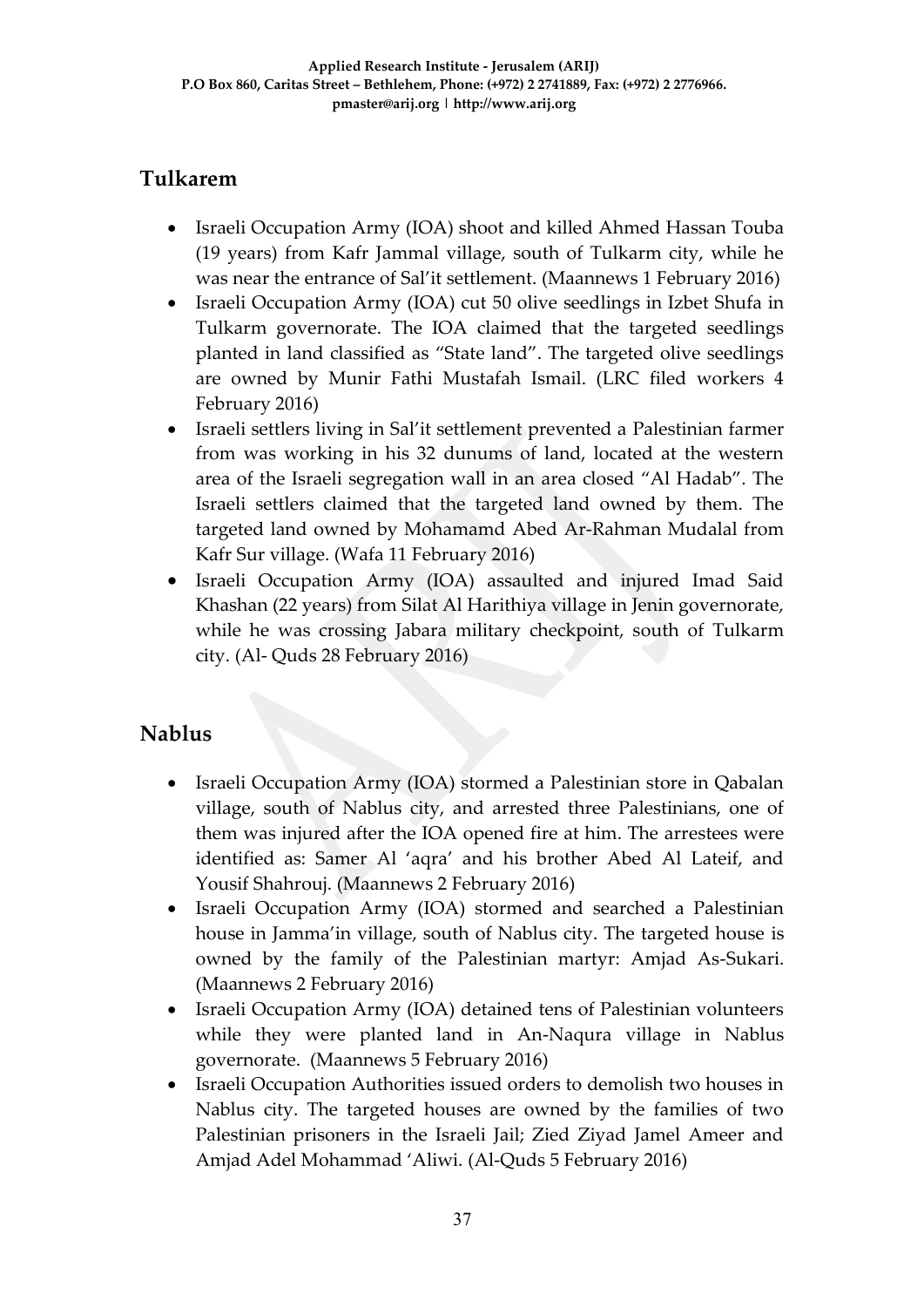- Israeli Occupation Authorities issued orders to demolish two Palestinian houses in Yatma village in Nablus governorate. The targeted houses are owned by: Faraj An-Najar and Khalil Ibrahim An-Najar. (Al-Quds 7 February 2016)
- Israeli Occupation Army (IOA) handed out military orders to demolish 15 commercial/ stores structures at the western entrance of Beita village, south of Nablus city. (Wafa 8 February 2016)
- Israeli Occupation Army (IOA) closed Huwara and Za'tara military checkpoints, south of Nablus city. (Wafa 8 February 2016)
- Israeli Occupation Army (IOA) demolished four residential structures and 11 animal sheds in Khirbet Tana, east of Beit Furik village in Nablus governorate. The targeted sheds are owned by: Ibrahim Abed Al Qader Hinni and Mansour Salman Nasasrah. During the operation, the IOA closed the area and prevented Palestinians from entering or leaving the area. (B'Tselem & Safa & Wafa 9 February 2016)
- Israeli Occupation Army (IOA) handed out orders to raze and close an agricultural road, and to demolish a water well in Qusra village, south of Nablus city. The targeted road established in land owned by: Samir Ibrahim Hassan, Mohammad Shukri Odeh, Abed Al Hakim Ahmed Wadi and Rabee Abed AL Aziz Hassan. During the operation, the IOA confiscated an agricultural tractor owned by Fathalla Abu Zeida. (Wafa 10 February 2016)
- Israeli Occupation Army (IOA) closed the farmer market in Beita village, south of Nablus city. and prevented Palestinians from entering it. Also, the IOA handed out a military order to close the market. (Kofia Press 10 February 2016)
- Clashes erupted between Palestinians and the Israeli Occupation Army (IOA) in Qabalan village, south of Nablus city. The IOA fired teargas and stun grenades at Palestinians. (Safa 14 February 2016)
- Clashes erupted between Palestinians and the Israeli Occupation Army (IOA) in Qusra village, south of Nablus city. The IOA fired teargas and stun grenades. During the clashes, the IOA erected a military checkpoint at the eastern entrance of Qusra village, and prevented Palestinians from entering or leaving it. (Safa 14 February 2016)
- Israeli Occupation Army (IOA) closed with earth mounds the main entrance of Aqraba village, south of Nablus city. The IOA prevented Palestinians from entering or leaving the village. (NBPRS 14 February 2016)
- Israeli Occupation Army (IOA) invaded and toured at the eastern part of the old city of Nablus. Clashes erupted between Palestinians and the IOA, where the IOA fired live and rubber bullets, causing the injury of Ayman Makhluf. During the operation, the IOA arrested three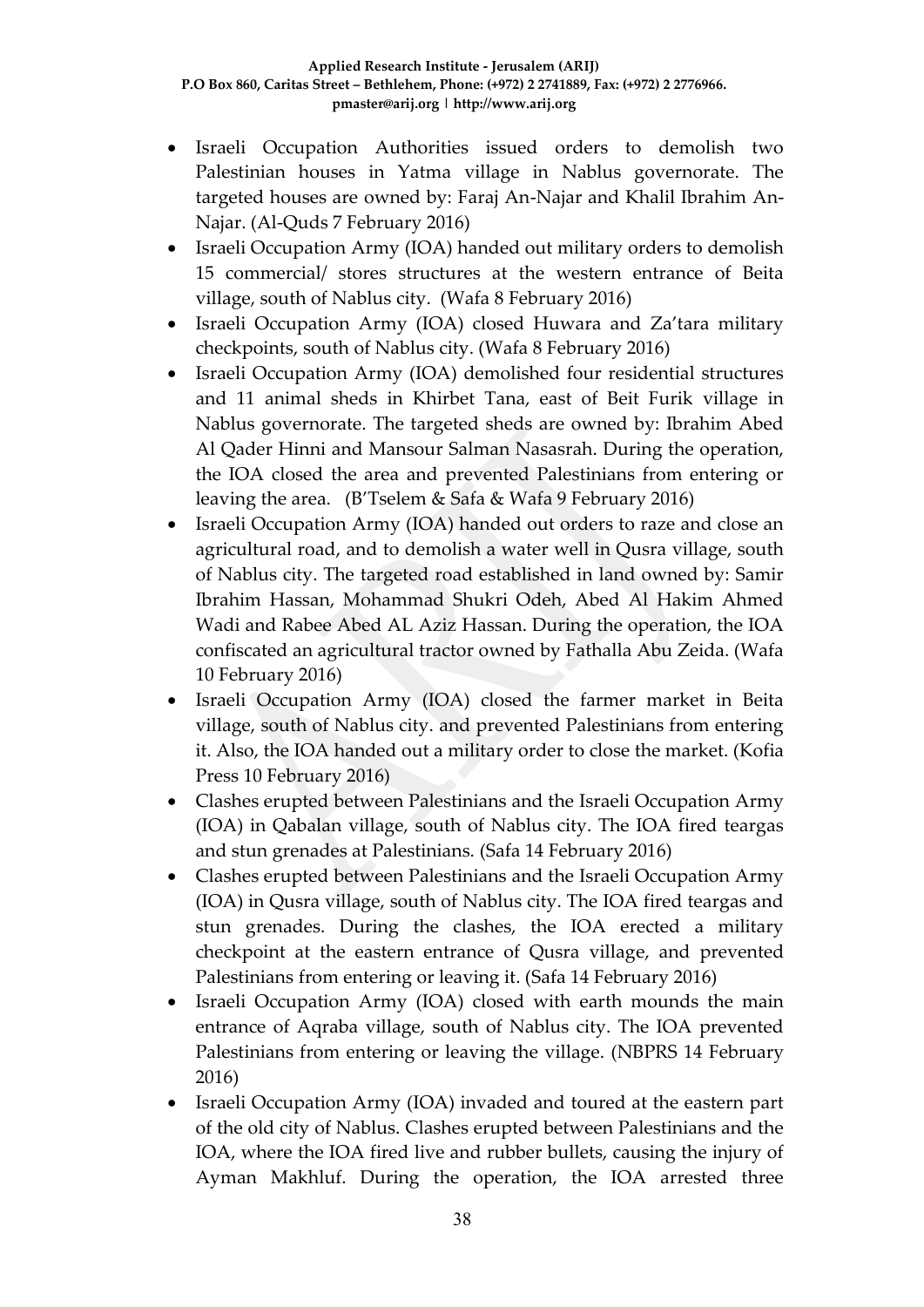Palestinians after raiding their houses in the aforementioned area. The arrestees were identified as: Firas Halawa, Raid Hamdan and Ala Abu Zanat. (Safa 15 February 2016)

- Israeli Occupation bulldozers demolished 30 residential tents and four animal sheds in Ein Ar-Rashash area near Duma village in Nablus governorate. The targeted structures inhabited by 30 Palestinian families. (Safa 15 February 2016)
- Israeli settlers escorted by the Israeli Occupation Army (IOA) invaded Joseph tomb, east of Nablus city, and performed Talmudic rituals. Clashes erupted between Palestinians and the IOA near Balata refugee camp, east of Nablus city. The IOA fired rubber and live bullets, and teargas grenades, causing dozens of suffocation cases. The IOA also, fired teargas grenades at the "Farmer market" in the area, causing the torch of a number of stores and 500 wood box. (Al-Quds 16 February 2016)
- Israeli Occupation Army (IOA) tightened its procedures at Beit Furik military checkpoint, east of Nablus city. The IOA stopped and searched Palestinian vehicles, checked ID cards and questioned Palestinians. (Pal Info 17 February 2016)
- Israeli settlers living in Shilo settlement uprooted 30 almond trees in Ras Moes area in Khirbet Sarra, south of Qaryut village in Nablus governorate. The targeted trees owned by Mohammad Abed Al Aziz Musa (owned 10 dunums of land in the targeted area). (NBPRS 19 February 2016)
- Israeli Occupation Army (IOA) tightened its procedures at Huwara and Za'tara military checkpoints, south of Nablus city. (Raya 22 February 2016)
- Clashes erupted between Palestinians and the Israeli Occupation Army (IOA) in several areas in Balata, Askar, and Al Ein refugee camps in Nablus city, after the IOA stormed and searched tens of Palestinian houses are arrested 13 Palestinians. The arrestees were identified as: Ahmed Abed Al Salaj, Shaher Ali An-Najmi, Maher Khatab, Mohammad Sobhe Abed Ar-Rahman, Ward Jehad Abu Riziq, Akram Al Ba'iyah, Mohammad Mesh'al, Ala 'Aqab Mansour, Akram Mohammad Hussen, Mohammad Al Marqa, Sami Yaser Salah, Thair Taisir Salah and Mohammad Atiya Hanoun. During the clashes, the IOA used rubber bullets and teargas grenades, causing tens of suffocation cases and the injury of 8 Palestinians. (RB2000 & Wafa 23 February 2016)
- Israeli settlers assaulted and injured a Palestinian with special needs; Hassan Al Qadi from 'Awarta village in Nablus governorate, while he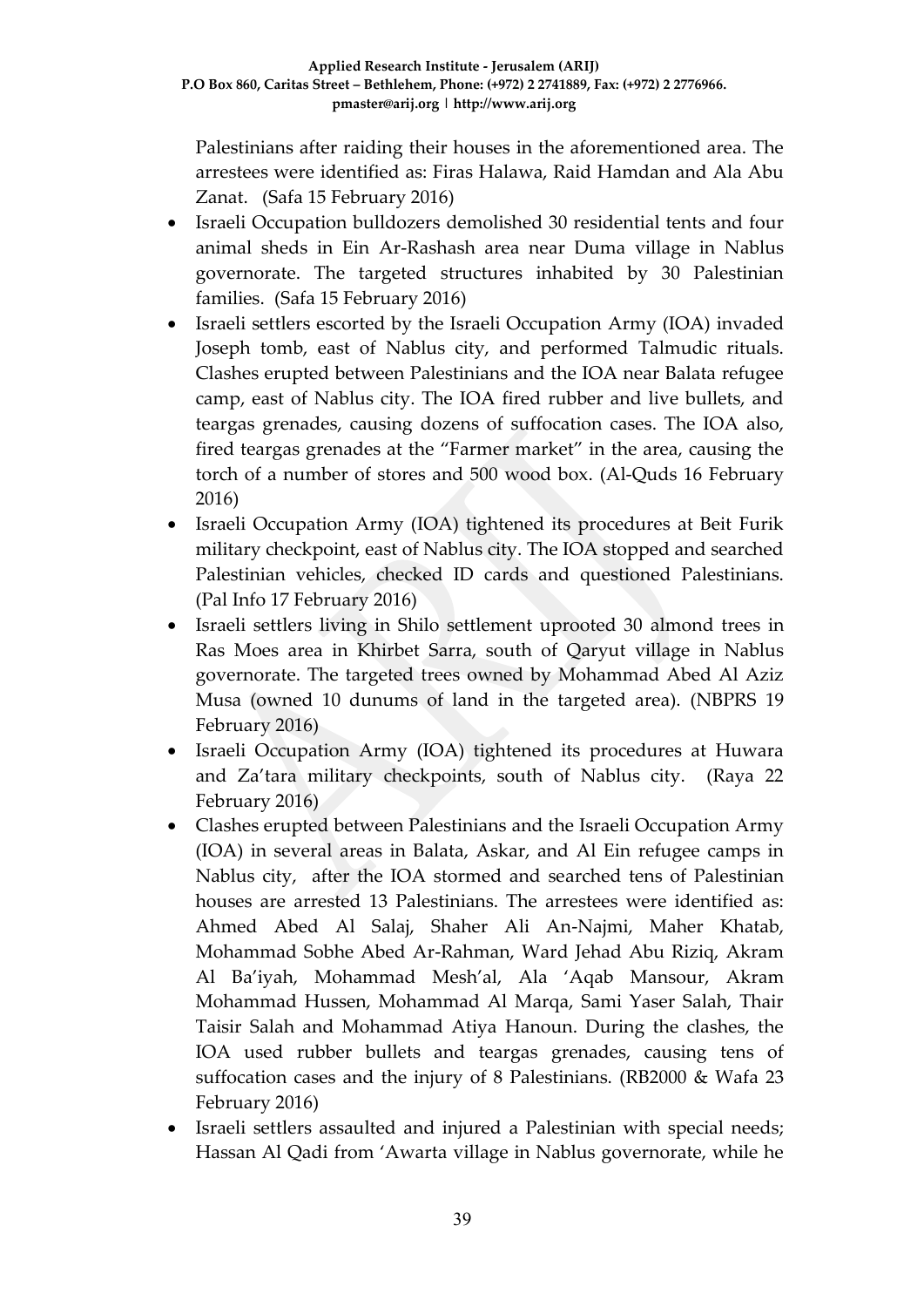was near Yetzher settlement junction, south of Nablus city. (Al-Quds 26 February 2016)

### **Gaza**

- Israeli Occupation gunboats opened fire at Palestinian fishing boats while they were sailing at Al Waha shore, northwest of Beit Lahiya town, and As-Sudaniya shore, northwest of Gaza city. (Al-Quds 1 February 2016)
- Israeli Occupation Army (IOA) opened fire at Palestinian farmers and shepherds while they were near the border fence, east of Rafah city, south of Gaza strip. (Al Quds 2 February 2016)
- Israeli Occupation gunboats opened fire at Palestinian fishing boats while they were sailing at As-Sudaniya shore, northwest of Gaza city, and Al Waha shore, northwest of Beit Lahiya town. (Al-Quds 2 February 2016)
- Israeli Occupation Army (IOA) opened fire at Palestinian farmers while they were working in their land, east of Juhor Ad Dik area, south of Gaza city. (ARN 3 February 2016)
- Israeli Occupation bulldozers staged few meters into the eastern part of Al Fakhari town, southeast of Khan Younis city, south of Gaza strip, and razed the Palestinian land. (RB2000 3 February 2016)
- Israeli Occupation Army (IOA) opened fire at Palestinian farmers while they were working in their land near the border fence, east of Beir Al Balah city in the central of Gaza strip. (RB2000 5 February 2016)
- Israeli Occupation Army (IOA) opened fire at Palestinians while they were near the border fence, east of Juhor Ad-Dik area, south of Gaza city. (RB2000 5 February 2016)
- Clashes erupted between Palestinians and the Israeli Occupation Army (IOA) near the border fence east of Al Burij refugee camp in the central of Gaza stip. The IOA fired live bullets and teargas grenades, causing the seriously injured of a Palestinian. (Al-Quds 5 February 2016)
- Seven Palestinians were injured during clashes that erupted between Palestinians and the Israeli Occupation Army (IOA) near the border fence, east of Gaza city. (Al-Quds 5 February 2016)
- Israeli Occupation Army (IOA) opened fire at Palestinians farmers while they working in their land near the border fence, east of Al Burij refugee camp in the central of Gaza strip. (Al-Quds 6 February 2016)
- Israeli Occupation Army (IOA) opened fire at Palestinian shepherds while they were near the border fence, east of Ash-Shuja'iya neighborhood, east of Gaza city. (Al-Quds 6 February 2016)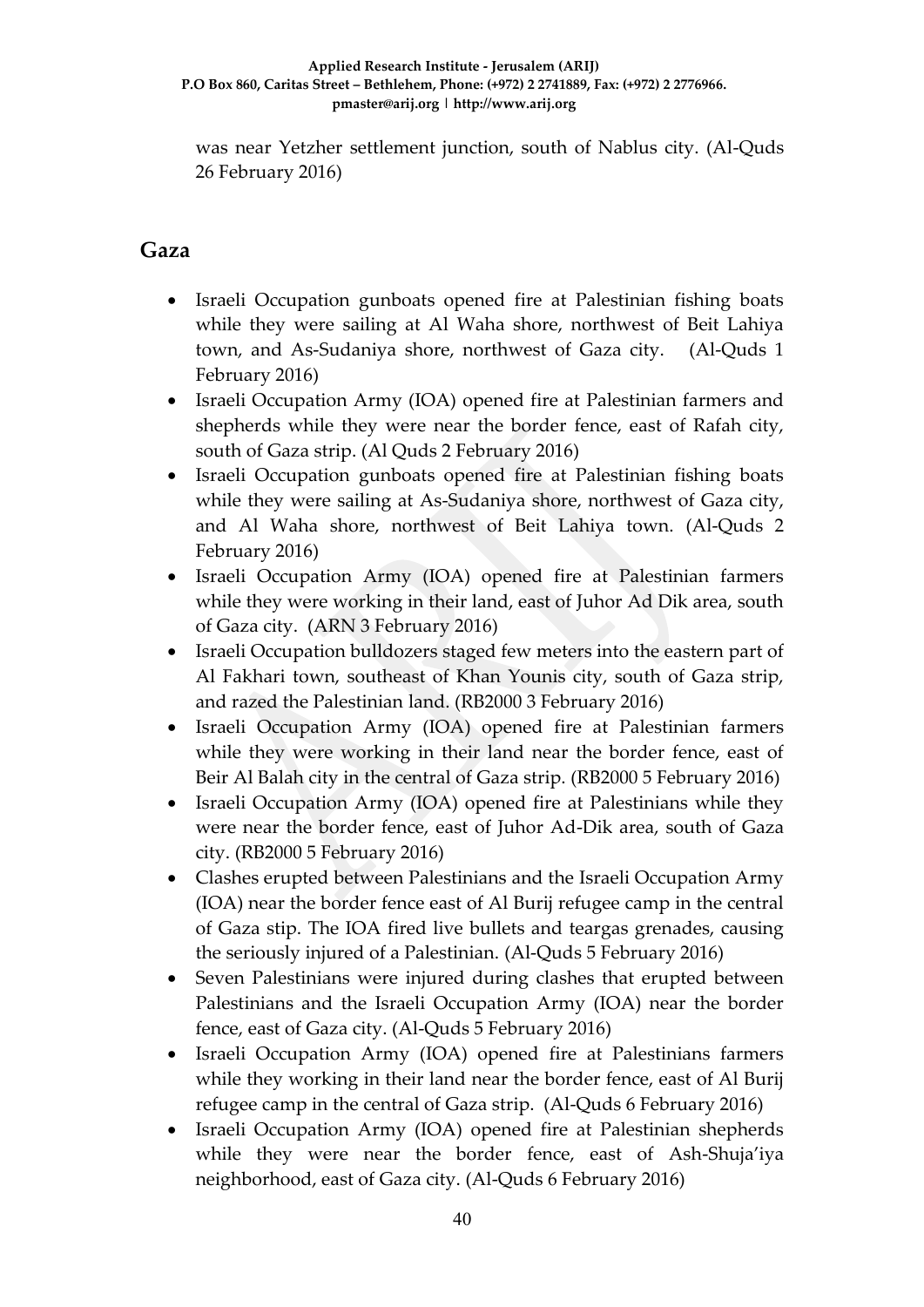- Israeli Occupation Army (IOA) opened fire at Palestinian land located near the border fence, east of Al Burij refugee camp in the central of Gaza strip. (Safa 7 February 2016)
- Israeli Occupation Army (IOA) opened fire at Palestinian farmers while they were working in their land, near the border fence, east of Al Burij refugee camp in the central of Gaza strip. (RB2000 8 February 2016)
- Israeli Occupation gunboats opened fire at Palestinian fishing boats while they were sailing at As-Sudaniya shore, northwest of Gaza city. (RB2000 8 February 2016)
- Israeli Occupation gunboats opened fire at Palestinian fishing boats while they were sailing at Deir Al Balah shore in the central of Gaza strip. (RB2000 9 February 2016)
- Israeli Occupation Army (IOA) opened fire at Palestinian farmers while they were near the border fence, east of Al Qarara town, east of Khan Younis city, south of Gaza strip. (Al-Quds 11 February 2016)
- Israeli Occupation Army (IOA) opened fire at Palestinian farmers while they were near the border fence, east of Al Burij refugee camp in the central of Gaza stip. (Al-Quds 11 February 2016)
- Israeli Occupation Army (IOA) opened fire at Palestinian farmers while they were near the border fence, east of Ash-Shaja'iya neighborhood, east of Gaza city. (Al-Quds 11 February 2016)
- Israeli Occupation Army (IOA) opened fire at Palestinian houses and land located near the border fence, east of Al Khaza'a town, east of Khan Younis city, south of Gaza strip. (Orient FM 12 February 2016)
- Clashes erupted between Palestinians and the Israeli Occupation Army (IOA) near the border fence, east of Gaza city. The IOA fired live bullets and teargas grenades, causing tens of suffocation cases and the injury of a Palestinian. (Al-Quds & RB2000 12 February 2016)
- Clashes erupted between Palestinians and the Israeli Occupation Army (IOA) near the border fence, east of Al Burij refugee camp in the central of Gaza strip. The IOA fired teargas grenades, causing tens of suffocation cases. (RB2000 12 February 2016|)
- Clashes erupted between Palestinians and the Israeli Occupation Army (IOA) at Al Faraheen area, east of Khan Younis city, south of Gaza strip. (RB2000 12 February 2016)
- Clashes erupted between Palestinians and the Israeli Occupation Army (IOA) near Beit Hanoun terminal, north of Gaza strip. (RB2000 12 February 2016)
- Israeli Occupation Army (IOA) opened fire at Palestinian farmers while they were working in their land, east of Az-Zaytoun neighborhood, southeast of Gaza city. (Al-Quds 13 February 2016)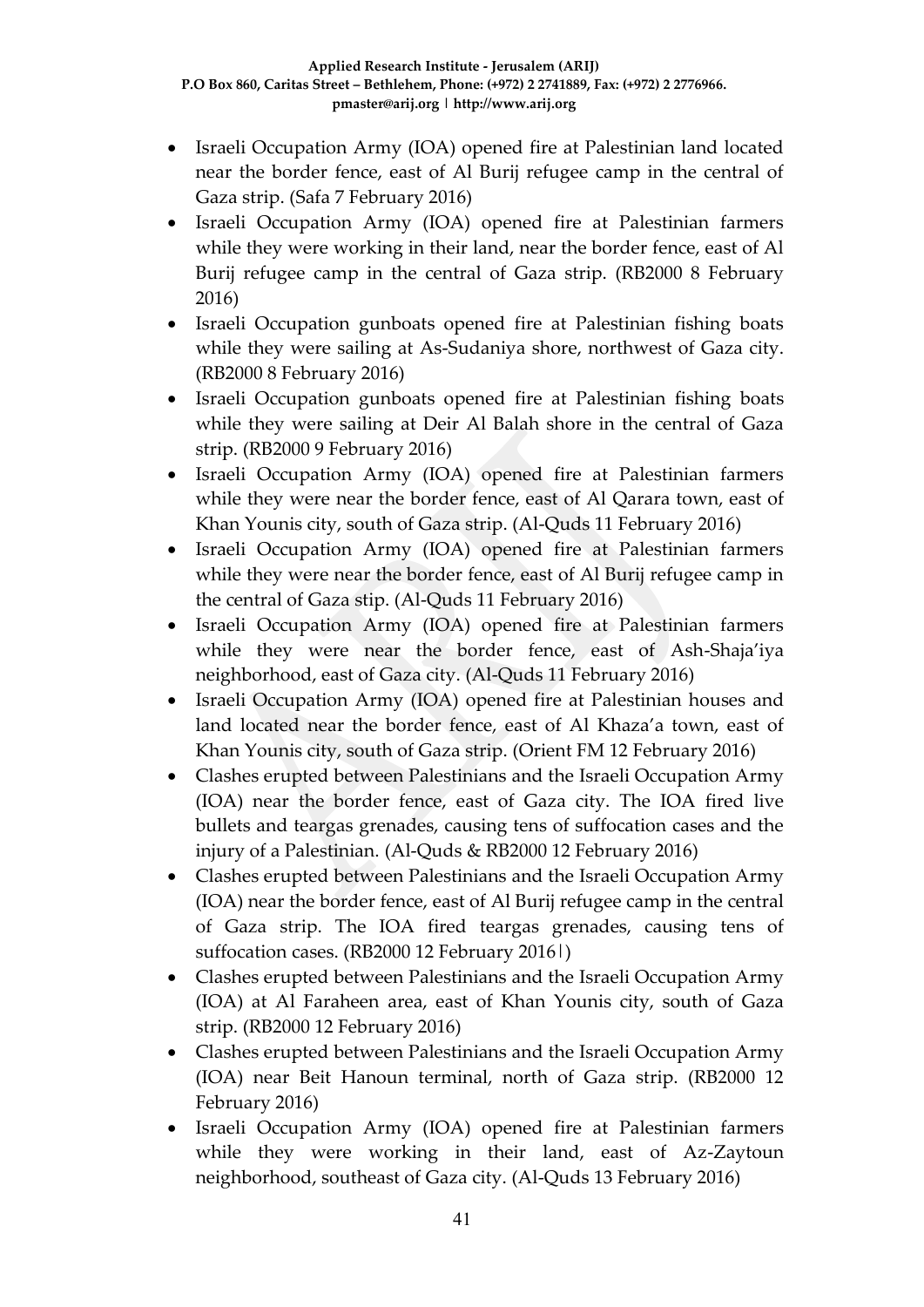- Israeli Occupation gunboats opened fire at Palestinian fishing boats while they were sailing at As-Sudaniya shore, northwest of Gaza city and Al Waha shore, northwest of Beit Lahyia town. (Wafa 13 February 2016)
- Israeli Occupation Army (IOA) opened fire at Palestinians and their lands which located near the border fence, east of Khan Younis city, south of Gaza strip. (RB2000 15 February 2016)
- Israeli Occupation gunboats opened fire at Palestinian fishing boats while they were sailing at As-Sudaniya shore, northwest of Gaza city. (RB2000 15 February 2016)
- Israeli Occupation gunboats opened fire at Palestinian fishing boats while they were sailing at Al Waha shore, northwest of Beit Lahiya town, and As-Sudaniya shore, northwest of Gaza city. (Al-Quds 17 February 2016)
- Israeli Occupation Army (IOA) opened fire at Palestinians while they were working in their land near the border fence, east of Al Burij refugee camp, in the central of Gaza strip. (Maannews 17 February 2016)
- Israeli Occupation bulldozers staged few meters into the eastern part of Al Qarara town, east of Khan Younis city, south of Gaza strip. (Maannews 17 February 2016)
- Israeli Occupation bulldozers staged 150 meters into Palestinian agricultural land, east of Khan Younis city, south of Gaza strip, razed the land and opened fire at the nearby houses. (Wafa 18 February 2016)
- Israeli Occupation gunboats launched 8 missiles at Az-Zahra city' shore in the central of Gaza strip. (Pal Info 18 February 2016)
- Israeli Occupation gunboats opened fire at Palestinian fishing boats while they were sailing at As-Sudaniya shore, northwest of Gaza city and Al Waha shore, northwest of Beit Lahiya town. (Al-Quds 18 February 2016)
- Israeli Occupation gunboats opened fire at Palestinian fishing boats while they were sailing at Al Waha shore, northwest of Beit Lahiya town. (Pal Info 19 February 2016)
- Israeli Occupation Army (IOA) opened fire at Palestinian houses and lands located near the border fence, east of Al Magahzi refugee camp, in the central of Gaza strip. (Safa 19 February 2016)
- Clashes erupted between Palestinians and the Israeli Occupation Army (IOA) near Beit Hanoun terminal, north of Gaza strip. The IOA fired live and rubber bullets, causing the injury of four Palestinians. (Maannews 19 February 2016)
- Clashes erupted between Palestinians and the Israeli Occupation Army (IOA) near the border fence, east of Ash-Shaja'iya neighborhood, east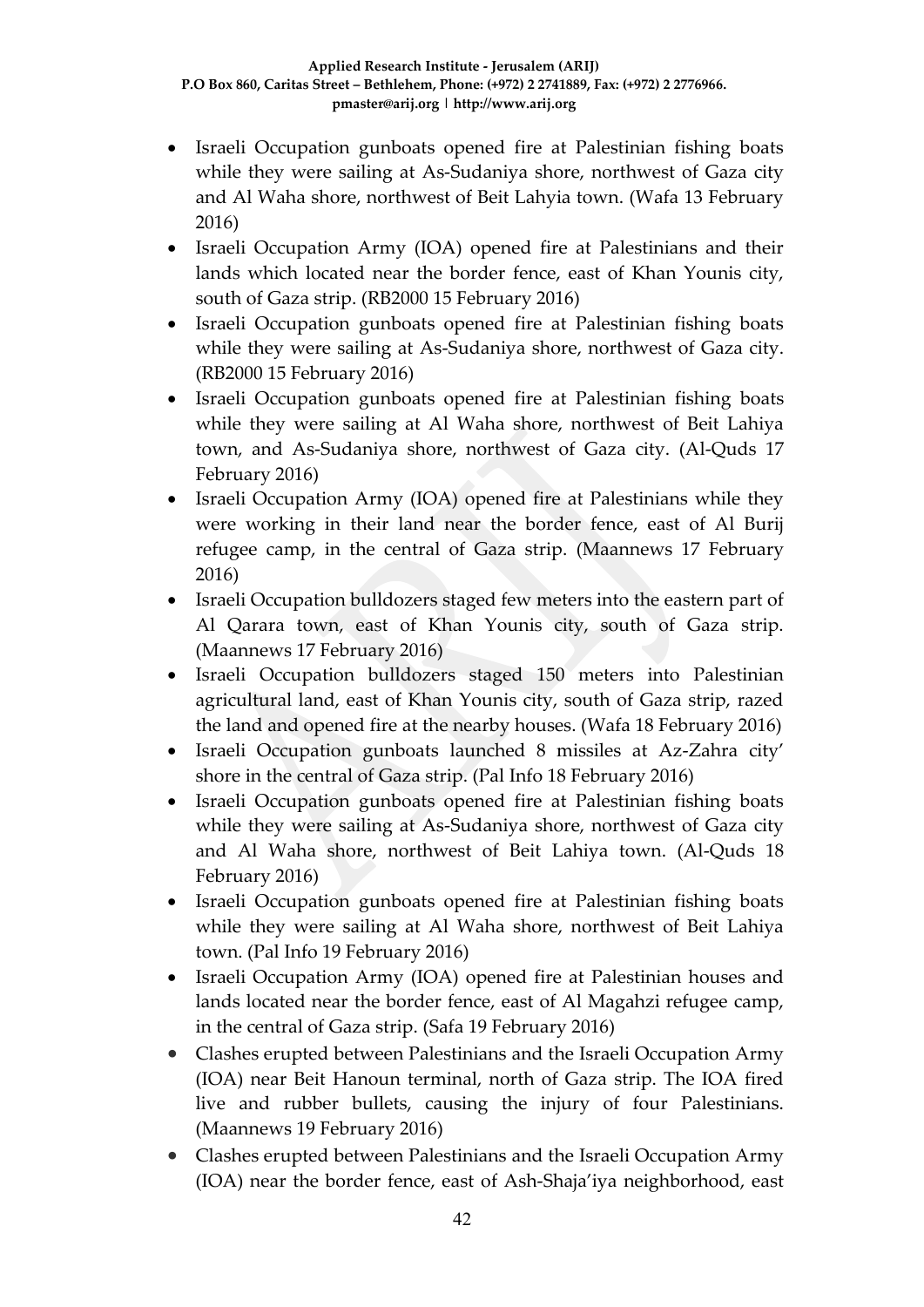of Gaza city. The IOA fired live bullets, causing the injury of three Palestinians. (Al-Quds 19 February 2016)

- Israeli Occupation Army (IOA) opened fire at Palestinian farmers while they were working in their land, near the border fence, east of Al Magahzi refugee camp and Ash-Shuja'iya neighborhood in Gaza city. (Shasha News & Maannews 20 February 2016)
- Israeli Occupation Army (IOA) opened fire at Palestinian farmers while they were near the border fence at Juhor Ad-Dik area, southeast of Gaza city. (Orient FM 21 February 2016)
- Israeli Occupation gunboats opened fire at Palestinian fishing boats while they were sailing at As-Sudaniya shore, northwest of Gaza strip. (Safa 23 February 2016)
- Israeli Occupation Army (IOA) prevented Mohammad Abu Faiad, a Palestinian journalist work with the Palestinian News & Info Agency (Wafa) in Gaza strip, from reaching to Ramallah city, after stopping and detaining him at Beit Hanoun terminal, north of Gaza strip. (Wafa 23 February 2016)
- Israeli Occupation Army (IOA) opened fire and injured a Palestinian while he was near the border fence, east of Gaza city. (Al-Quds 23 February 2016)
- Israeli Occupation Army (IOA) opened fire at Palestinian farmers while they were working in their land, near the border fence, east of Al Maghazi refugee camp in the central of Gaza stip. (Safa 23 February 2016)
- Israeli Occupation Army (IOA) opened fire at Palestinians while they were near the border fence, east of Al Qarara town, northeast of Khan Younis city, south of Gaza strip. (Safa 23 February 2016)
- Israeli Occupation gunboats opened fire at Palestinian fishing boats while they were sailing at An-Nasriyat and Az-Zahra' city shores, west of the central of Gaza strip. (Safa & Al-Quds 24 February 2016)
- Israeli Occupation gunboats opened fire at Palestinian fishing boats while they were sailing at As-Sudaniya shore, northwest of Gaza city. (Al-Quds & Safa 24 February 2016)
- Israeli Occupation Army (IOA) opened fire at Palestinian fishing boats while they were sailing at As-Sudaniya shore, northwest of Gaza city, and Al Waha shore, northwest of Beit Lahiya town. (Al-Quds 25 February 2016)
- Clashes erupted between Palestinians and the Israeli Occupation Army (IOA) near the border fence, east of Ash-Shuja'iya neighborhood, east of Gaza city. The IOA fired teargas grenades and live bullets, causing dozens of suffocation cases and the injury of 6 Palestinians. (Orient FM 26 February 2016)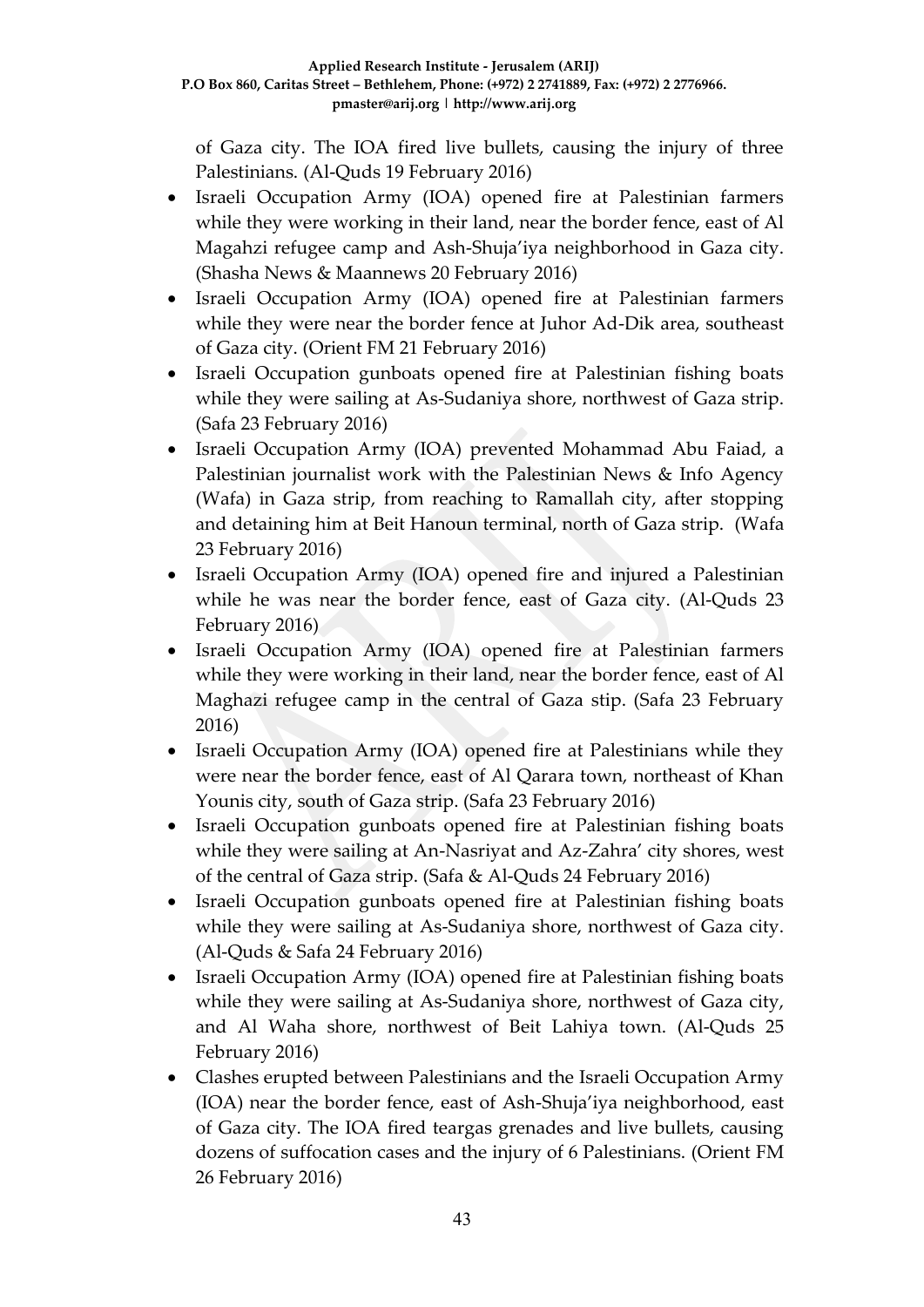- Clashes erupted between Palestinians and the Israeli Occupation Army (IOA) near the border fence, east of Al Burij refugee camp in the central of Gaza strip. The IOA used live and rubber bullets, and teargas grenades, causing tens of suffocation cases and the injury of 7 Palestinians. (Orient FM 26 February 2016)
- Israeli Occupation gunboats opened fire at Palestinian fishing boats while they were sailing at Al Waha shore, northwest of Beit Lahiya town. (Maannews 26 February 2016)
- Israeli Occupation Army (IOA) opened fire at Palestinian houses and land located near the border fence, east of Al Maghazi refugee camp in the central of Gaza strip. (Safa 26 February 2016)
- Israeli Occupation gunboats opened fire at Palestinian fishing boats while they were sailing at As-Sudaniya shore, northwest of Gaza city. (ARN 27 February 2016)
- Israeli Occupation Army (IOA) opened fire at Palestinian houses and land, located at the eastern part of Beit Hanoun town, north of Gaza strip. (Safa 27 February 2016)
- Israeli Occupation Army (IOA) stationed along side of the borders of Gaza strip opened fire at Palestinian lands and houses. (Al-Quds 27 February 2016)
- Israeli Occupation gunboats opened fire at Palestinian fishing boats while they were sailing at Al Waha shore, northwest of Beit Lahiya town. (ARN 28 February 2016)
- A Palestinian was injured after the Israeli Occupation Army (IOA0 opened fire at him while he was working in his land, near the border fence, east of Ash-Shaja'iya neighborhood, east of Gaza city. (ARN 28 February 2016)
- Israeli Occupation Army (IOA) opened fire at Palestinian farmers while they were working in their land near the border fence, east of Khan Younis city, south of Gaza strip. A Palestinian farmer was injured. (PNN 28 February 2016)
- Israeli Occupation gunboats and Navy opened fire at Palestinian fishing boats while they were sailing at As-Sudaniya shore, northwest of Gaza city, and arrested nine fishermen. The arrestees were identified as: Majed Fadel Bakir, Fadi Majed Bakir, Amran Majed Bakir, Mohammad Zeid Bakir, Khalil Johar Bakir, Fadi Suhail Bakir, Khames Suhail Bakir, Yusri Al Akhmash and Mohammad Nizar Bakir. (Maannews & Orient FM 29 February 2016)
- A 26 years old Palestinian worker was injured after the Israeli Occupation Army (IOA) opened fire at him while he was near the border fence, east of Beit Hanoun town, north of Gaza strip. (Al-Quds 29 February 2016)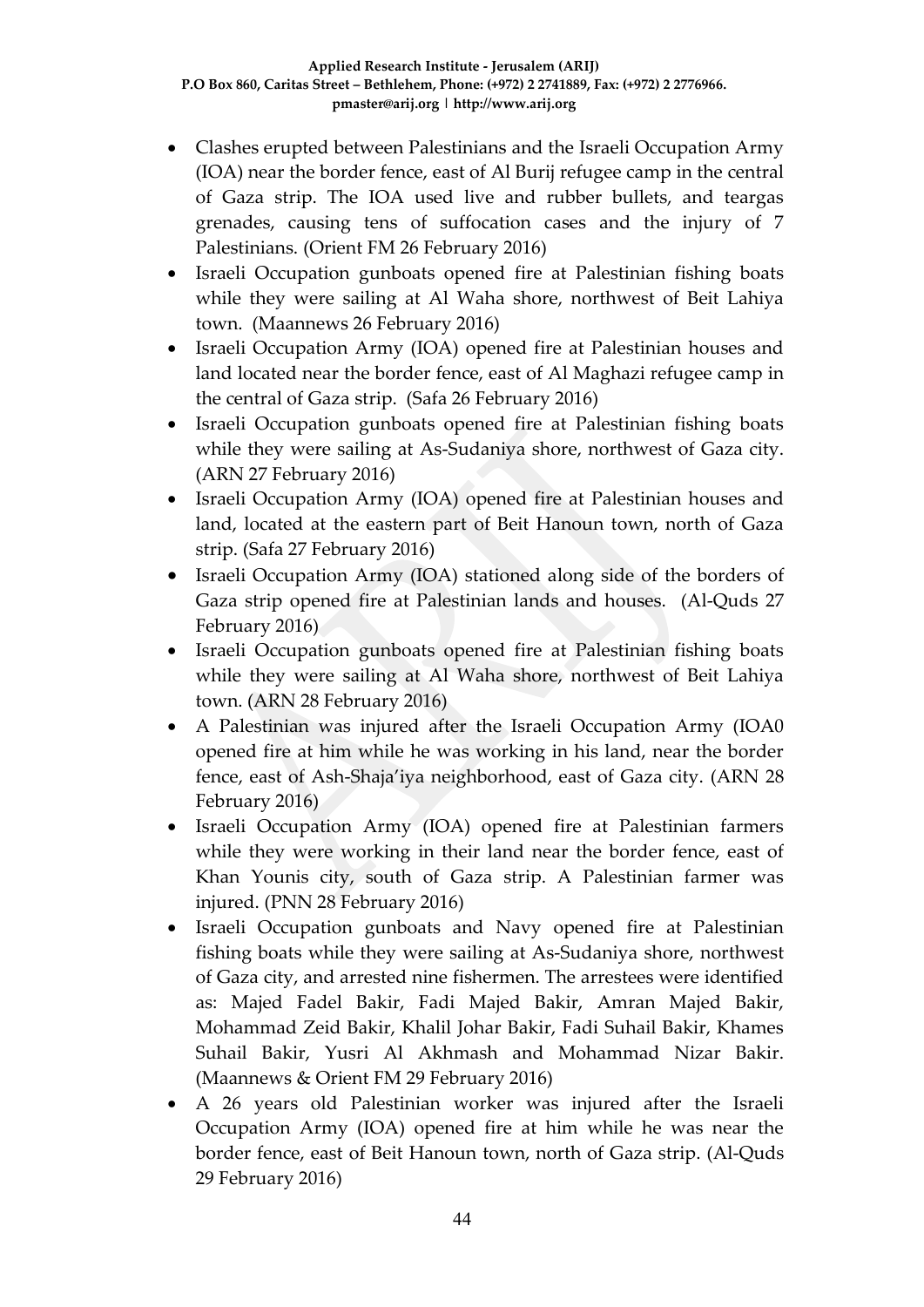#### **Others**

 Almost All West Bank Land Deals for Illegal Settlements Forged, Investigation Finds. From straw men to cash-stuffed suitcases, new investigation reveals that 14 out 15 acquisitions by right wing firm of West Bank lands from Palestinians were forged. A fraud squad investigation has revealed that 14 of 15 supposed real estate acquisitions made by Al-Watan, a company run by pro-settlement activist Ze'ev Hever and owned by the right wing Amana, were forged. Details of the West Bank forgery industry were broadcast on Tuesday in an investigative report on the Channel 10 program HaMakor with Raviv Drucker. In recent years, whenever the state sought to evacuate illegal outposts in the Binyamin region, Al-Watan officials would announce that they had bought the local lands from their Palestinian owners. The documents often turned out to be forged. A police investigation that was opened in the case ended, and the case was transferred to the state prosecutor. The police did not interrogate Hever, but by questioning a chain of straw men it emerged that 14 of the 15 supposed deals were forged. An investigative report by Raviv Drucker documents two Palestinians who acted as straw men for Al-Watan. The straw men would buy the lands from people using forged documents purporting to be those of the real landowners (many of whom are no longer alive) and then transfer them to Amana in a fake deal. One of them, Akram, said to the camera, "I signed on many plots and lands." Referring to the land upon which the outpost of Amona was established he said: "I signed in Silwad," he said, referring to a West Bank Palestinian town northeast of Ramallah. "They told me there is land with such and such a number, and another plot with number … sign. I signed so many times for many lands. I made five or six deals." He added: "I told them I am signing for all the Palestinians, but let me live in Israel because of my children. My children are in Israel, and I don't see them, and I am always entering Israel and going to jail because I have no permit, and I tell them in the investigation that I am threatened. I have a problem in the Palestinian Authority, and I am threatened unless you let me live in Israel. I sold [land] because they would help me, and no one is helping me. I am suffering from complexes now." Straw men, cash suitcases The two straw men attest that at the signing, an Israeli lawyer from Jerusalem, who was investigated in the case and who name is barred from publication under a gag order, handed them a suitcase with half a million shekels (\$126,400). When they go outside, the lawyer takes the suitcase back.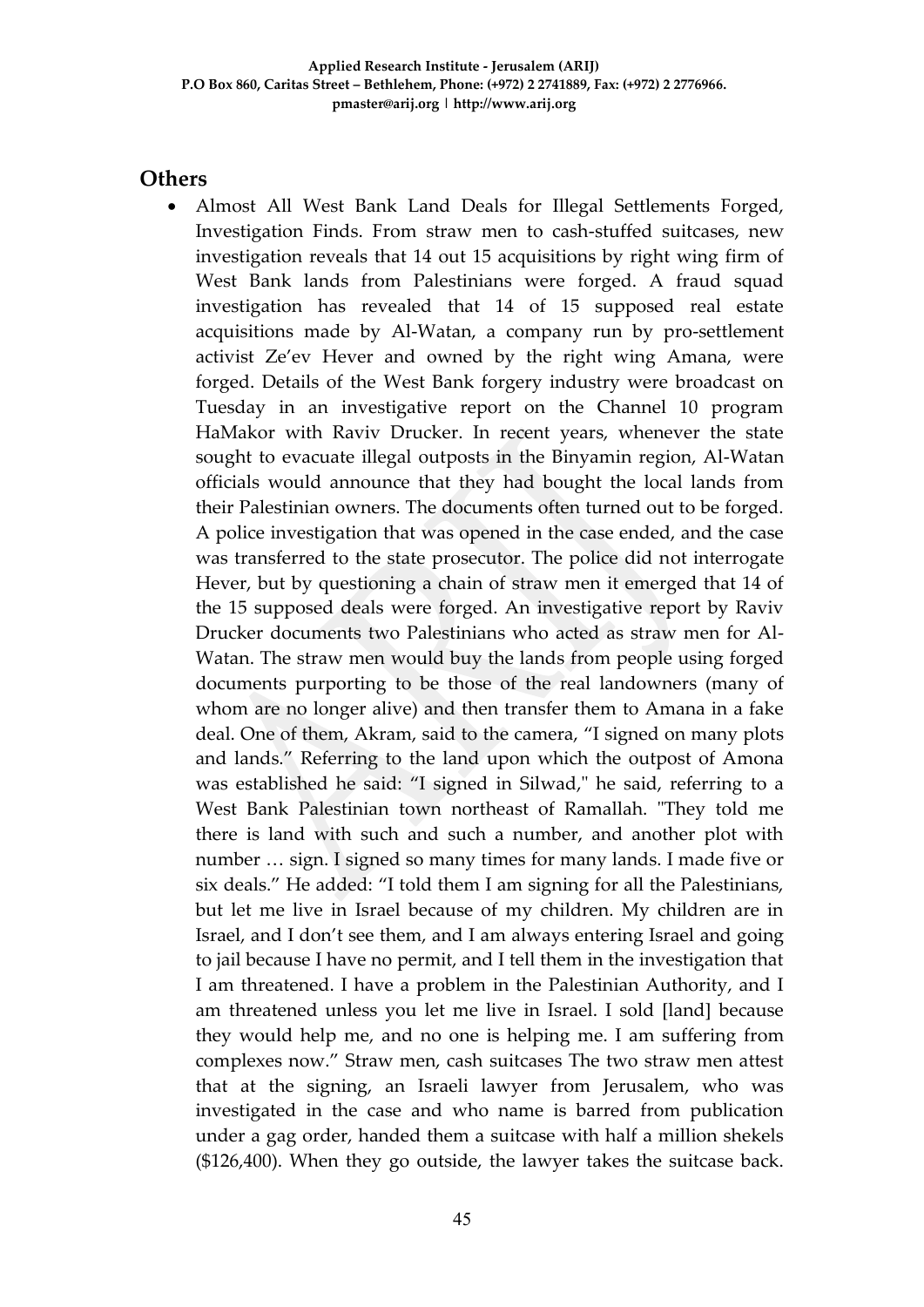The goal is to fake a deal. Mohammed, one of the straw men who was interviewed, said that he sat with the lawyer in a restaurant, and afterwards went up to his office. "He told me that this man's friend cannot put the land under his name because of the Income Tax Authority," he explained. "I signed on the papers and afterward he gave me a suitcase full of money and told me, 'Take this.' When I went downstairs, he took the money back and told me, 'Take, this is what you get.' That's all." The investigative report documents attorney Eytan Lehman meeting with Akram at a gas station after he learned that Akram was speaking with Drucker, and instructs him to call him and tell him that he does not remember anything, without realizing that he was being recorded. "The question is if you can have the conversation with him," he said in the recording. "Tell him [Druker] perhaps I no longer remember he story blah blah blah, and then he will tell you: 'but don't worry, I know the whole story.' Tell him what does he mean 'know the whole story,' for you don't remember what I said to the police or something like that … Try to get it out of him without him understanding." Hever responded by saying he does not have knowledge of the report's content. Al Watan responded to the report, saying all of their land deals were done legally. (**Haaretz** 2 February 2016)

 An Israeli group known as Saving Jewish Jerusalem called for the immediate establishment of a "security fence" in occupied Jerusalem in order to separate it from its eastern part. The group was founded by the former cabinet minister Haim Ramon and a number of Knesset members and former army leaders, Maariv Hebrew newspaper revealed. "Saving Jewish Jerusalem's platform, which will also be presented to the public, calls for handing control of 28 Palestinian villages in East Jerusalem to the Palestinian Authority (PA). The villages in question had been an integral part of the West Bank until Israel annexed them in 1967." By removing some 200,000 Palestinians from the municipal boundaries of Jerusalem, the city's Jews will constitute more than 80% of its residents, and the percentage of Palestinians will drop to less than 20%, from the nearly 40% today, according to the newspaper. Not only that, the group stresses, revoking the Palestinians' Israeli residency permits will ease the economic burden these villages impose on the Israeli taxpayer, some 2- 3 billion Israeli shekels (\$500-\$750 million) in social and medical care. Members of the movement argue that the Palestinian villages are massively detrimental to the prosperity of the Israeli capital in terms of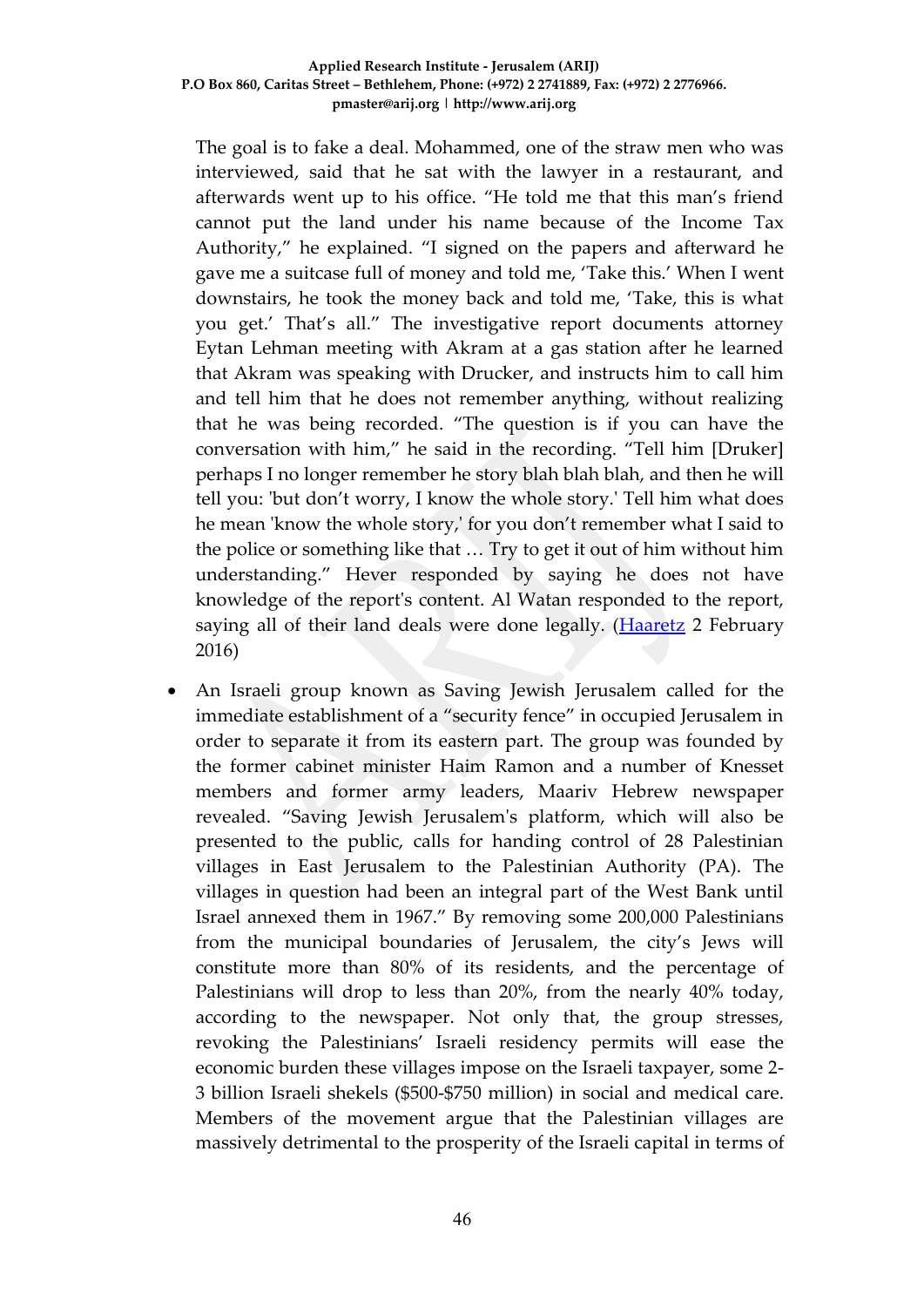security, demographic balance, standard of living and economic wellbeing. [\(Pal Info](http://english.palinfo.com/site/pages/details.aspx?itemid=76610) 7 February 2016)

 EU calls on Israel to stop demolishing Palestinian homes. Diplomatic wrangling ratchets up over European-funded prefab homes given to Palestinians in West Bank, which Israel says are illegal. BRUSSELS, Belgium – The European Union on Saturday called on Israel to halt the demolition of Palestinian housing, some of which was EU-funded, and reiterated its opposition to expanding Israeli settlements in the West Bank. "In the past weeks there have been a number of developments in Area C of the West Bank, which risk undermining the viability of a future Palestinian state and driving the parties yet further apart," the EU diplomatic service said in a statement. It referred to Israel's decision on January 25 to declare 154 hectares (380 acres) of land near Jericho in the West Bank as state land, with reported plans to build around 150 new residences for settlers. This was followed by the demolition of several Palestinian residences in the south Hebron hills on Wednesday. "This is particularly concerning both because of the extent of the demolitions and also the number of vulnerable individuals affected, including children who need support," the EU said, adding that "demolitions included EU-funded structures." "We call on the Israeli authorities to reverse the decisions taken and to halt further demolitions," it said. Foreign ministers from the 28 EU nations had confirmed "the EU's firm opposition to Israel's settlement policy" and criticized the actions including demolitions, confiscation and forced transfers. UN Secretary General Ban Ki-moon said Friday he was "ashamed" at a lack of progress in the Israeli-Palestinian peace process, which has been deadlocked since a US peace mission collapsed in April 2014. Israel has criticized the EU-funded construction as "illegal" and intended to create facts on the ground on the Palestinian side. Army Radio reported Thursday that Israeli inspectors were having difficulty keeping up with the pace of prefabricated homes which, it said, are delivered flat-packed in the dead of night to be assembled early in the morning. According to the report, the EU has built more than 200 structures in Area C of the West Bank in recent years, territory which, according to the Oslo Accords signed in 1993 between the Israelis and Palestinians, falls under full Israeli civil and security control. Ten prefabs arrived in the past two weeks alone, the radio report claimed. Israeli forces demolished 24 out of 40 targeted structures on Tuesday in and around the village of Khirbet Jenbah south of Hebron  $-10$  of them EU-funded  $-$  after the buildings were declared to be located in a military firing zone by the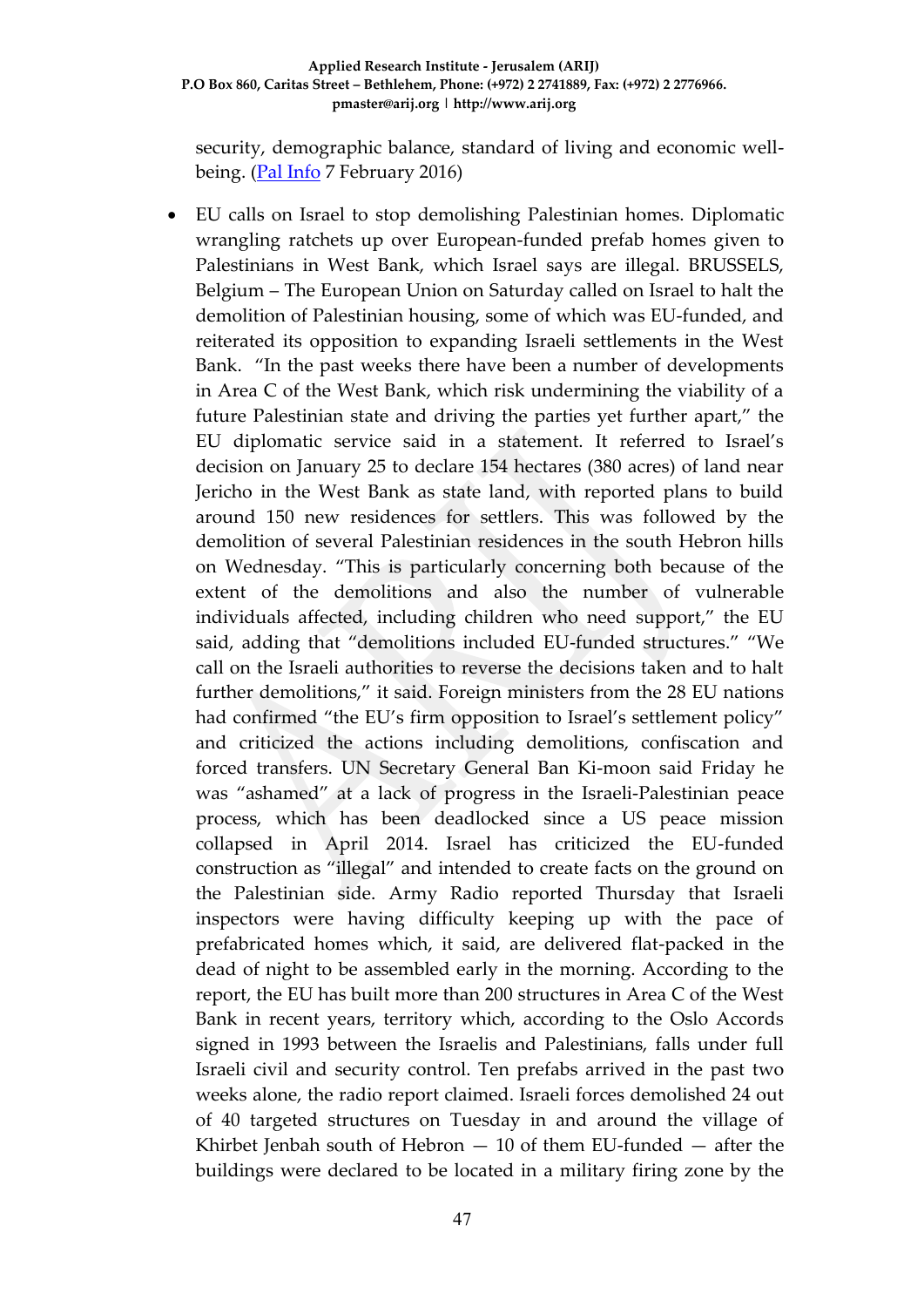army body that oversees civilian activities in the territories. The demolitions came after a protracted arbitration battle failed to produce results, the Defense Ministry stated. The High Court of Justice ordered an emergency stay to the demolition order after a European group appealed the decision. The stay will last at least until a February 9 hearing before the court. On Thursday morning, Israeli forces demolished five tents, three barns and an outside toilet it said had been built without permits in the village of Tammun in the northeastern West Bank, the Ynet news site reported. Danny Danon, Israel's ambassador to the UN, on Thursday accused the EU of hypocrisy. "They can't come and on the one hand blame Israel for creating facts on the ground and yet spend hundreds of millions of dollars on a comprehensive plan for illegal construction," he told Army Radio. He said that while it was fine for the EU to build in Area C in coordination with Israel, "in the same breath, there's a system that… like thieves in the night, they are building illegal buildings… to create territorial contiguity for the Palestinians. They are creating facts on the ground instead of pressuring the Palestinians to return to the negotiating table." Army Radio said many of the trailer-type buildings arriving in the West Bank carried the names of the EU or an EU-affiliated organization and were being delivered to areas such as the Jordan Valley and the hills leading down to Jericho. Israeli supervisors usually identified and dismantled them quickly "but the phenomenon has broadened to the extent that the supervisors' unit doesn't always manage to keep up with the pace." Asserting that Area C is "part of the occupied Palestinian territory and part of any viable future Palestinian state," the EU Mission in Israel said the union had stepped in on humanitarian grounds because of Israel's failure to approve more than a handful of master plans that would allow the Palestinians to build themselves. All EU activity in the West Bank was "fully in line with international humanitarian law" and formed part of efforts to promote economic development and improve the quality of life of Palestinian communities in Area C in the private sector, the environment and agriculture," said the statement. [\(Time of Israel](http://www.timesofisrael.com/eu-calls-on-israel-to-halt-demolition-of-palestinian-housing/) 7 February 2016)

 Israeli Occupation Authorities approved the expansion of "Atarot settlement industrial zone", located near Qalandiya airport, north of Jerusalem city. According to the Israeli resources, the Israeli Planning and construction committee in the Israeli Municipality of Jerusalem approved a plan to expand the aforementioned area. According the plan, the construction of building will be on 240 thousand square meters of land (the percentage of construction 300%). And each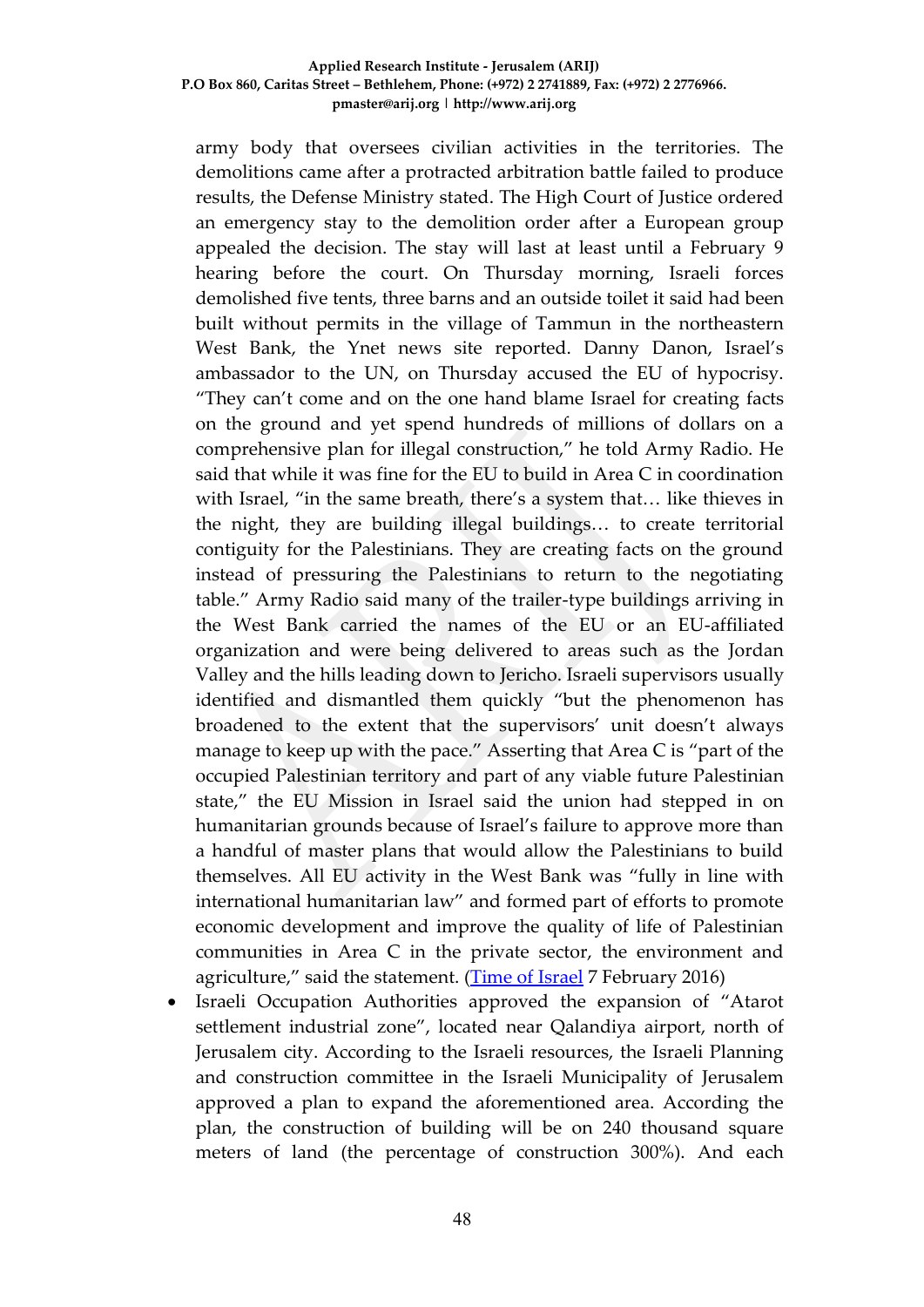buildings will consists of 3 floors, and the building area will cover about 60% of the targeted land. (Al-Quds 12 February 2016)

- Israel Broke Ground on 1,800 Settlement Homes in 2015, Peace Now Says. The government's message to the settlers is that construction will be approved after the fact, the group says. Israel authorized 350 new housing units and broke ground on around 1,800 homes in West Bank settlements last year, Peace Now said in a report released Sunday. For a year and a half, urban planning in the settlements has been frozen and nearly no new construction has been approved. However, nothing bars local government from using existing construction plans. In the absence of new plans, efforts have been heightened to make good on existing plans. According to the Peace Now group, 15 percent of construction last year, or 265 housing units, was done in unauthorized settlement outposts. Only a tiny fraction is being carried out with the participation of the defense establishment's Civil Administration (the ultimate civil authority in the West Bank settlements). In 2012, the state committed to setting up a criminal-complaint mechanism regarding building in the settlements, but the launching process is mired in bureaucracy. Last year, construction included 1,550 permanent housing units and 250 prefab homes. Also, work began to prepare land for another 700 housing units. In Kochav Ya'akov near Ramallah, for example, construction has begun on 105 units. In Immanuel, the number is 37 units, with lots being prepared for another 100 units. In Ariel, there are 133 such units and another 27 in Karnei Shomron. In addition, three more outposts have been authorized, amid the announcement that several others will be authorized. "The government's message to the settlers is 'Carry out illegal construction and we will approve it retroactively,'" Peace Now wrote. "The Netanyahu government claims that the plans receiving approval are plans that don't add new construction and are therefore not important. But in practice this policy of retroactive approval of plans empties the planning process of meaning. The government's message to the settlers is that in practice, there is no need for planning and advance approval of plans, as ultimately the construction will be approved after the fact". [\(Haaretz](http://www.haaretz.com/israel-news/.premium-1.703086) & [Peace Now](http://peacenow.org.il/eng/2015Report) 14 February 2016)
- **Israel steps up demolitions in the West Bank.** Data indicates that the Israeli Civil Administration has noticeably stepped up its demolition of large Palestinian buildings in Area C of the West Bank since the beginning of the year, which a particular rise during the first half of February. A report by Amira Hass in Israel's *Haaretz* newspaper indicated that in the past few weeks, 293 large buildings were demolished compared to the 447 large buildings that were demolished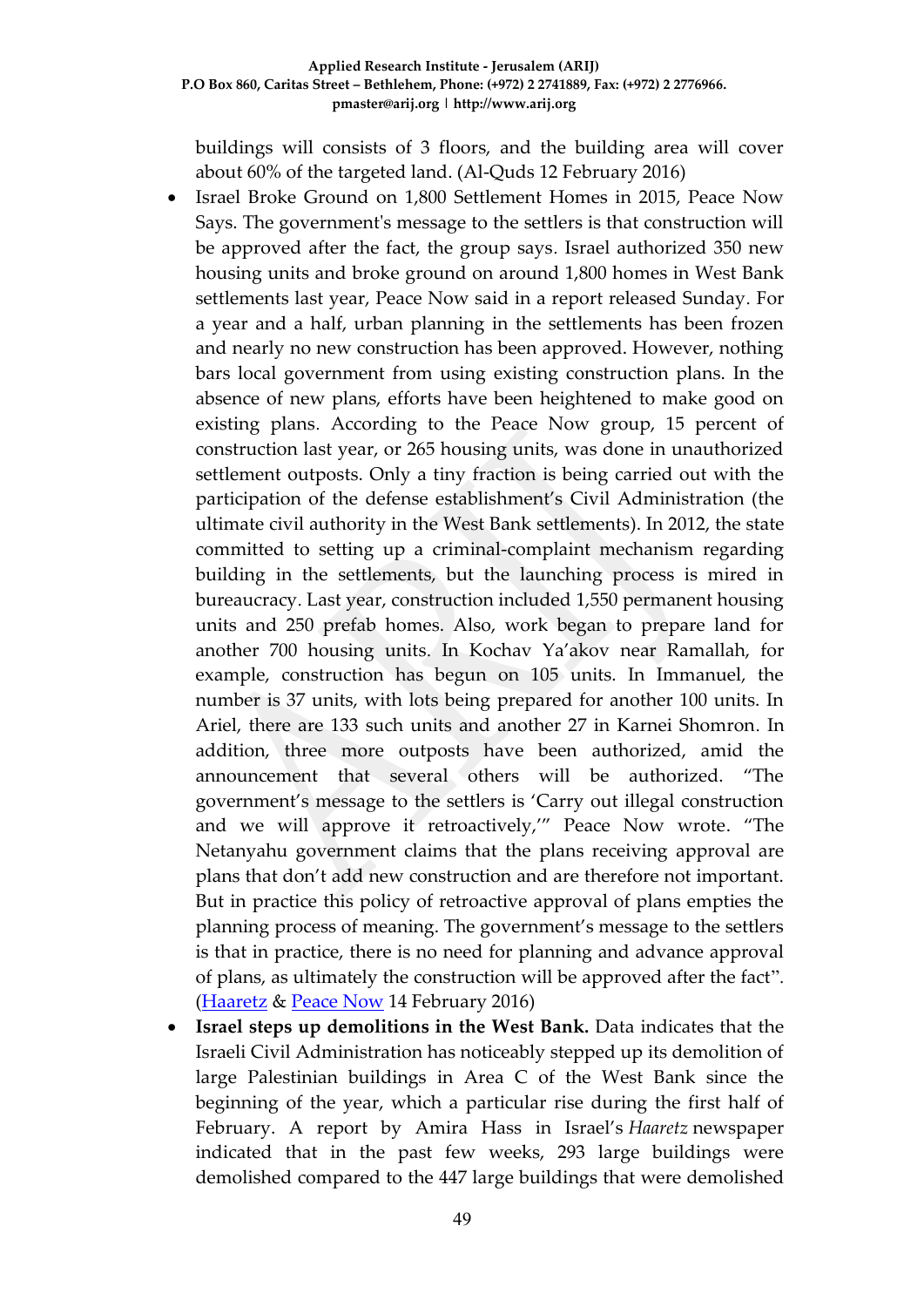over the course of 2015. Based on this information, the Israeli authorities are demolishing an average of 49 large buildings every week, compared to last year's average of 9 a week. The demolition operations during this year included at least 93 residential buildings, leaving 480 people homeless, including 220 children. According to the report, the Ministerial Committee on Settlement Affairs, led by Jewish Home's Moti Yogev, is pressuring the representatives of the Civil Administration to pick up the pace on demolitions and the evacuation of Palestinians from Area C. They have also been focusing on demolishing buildings funded by international organizations, especially European organizations. According to the text of a closed session held in August, the Coordinator of Government Activities in the Territories Yoav Mordechai, stated that an immediate demolition order will be issued against any "illegal and European funded building" and a letter of protest sent to the embassy of the funding country. According to figures from the UN Office for the Coordination of Humanitarian Affairs (OCHA), 104 buildings funded by European countries have been demolished over the past few weeks, while the number of those demolished or confiscated in 2015 was 108. This suggests a 230 percent increase in the demolition rate. [\(Haaretz](http://www.haaretz.co.il/news/politics/.premium-1.2856157) & [Middle East Monitor](https://www.middleeastmonitor.com/news/middle-east/24029-israel-steps-up-demolitions-in-the-west-bank) 19 February 2016)

- Israeli report: More than 400,000 settlers in West Bank. The number of settlers living in 128 illegal settlements in the occupied West Bank, excluding Jerusalem, has reached 406,302, an Israeli report revealed. The report, issued by former Member of the Knesset Yaakov Katz, suggested that the Israeli settlements are distributed amongst 11 settlement blocs, the largest of which is located in the Jordan Valley, while the most densely populated is the Benjamin settlement bloc. The Benjamin bloc consists of nearly 26 illegal Israeli settlements and its population is over 83,000 settlers according to the most recent figures for 2015. There are 27 Israeli settlements in the Jordan Valley, with over 8,100 settlers. The report showed that the past two years witnessed a 4.4 per cent increase in the number of settlers in the West Bank, in addition to the 350,000 settlers who have settled in the 20 settlement blocs in occupied East Jerusalem. According to the report, the number of settlers in the occupied West Bank will reached 1.2 million by 2036. [\(Middle East Monitor](https://www.middleeastmonitor.com/news/middle-east/24032-israeli-report-more-than-400000-settlers-in-west-bank) 19 February 2016)
- **Herzog: Netanyahu must finish security barrier around West Bank settlement of Ariel. "The residents of Ariel deserve the same protection as the residents of Tel Aviv," says opposition leader during visit to Ariel.** Prime Minister Benjamin Netanyahu must complete the security barrier around the settlement blocs, including the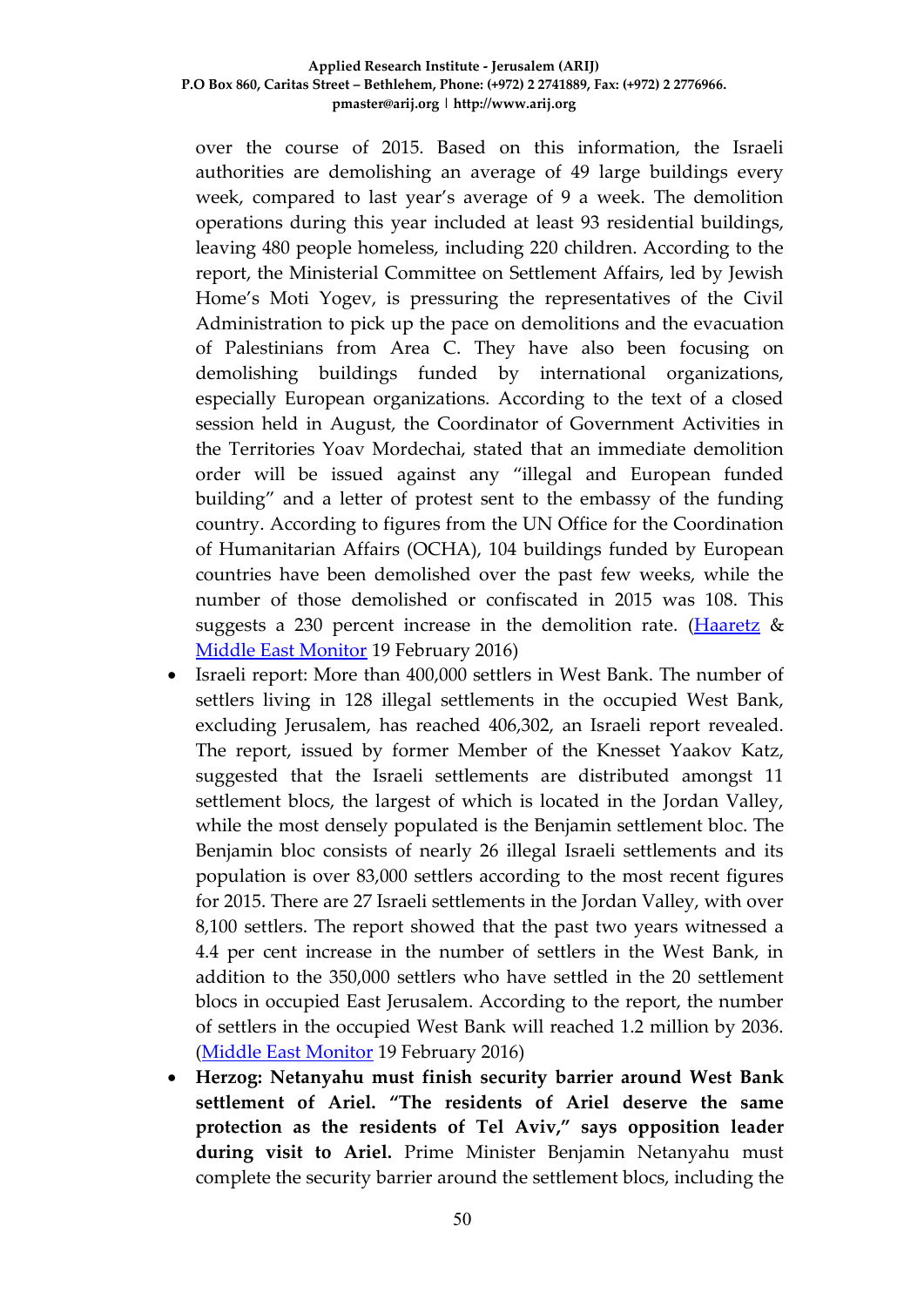West Bank city of Ariel, opposition leader Isaac Herzog said Tuesday. "The residents of Ariel deserve the same protection as the residents of Tel Aviv," said the Zionist Union leader during a visit to the southern Samarian city. Placing the barrier "around Ariel is not a luxury. It is a security necessity that the state owes its citizens. It is unacceptable for the barrier around the settlements blocs to be only partially constructed," Herzog said. Ariel is the fourth largest settlement and is home to 18,400 people, as well as the University of Ariel. It is located some 16 kilometers over the pre-1967 lines. A 2006 cabinet vote called for the barrier to be constructed around that bloc as well as the Gush Etzion and Ma'aleh Adumim blocs. But to date only 60 percent of that 790 km. route has been completed. According to the latest data provided to The Jerusalem Post, the project itself has been mostly frozen since 2007. In a written response, the Defense Ministry told the Post last week, "Thus far, 470 km. of the security barrier have been completed." It added, "an additional 71 km. still remain." That would account for a built up route of 541 kilometers. In October 2014, the Defense Ministry told the Post that 460 km. of the barrier had been completed out of a 525 km. route that did not include the blocs of Ariel, Ma'aleh Adumim and Gush Etzion. On Tuesday, however, Herzog spoke of the significance of constructing those sections of the barrier both from a security perspective and as a way to separate from the Palestinians. He has been speaking about this issue as part of an overall separation plan that he unveiled last month based on his new understanding that a two-state solution is not feasible at this time. "We have to defend the blocs with a separation contagious separation barrier that will prevent terrorist infiltrations on one hand and construction on the other side of the barrier on the other hand," Herzog said. It will also allow Palestinians outside the barrier to take charge of their own life, he said. "We can't arrive at an agreement with the Palestinians, but we can at least separate the two peoples. We have to create a border beyond which we are no longer building," he said. "Otherwise the situation will only get worse." He added that of course, the IDF would remain in the territory beyond the barrier. "We need to create a reality of two separate peoples rather than one living amongst the other. Only in this way will we secure Israel's existence as a Jewish nation and not an Arab-Jewish state," Herzog said. [\(JPOST](http://www.jpost.com/Arab-Israeli-Conflict/Herzog-Netanyahu-must-complete-West-Bank-security-barrier-build-in-settlement-blocs-445880) 24 February 2016)

 **Jerusalem Municipality to submit NIS 7 billion 2016 budget for final approval. Budget to include 'dramatic increases' for education, residential areas, culture and economic development.** Following heated arguments between Jerusalem Mayor Nir Barkat and the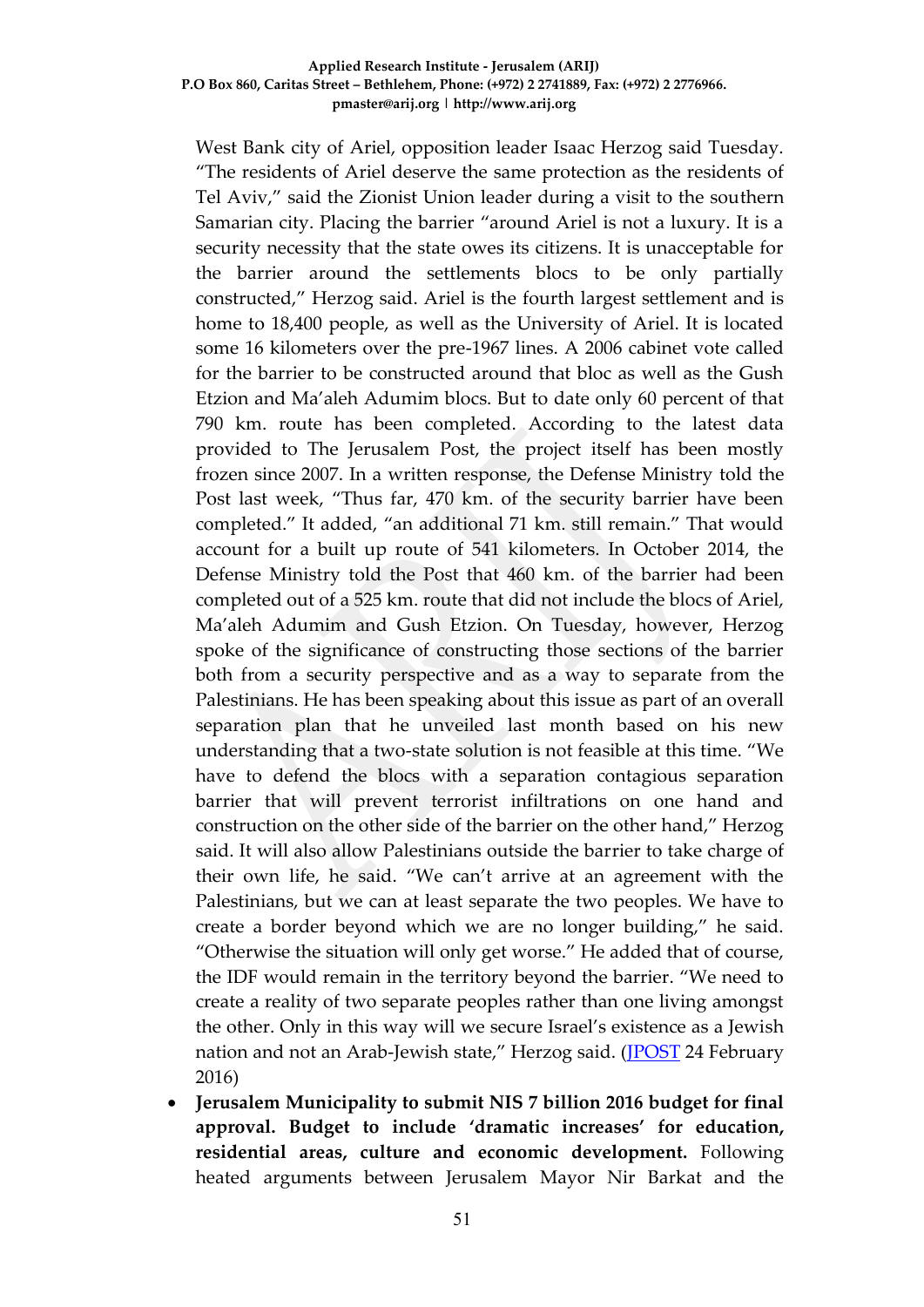Finance Ministry over the municipality's emergency economic needs amid an ongoing terrorism wave, Barkat announced he will submit the 2016 municipal budget to the City Council for final approval by Monday. This year's annual budget, which at NIS 7 billion is 5% larger compared to last year's, "continues the increase in allotments for education, residential areas, neighborhoods, culture, and economic development from 2015," the municipality said. "This continued growth in the city budget has been made possible because of funds Barkat and the municipality secured from the government of Israel, and from growth in independent income in the city." The announcement comes after a very public, protracted battle between Barkat and Finance Minister Moshe Kahlon over considerable emergency funds for the capital, which culminated in a city-wide sanitation strike by fired workers, leaving the city littered in refuse. The conflict came to an end in January when the ministry agreed to allocate NIS 205 million to balance the municipal budget, allowing the mayor to rehire the sanitation workers and cease threats of massive municipal layoffs. "I am pleased that the government of Israel understands that strengthening Jerusalem must be a top priority for the country. Our response to terrorism is to continue to strengthen and develop the city of Jerusalem," said Barkat. Deeming 2016 "a crucial struggle for the future of Jerusalem," Barkat pledged that every resident of the struggling city will benefit from the large budget, which he said "will continue the trends of intense investments that began in recent years." "In 2016, we will continue the dramatic improvements that we have seen over the past seven years," he said. "The emphasis, as always, will be on education and investment in the youth, since they are our future." Barkat added that "massive investments will continue in residential neighborhoods, in improving the appearance of the city, in playgrounds, schools and kindergartens, in cultural institutions and dozens of events and festivals, roads, intersections and traffic, in municipal services and aid for the elderly and needy." Moreover, he said the money is intended to reduce "gaps between the various sectors in the city, and in all walks of life," including Arab and Jewish residents of the capital. "Jerusalem is growing and developing rapidly, and we will continue to make every effort to work to improve the quality of life for you, the residents," he added. Of the NIS 7 billion, Barkat said NIS 803 million will be invested in infrastructure and transportation; NIS 456m. will go toward construction of public buildings, community centers, swimming pools and youth movement buildings; an additional NIS 128m. will be earmarked for education; NIS 20m. will go toward development; NIS 18.5m. toward culture,